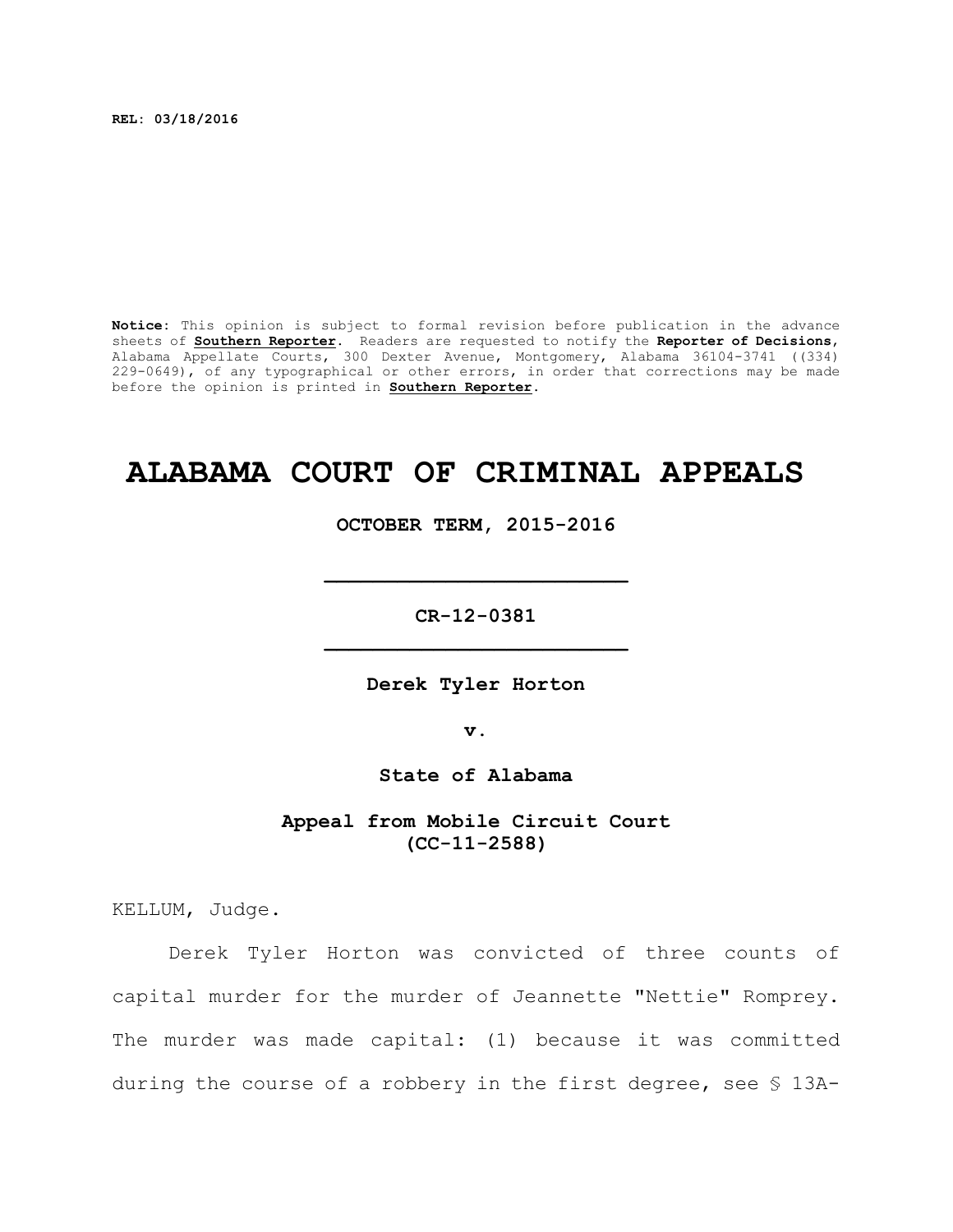$5-40(a)(2)$ , Ala. Code 1975; (2) because it was committed during the course of an arson in the first degree, see § 13A-5-40(a)(9), Ala. Code 1975; and (3) because it was committed during the course of a burglary in the first degree, see § 13A-5-40(a)(4), Ala. Code 1975. By a vote of 10-2, the jury recommended that Horton be sentenced to death for his capitalmurder convictions. The trial court followed the jury's recommendation and sentenced Horton to death.

## Facts

The evidence adduced at trial indicated the following. On Friday, April 9, 2010, Romprey visited her friend, Deborah Ann Niven. The two shopped that afternoon and Niven cooked dinner for Romprey that evening. Romprey left Niven's house between 8:30 p.m. and 9:00 p.m. Niven testified that Romprey was "going straight home." (R. 827.)

At approximately 1:30 a.m. on Saturday, April 10, 2010, the Grand Bay Volunteer Fire Department received a report of a fire at 14250-A Old Highway 90. When firefighters arrived at the scene, they found a double-wide mobile home engulfed in flames. The fire was "fully involved" and the roof of the mobile home had collapsed. (R. 830.) Firefighters worked for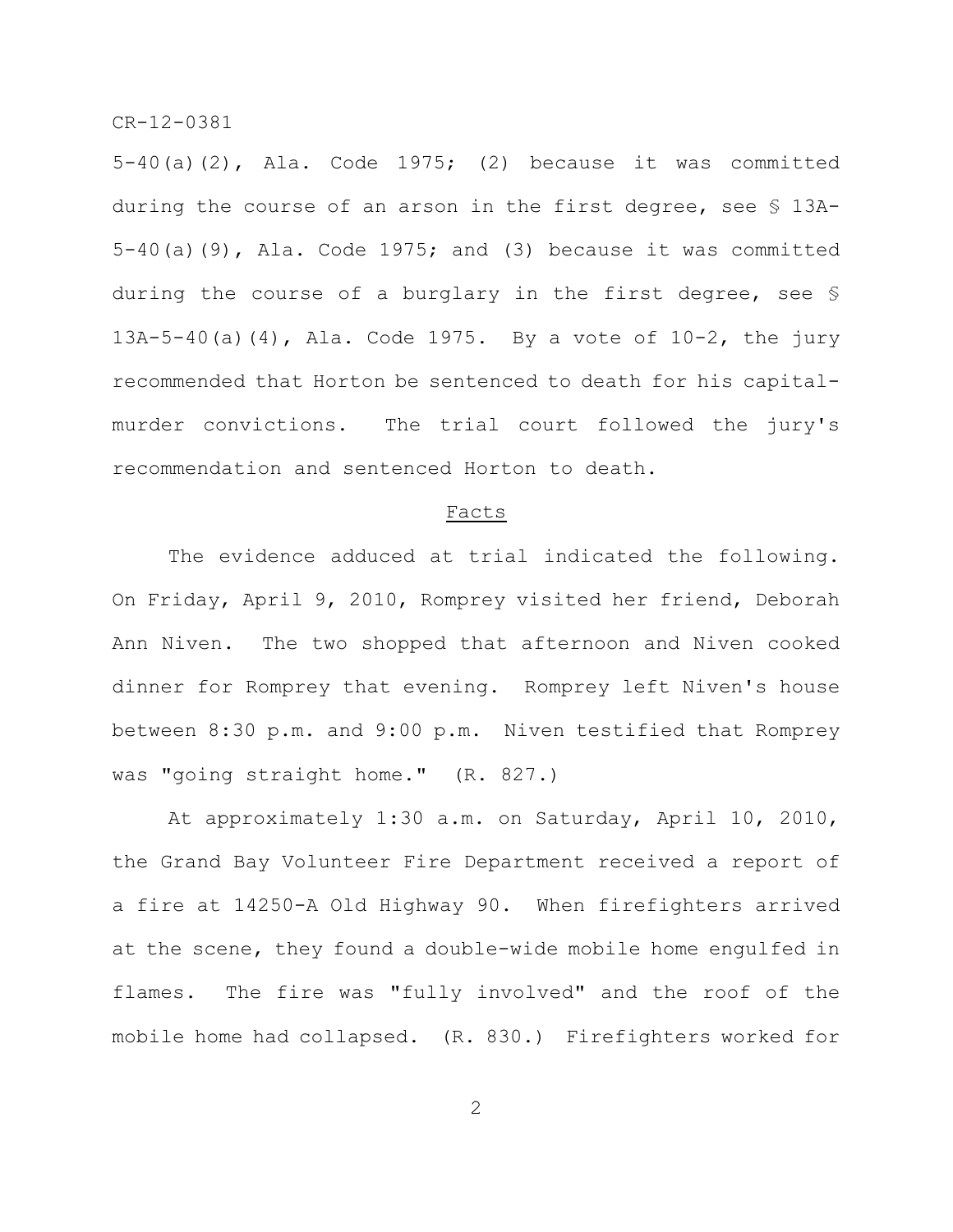three hours to extinguish the blaze. Once the fire was out, firefighters discovered badly charred human and canine remains in the north corner of the mobile home, in what appeared to have been a bedroom. Through DNA testing, the human remains were determined to be those of Jeannette Romprey.

Dr. Eugene Hart, a medical examiner with the Alabama Department of Forensic Sciences ("DFS"), performed the autopsy on Romprey's remains and also examined the canine remains that had been found in the mobile home. Dr. Hart testified that Romprey's body had been badly burned in the fire and that her internal organs had been charred. Although all of Romprey's body had been badly burned, Dr. Hart stated that the right side of Romprey's body was more severely burned than her left side. The right side, Dr. Hart said, was so badly burned that all of Romprey's ribs on that side were missing. Romprey was also missing both of her forearms and hands. In contrast, Dr. Hart said, there was "some relative sparing of the skin on the left side of the body." (R. 1155.) Dr. Hart stated that Romprey's blood tested negative for carbon monoxide, which indicated that Romprey was already dead when the fire started. Dr. Hart testified that the cause of Romprey's death was two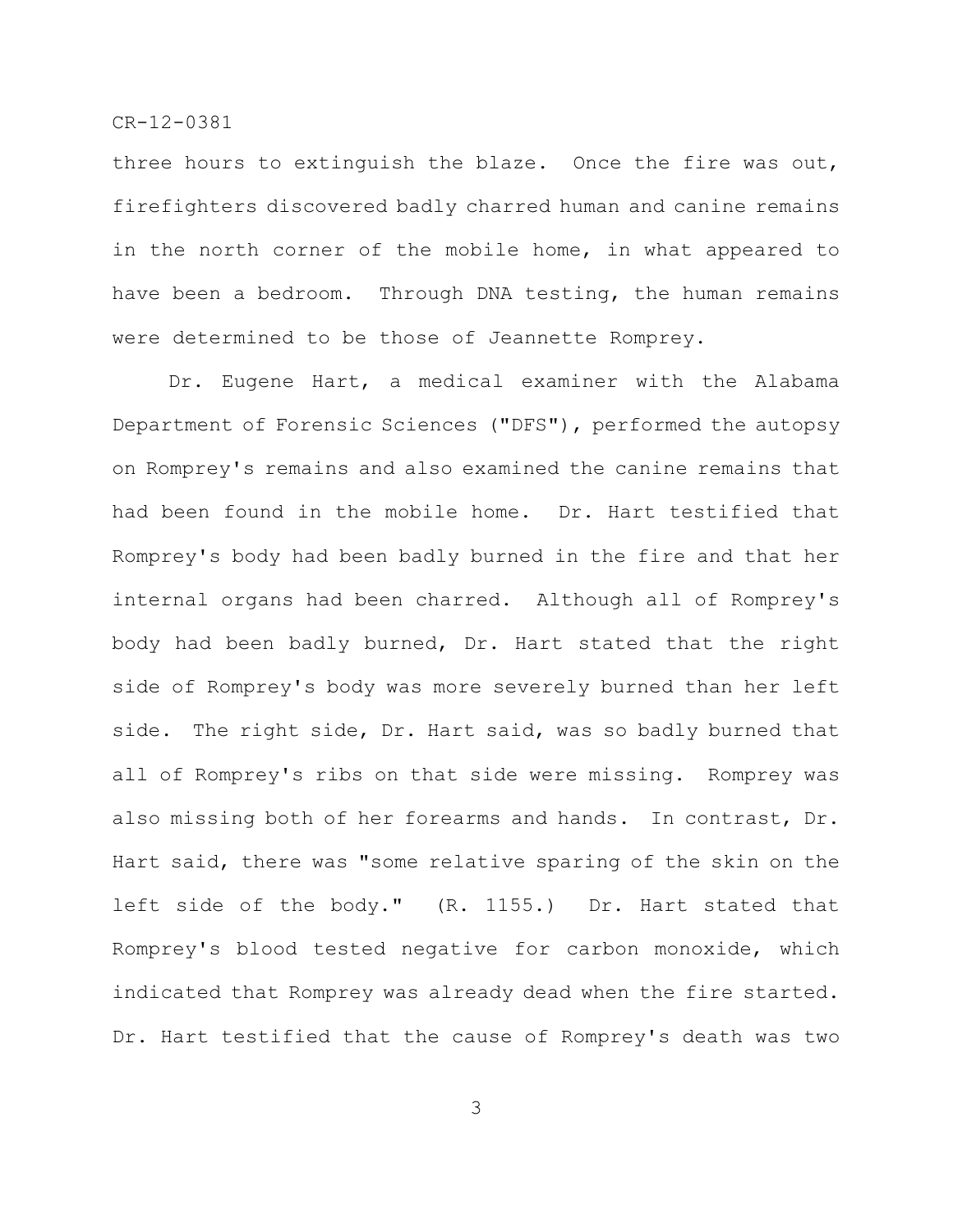gunshot wounds to the right side of her head. Both bullets, Dr. Hart said, followed a downward trajectory from the right side of Romprey's head toward the left side, penetrating Romprey's brain, and coming to rest near Romprey's brain stem. Dr. Hart said that either bullet would have been sufficient, by itself, to cause Romprey's death. Dr. Hart also stated that an X-ray of the canine remains found in the mobile home showed no bullets inside the dog's body. However, Dr. Hart said that he could not determine if a bullet had passed through the dog.

Deputy State Fire Marshals Ken Smith and Michael Tally investigated the fire at Romprey's mobile home. They examined the scene and what was left of the mobile home, contacted the company that had sold the mobile home to Romprey and that serviced the mobile home, and obtained weather reports for the time of the fire. Based on the fire patterns and the degree of destruction, Smith and Tally determined that the fire originated in the area where Romprey's remains were found.<sup>1</sup>

 $1$ Smith testified that the "greatest degree of destruction" was in the area where Romprey's remains were found and that "where the fire causes the most damage to the structure is where the fire started." (R. 857.) Tally explained that although part of the structure remained at the south end of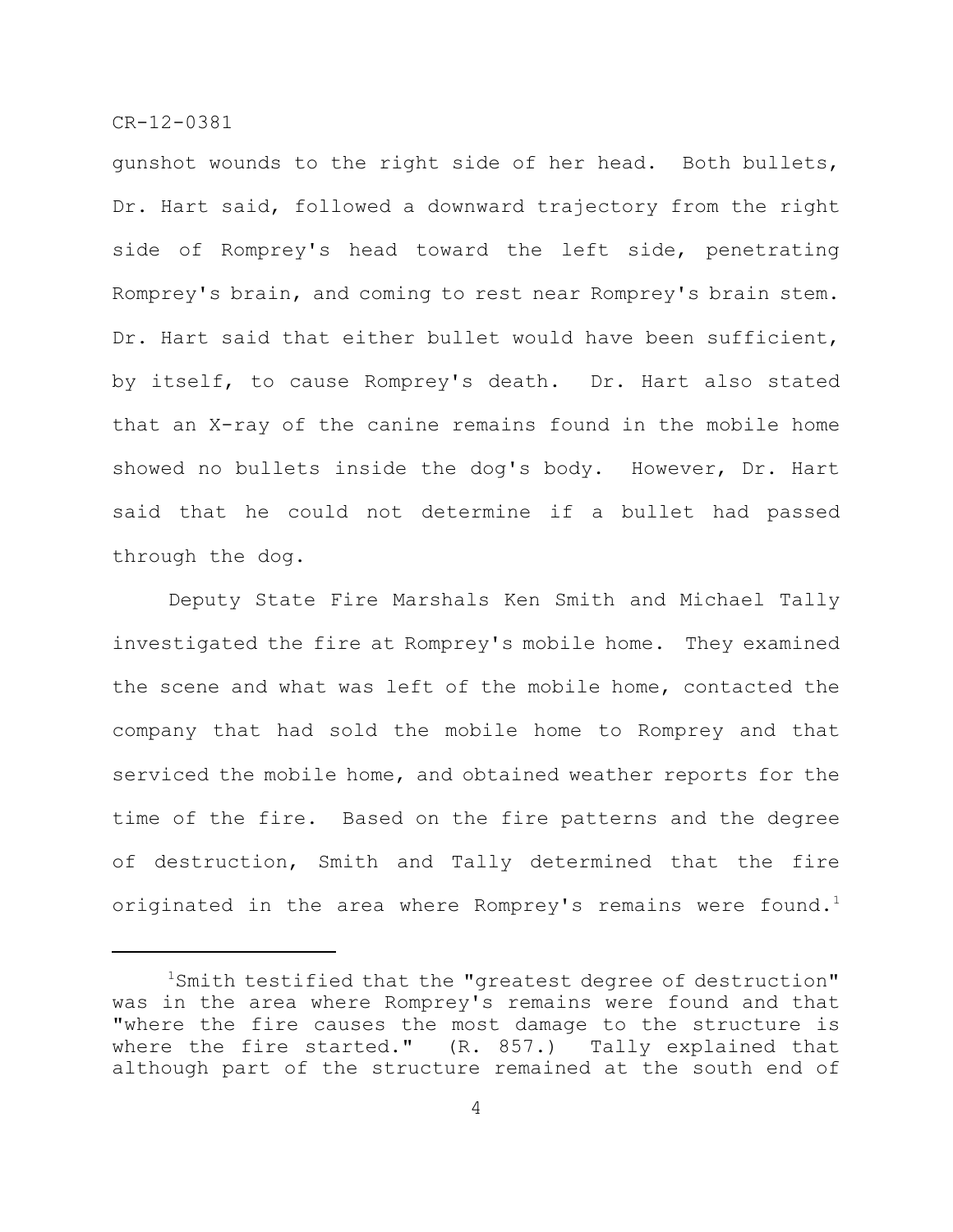Weather reports indicated that there had been no inclement weather in the area at the time of the fire that could have caused the fire. An examination of debris at the scene and what little was left of the structure of the mobile home revealed no wiring or electrical problems, and it was determined that there had been no service calls for the mobile home, thus revealing no apparent accidental cause for the fire. The inability to find evidence of any accidental cause for the fire coupled with "the way the fire patterns were" led Smith and Tally to eliminate accident as a cause of the fire. (R. 881.) Smith and Tally also found no evidence of accelerants or ignitable liquids at the scene. However, both testified that accelerants are often completely consumed by fire and leave no trace, and Tally stated that this would be particularly true with a mobile home, which has a floor that is above ground. Smith and Tally also received information that Romprey had been shot twice, that her vehicle had been stolen, and that her mobile home had been burglarized. Absent

the mobile home, even the steel beams in the north end of the mobile home were warped, indicating that the fire "burned longer and hotter" in that area and that, therefore, that was the area where the fire began. (R. 877.)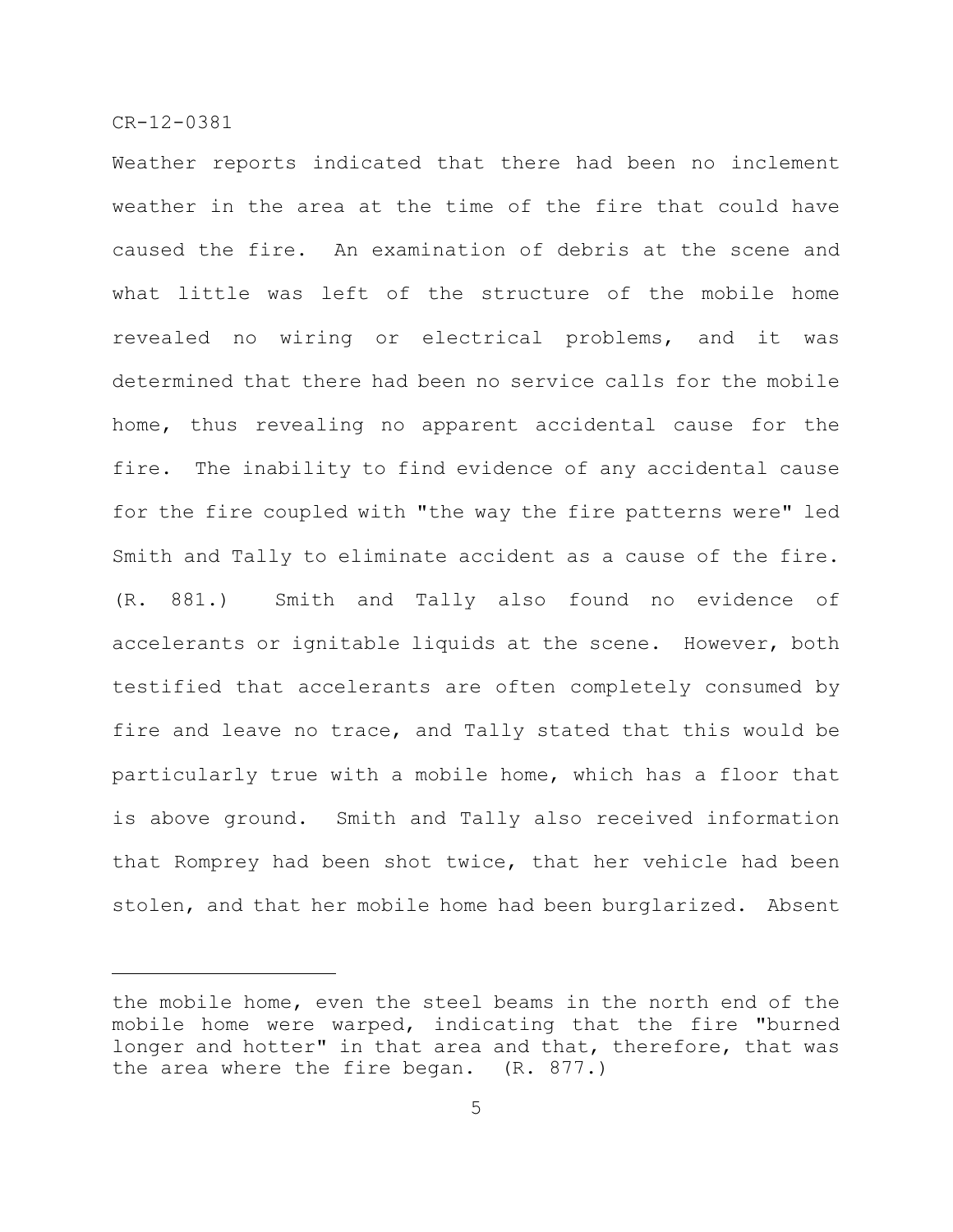an apparent accidental or weather-related cause, and given that Romprey had been shot, Smith and Tally both opined that the fire had been intentionally set.

Jerry Hurst, a crime-scene investigator with the Mobile County Sheriff's Department, arrived at the scene of the fire between 5:30 a.m. and 6:00 a.m. the morning of April 10, 2010. He took numerous photographs of the mobile home. As he was preparing to leave, Inv. Hurst noticed a power cord on the ground near the edge of an embankment. When he walked over to collect the cord, he saw at the bottom of the embankment numerous household items, including: two laptop computers; a desktop computer tower; a flat-screen television; several jewelry boxes with jewelry in them; a blue velvet tea-set box and several pieces of a tea set scattered about; a woman's wallet with Romprey's Alabama driver's license in it; and two watches. The items at the bottom of the embankment were collected and processed for fingerprints; no usable fingerprints were found on any of the items.<sup>2</sup> The items were identified at trial as belonging to Romprey.

 $2$ Testimony indicated that fingerprints were found on the flat-screen television but that the prints were "not quality enough to make a comparison." (R. 946.)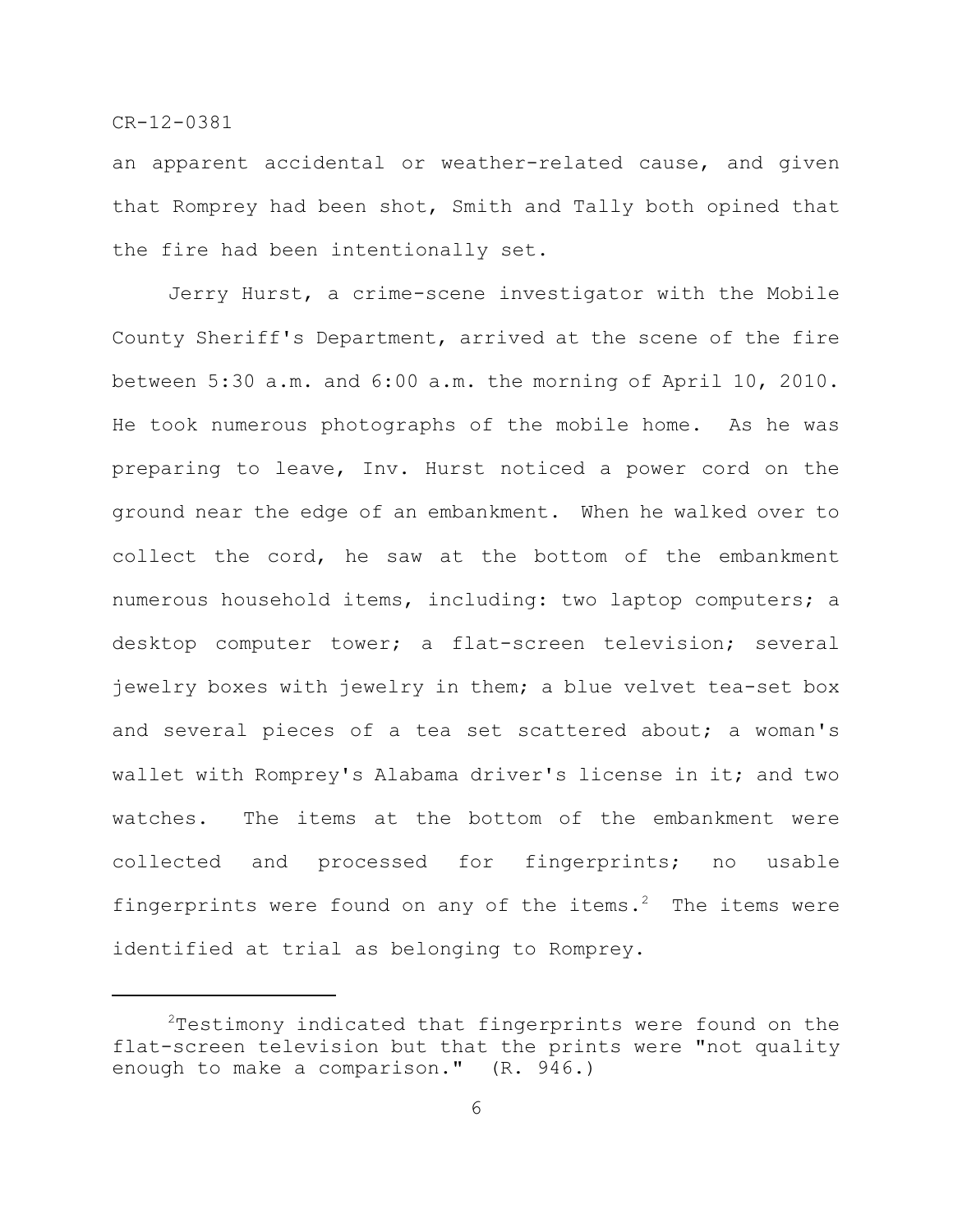Around 3:20 a.m. the morning of April 10, 2010, the Conecuh County Sheriff's Department began receiving telephone calls from motorists reporting an automobile on the side of Interstate 65 northbound between mile markers 76 and 77 and reporting a man walking along the interstate in the same vicinity. Between 3:20 a.m. and 6:50 a.m. that morning, the Conecuh County Sheriff's Department received a total of five reports from motorists, and it relayed the information from the reports to the Alabama Department of Public Safety, now a division of the Alabama Law Enforcement Agency. Chad Emmons, an investigator with the Conecuh County Sheriff's Department, testified that he later contacted the people who had telephoned the morning of April 10, 2010, obtained from them a description of the man they had seen walking along the interstate, and then relayed that description to the Mobile County Sheriff's Department. Inv. Emmons testified that he later went to a gasoline station at Exit 83 on Interstate 65 northbound and watched a surveillance video of the morning of Sunday, April 11, 2010. Inv. Emmons said that the video showed a man matching the description the motorists had provided; he stated that the man was Horton.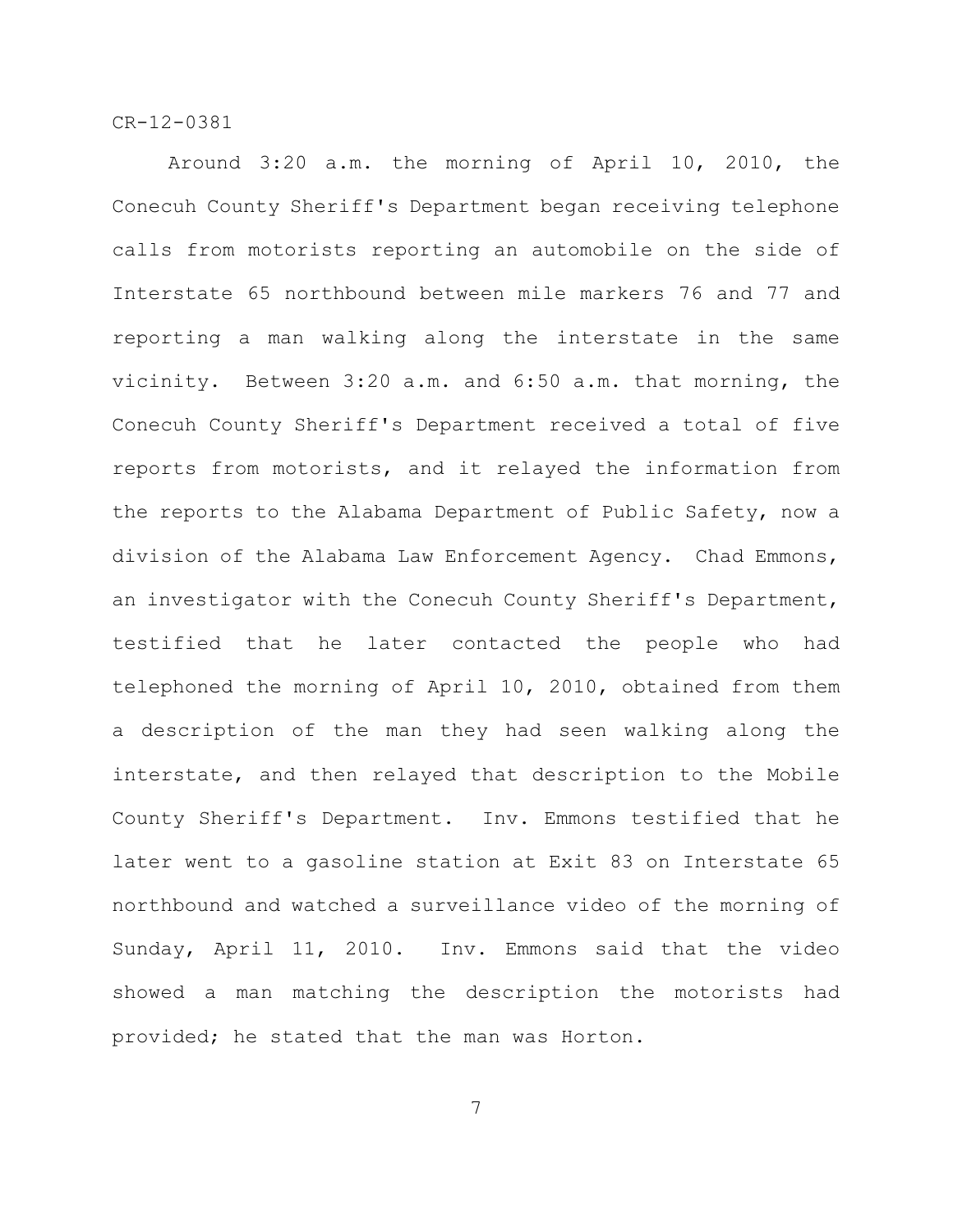Around 8:00 a.m. the morning of April 10, 2010, Cameron Fillingim, a state trooper operating out of Evergreen, was notified of an abandoned automobile on Interstate 65 northbound near mile marker 76. Trooper Fillingim went to the area and found a Chrysler PT Cruiser automobile "resting against a tree" in a ditch off the interstate. (R. 901.) The vehicle had only "one very, very small dent on the front bumper" and no other body damage. (R. 901.) The keys were in the ignition, the ignition was on, and the vehicle was in drive, but the engine was not running. It was later determined that the vehicle was out of gasoline. Trooper Fillingim testified that there were clothes and jewelry in the vehicle. Trooper Fillingim notified his dispatcher to have a wrecker come tow the vehicle. A representative of Raap's Towing arrived and towed the vehicle to Brewton. Trooper Fillingim testified that, in the process of towing the vehicle, both he and the tow-truck driver touched the steering wheel of the vehicle.

Corporal David Tunink, an investigator with the major crimes division of the Mobile County Sheriff's Department in 2010 and the lead investigator in this case, went to the scene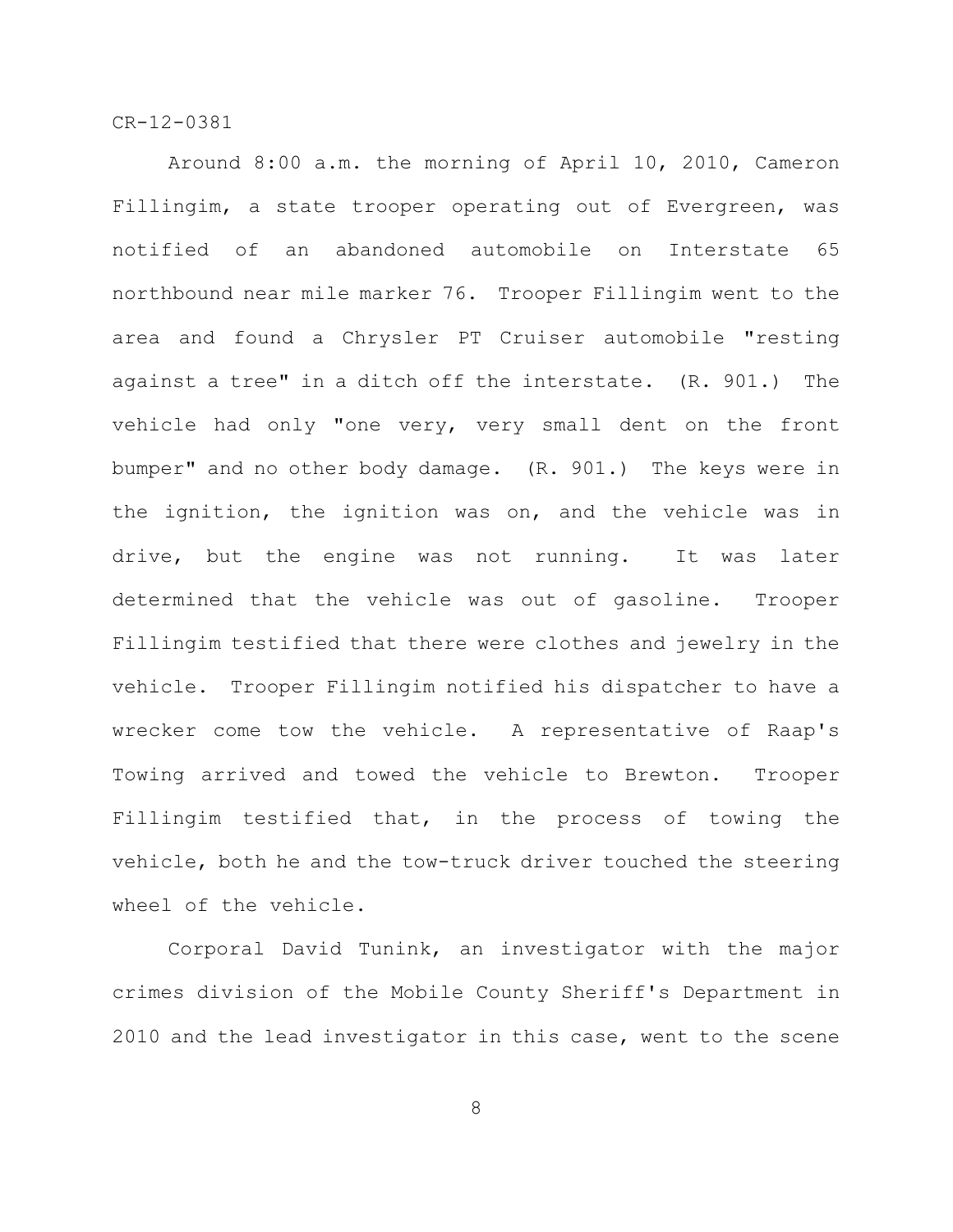of the fire on Old Highway 90 the morning of April 10, 2010. He noticed a two-story house at the rear of the property on which the mobile home sat. The garage door to the house was partially open, and a Toyota Camry automobile was parked in the garage. No one was in the house. Cpl. Tunink ran the license plate of the Toyota Camry and found that it was registered to Samantha Alspaugh, who was later determined to be Romprey's daughter. Cpl. Tunink then entered Alspaugh's information into a computer database known as "ALACOP" and found that Romprey resided on the same property as Alspaugh. This was the first indication to law enforcement as to the identity of the human remains in the mobile home which, as noted above, were later confirmed through DNA testing to be those of Romprey. After finding Romprey's name, Cpl. Tunink searched records and discovered that Romprey owned a Chrysler PT Cruiser automobile; that vehicle was not at the scene of the fire. After contacting Alspaugh's husband, Romprey's sonin-law,  $3$  and determining that the vehicle should have been at the mobile home, Cpl. Tunink entered the information regarding

 $3$ Alspaugh and her husband were on vacation at the time of the murder.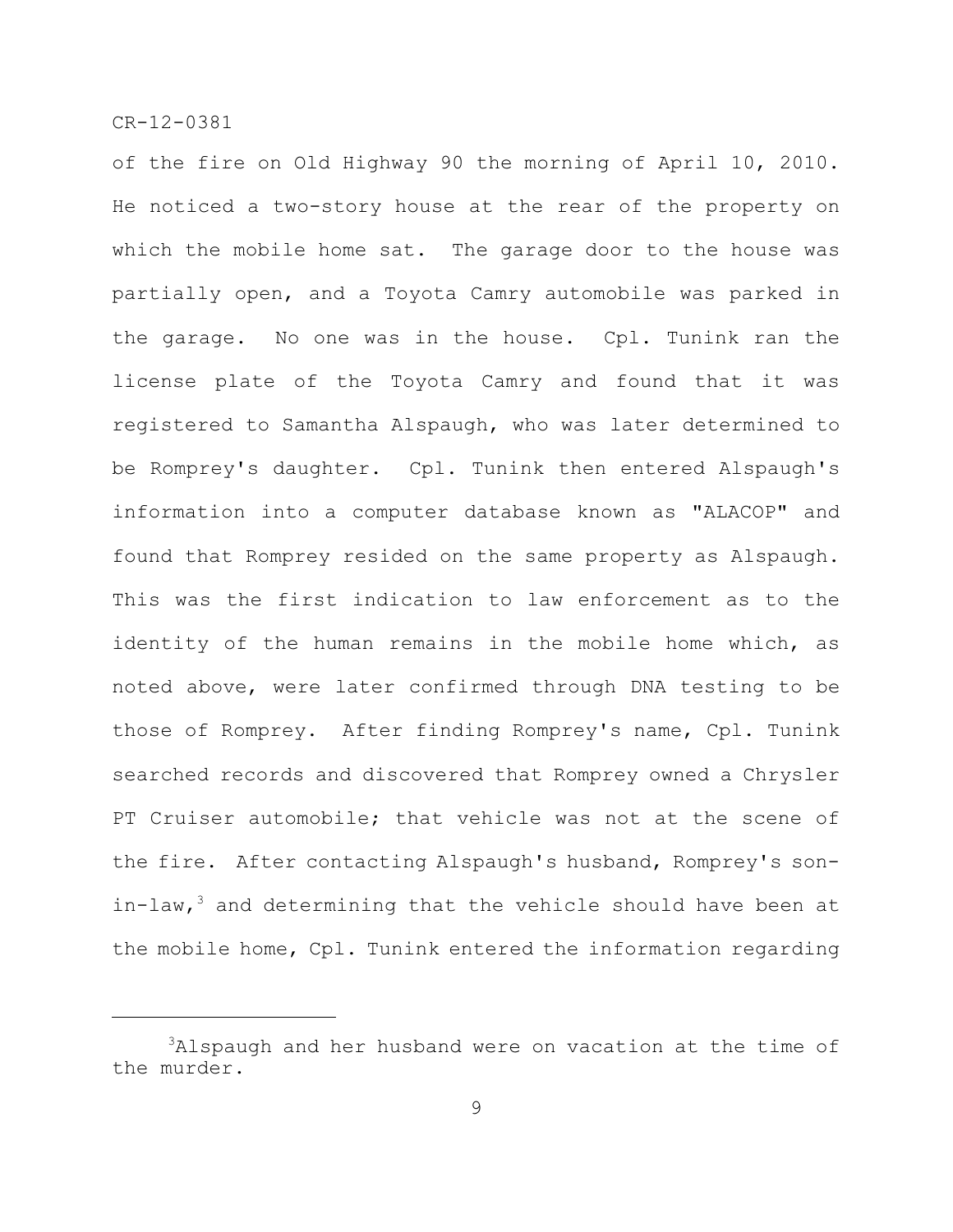the PT Cruiser into the National Crime Information Center ("NCIC"), as a stolen vehicle. Within 15 minutes, the state trooper post in Evergreen contacted Cpl. Tunink and informed him that the vehicle had been towed and was in Brewton.

John Gleaton, the chief investigator with the Escambia County Sheriff's Department in 2010, testified that he was told by his dispatcher the morning of April 10, 2010, to contact Cpl. Tunink with the Mobile County Sheriff's Department. Inv. Gleaton contacted Cpl. Tunink and was informed that a vehicle related to a murder investigation had been towed to Brewton by Raap's Towing from the side of Interstate 65. Inv. Gleaton went to Raap's Towing in Brewton where he met Trooper Fillingim and Robby Riddick, an investigator with the Mobile County Sheriff's Department. The officers secured the vehicle and waited for a wrecker from Mobile County to tow the vehicle to Mobile. Inv. Riddick verified through the vehicle identification number ("VIN") that the PT Cruiser was registered to Romprey.

After the vehicle had been towed, Inv. Gleaton, Trooper Fillingim, and Inv. Riddick went to the area between mile markers 76 and 77 on Interstate 65 northbound to examine the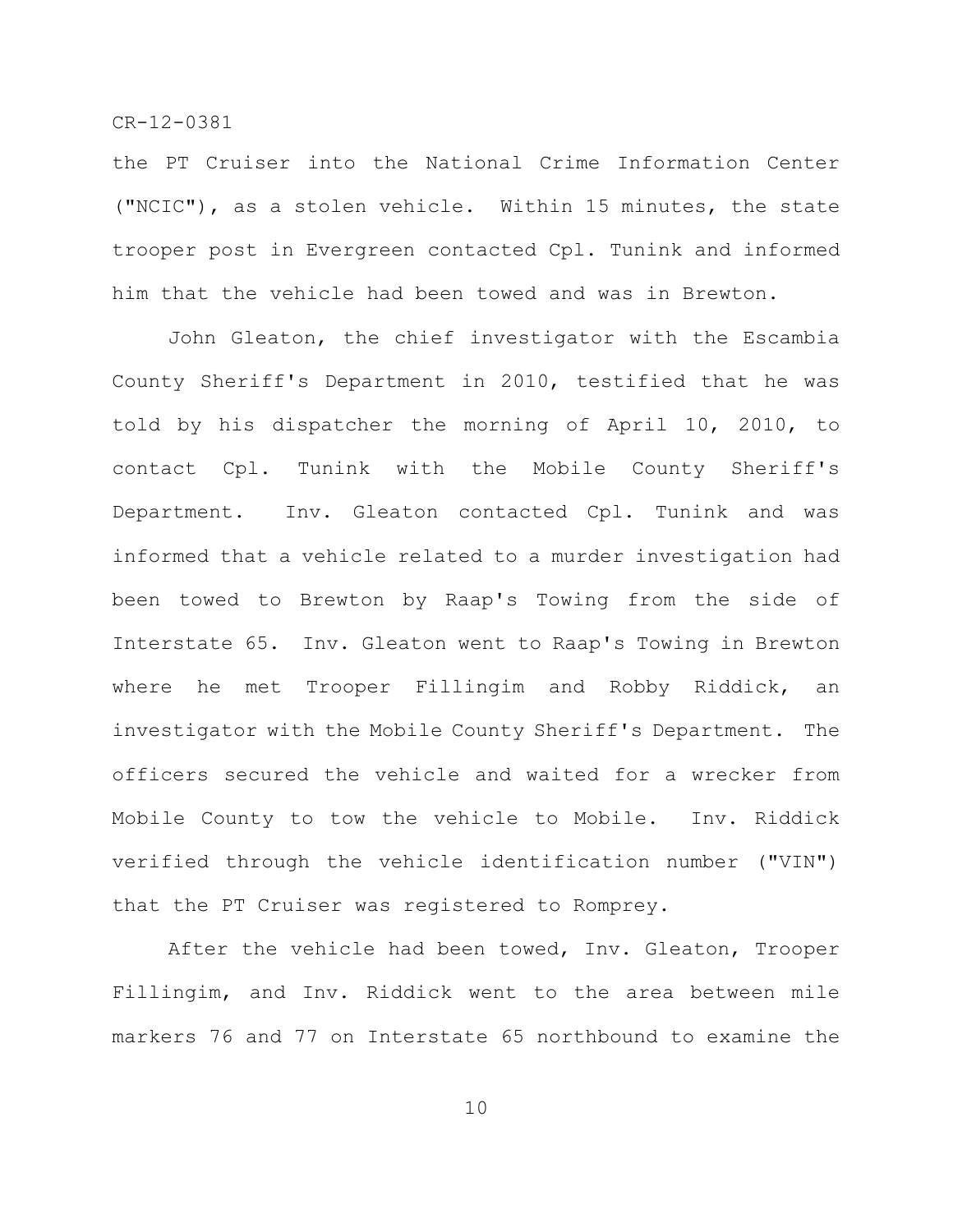scene where the vehicle had been found. Just south of where the vehicle had been found, they discovered on the side of the interstate two separate "debris fields." (R. 926.) Each debris field included various items that "look[ed] like [they] belonged in the vehicle that [had been] towed." (R. 908.) The debris fields contained items such as: an owner's manual for a Chrysler PT Cruiser; various identification cards, documents, and paperwork containing Romprey's name, including a checkbook; a photo album with what appeared to be family photos; Romprey's notary seal; a personalized Alabama automobile license plate with the name "NETTIE"; a Montana automobile license plate and a Montana driver's license in Romprey's name;  $4$  an automobile ornament with the name "Nettie" on it; a pair of glasses; a set of keys; and various household items, such as a sack with bedding in it, spray paint, an egg carton, and a package of soft drinks. In one of the debris fields, law enforcement also found a silver Smith & Wesson five-shot revolver. Four of the cartridges in the revolver had been fired and one had not. Inv. Gleaton testified that

<sup>&</sup>lt;sup>4</sup>Testimony indicated that Romprey had lived in Montana before she moved to Alabama.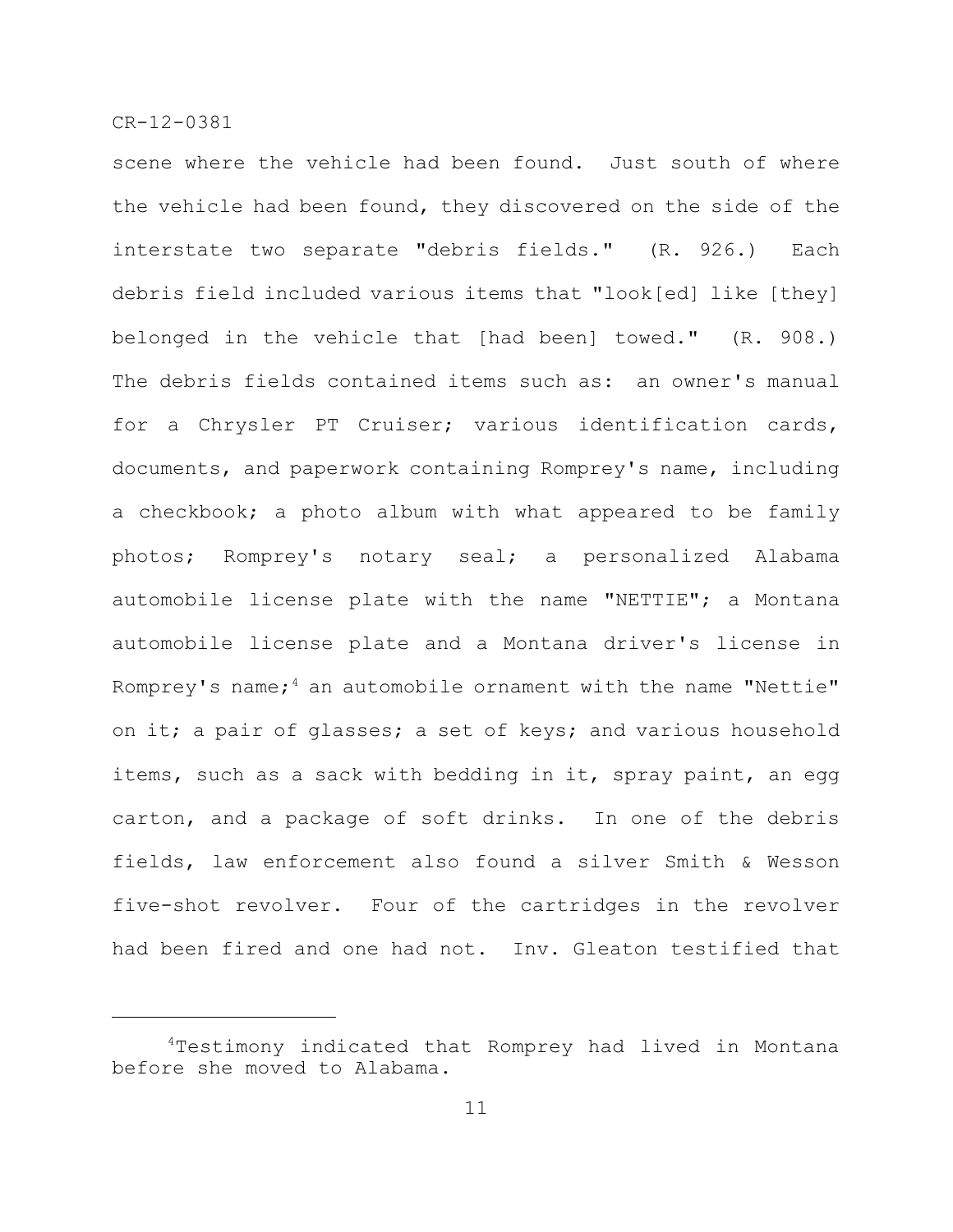the gun "looked like it hadn't been there for very long." (R. 916.)

The items in the debris field were collected by law enforcement and processed for fingerprints; no fingerprints were found on any of the items. Additionally, the revolver was swabbed and subsequent testing found no blood on the weapon. A partial DNA profile was found on one of the swabs from the revolver, but "[t]he DNA was so weak" that it was not possible to do a comparison. (R. 1069.) A friend of Romprey's testified that Romprey owned a revolver, and, when he was shown the revolver that had been found on the side of the interstate, he stated: "I'm not a gambling man, but if I were to put money on it, I would say that, yes, this is Ms. Romprey's sidearm." (R. 1141.) Through ballistics testing, it was later determined that the revolver was the murder weapon.

A few days later, Inv. Riddick went back to the area on Interstate 65 northbound where the debris fields had been found to "check the scene one more time." (R. 929.) Just south of where the debris fields had been found, Inv. Riddick found what appeared to be a rearview mirror from a vehicle and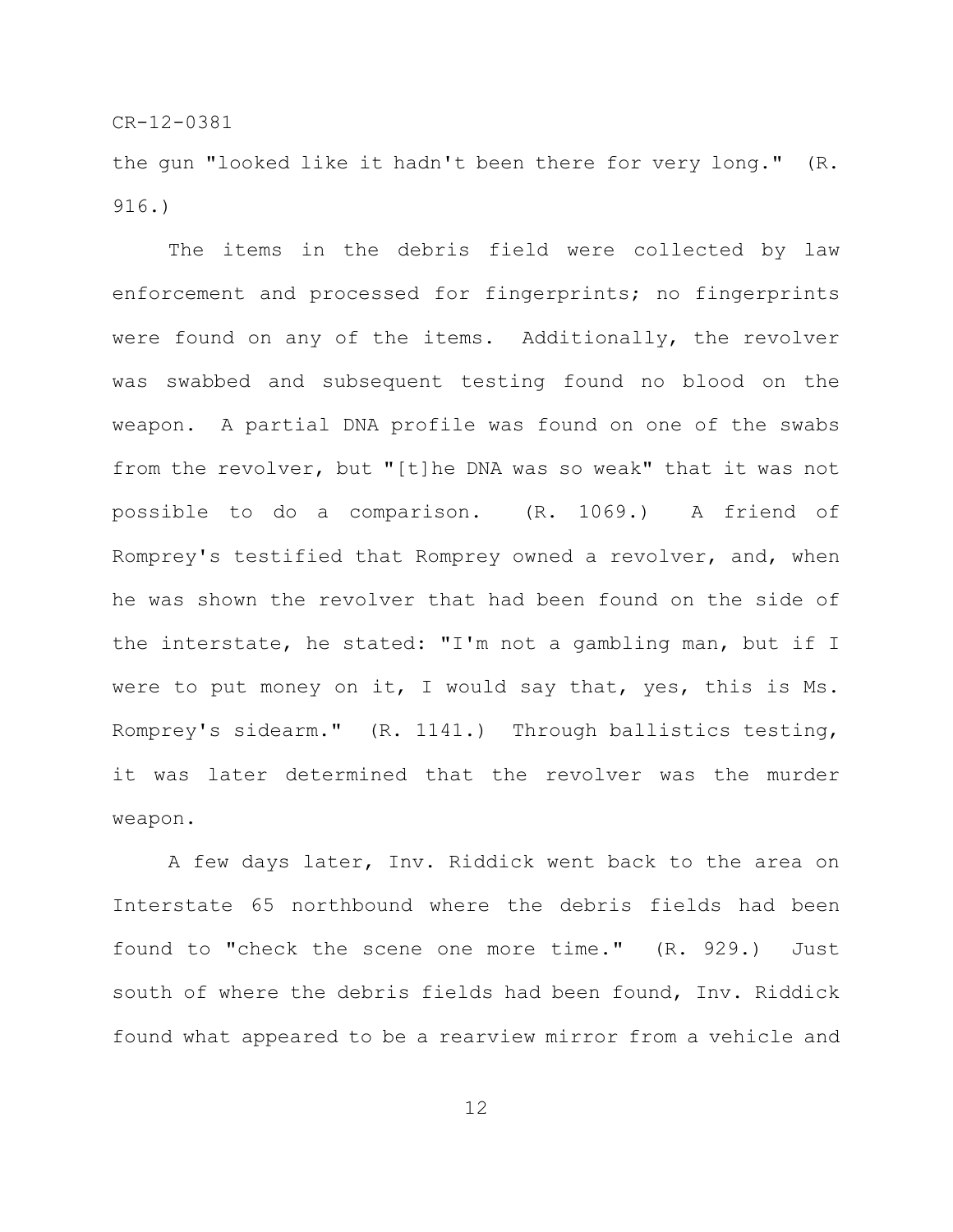a blue nylon bag with a white knit sock hat inside. The rearview mirror had no fingerprints on it. The white knit sock hat was later turned over to DFS for testing. Three spots on the hat tested positive for the presumptive presence of blood. Those spots, as well as a spot on the rim of the hat, were tested for DNA. All four spots contained Horton's DNA. Romprey's DNA was not found on the hat.

Romprey's PT cruiser was also processed for both fingerprints and DNA. On the driver's side door, Inv. Hurst found a partial palm print and two fingerprints. The partial palm print matched Horton's palm print. The two fingerprints did not match Horton's fingerprints, and Inv. Hurst was not able to match those prints to anyone else. A swab of the steering wheel was later found to contain a mixture of the DNA of at least two people. The mixture contained more of one person's DNA than any other person, i.e., it contained "a major DNA profile." (R. 1062.) The major DNA profile in the mixture matched Horton's DNA. Romprey's DNA was not in the mixture.

At approximately 7:30 a.m. on Sunday, April 11, 2010, James T. Morrow, a capitol police officer with the Alabama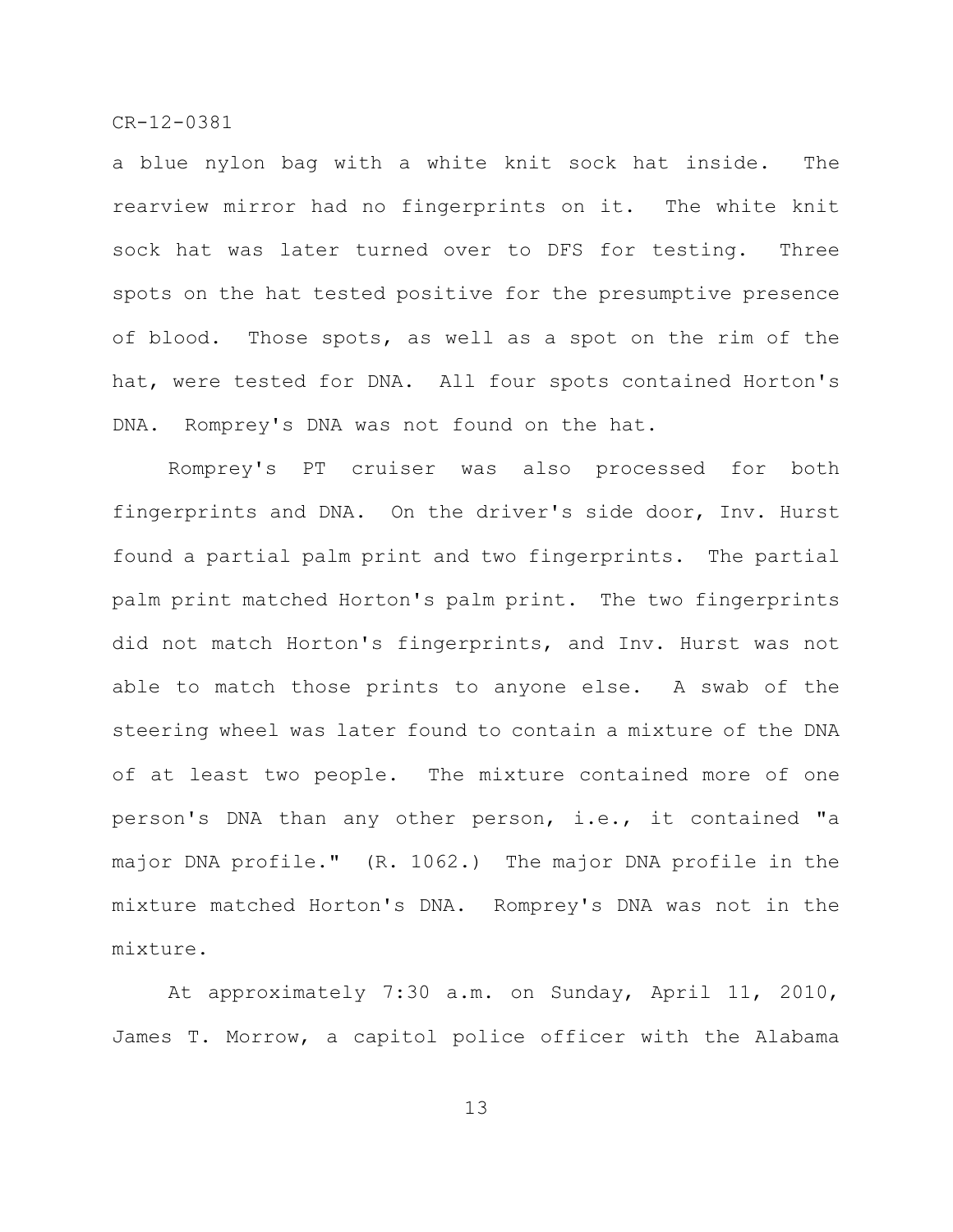Department of Public Safety, was traveling northbound on Interstate 65 when he saw a man, whom he positively identified at trial as Horton, walking on the side of the interstate around mile marker 80 or 81. Officer Morrow pulled over to offer Horton assistance. Horton was wearing dark pants and a white sleeveless t-shirt, his clothes were wet and muddy, and he was barefoot. Officer Morrow did not remember seeing any cuts or bruises on Horton's arms or legs. When asked why he was walking on the side of the interstate, Horton told Officer Morrow that he had been traveling with a friend from Pensacola, Florida, to Huntsville, Alabama, and that the two had gotten into an altercation Friday night near Brewton. Horton said that his friend drove off and left him. Horton told Officer Morrow that he had crossed the highway on which the two had been traveling<sup>5</sup> and began walking through a swamp toward Interstate 65. When he reached Interstate 65, Horton told Officer Morrow, he continued walking northbound. Officer Morrow confirmed that there were swamps in the area near Brewton. According to Officer Morrow, Horton said that he had lost his shoes and his wallet in the swamp. Officer Morrow

 $5$ The specific highway was not identified at trial.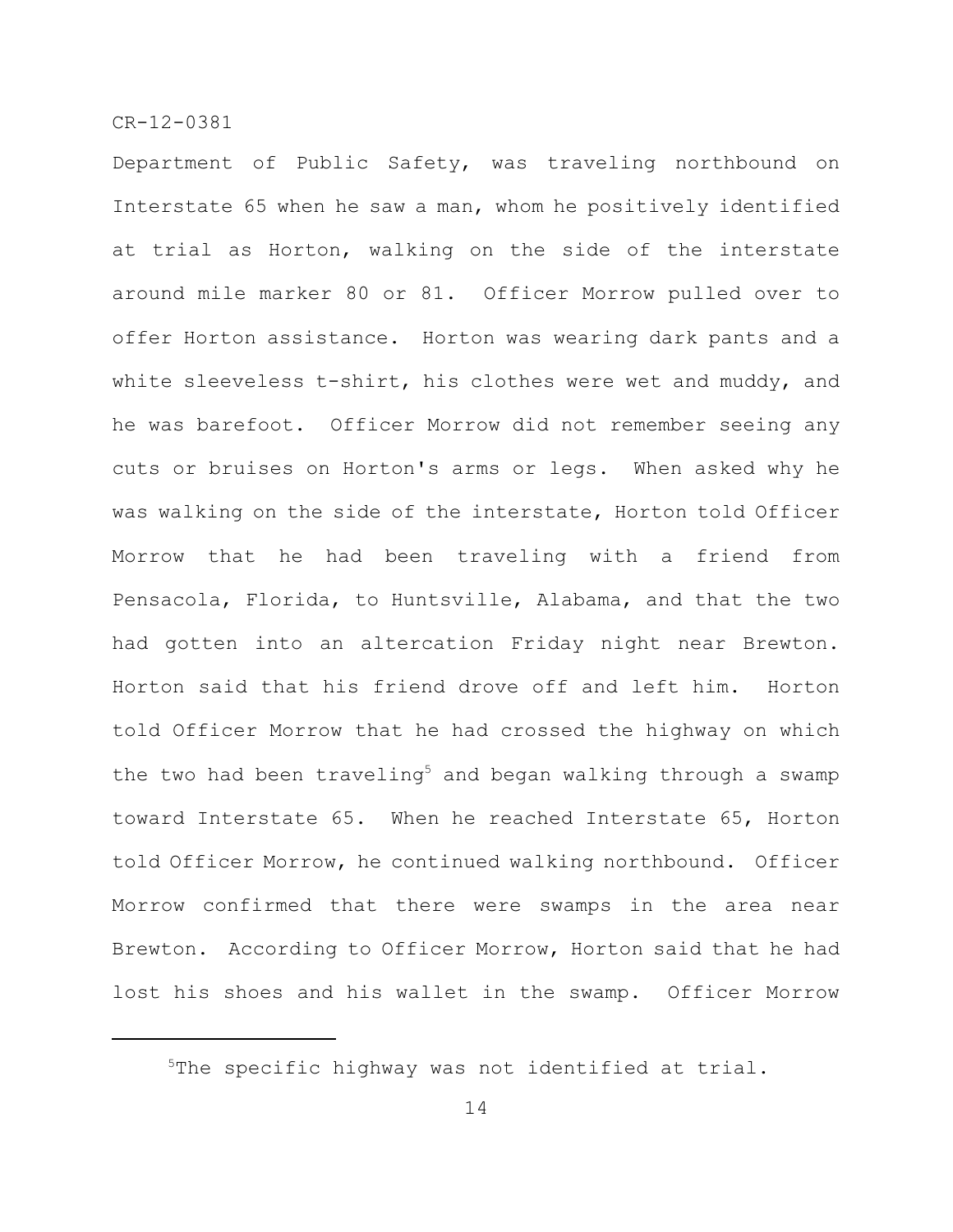testified that he told Horton that his statement about walking from the highway near Brewton through a swamp to get to Interstate 65 "didn't make any sense" when Horton could have stayed on the highway on which he and his friend had been traveling to get to Huntsville, and Horton "got offended by that a little bit" and "kind of shut down" after that, making it difficult to communicate with him. (R. 963.)

Nonetheless, Officer Morrow was able to learn from Horton that he was from the Mobile area, and Officer Morrow attempted to help Horton obtain shoes and dry clothing and a way to get home to Mobile. According to Officer Morrow, Horton was initially adamant about going to Huntsville, but he later allowed Officer Morrow to assist him in finding a way home to the Mobile area. Officer Morrow drove Horton to three different exits on Interstate 65 northbound -- exits 83, 93, and 97  $-$  in an attempt to find Horton assistance. Finally, at what was then known as the McIntyre Travel Center at exit 97 near Evergreen on Interstate 65, Officer Morrow was able to find assistance for Horton. Various customers and employees at the travel center provided Horton with dry clothes and shoes, fed Horton, and gave Horton access to the showers at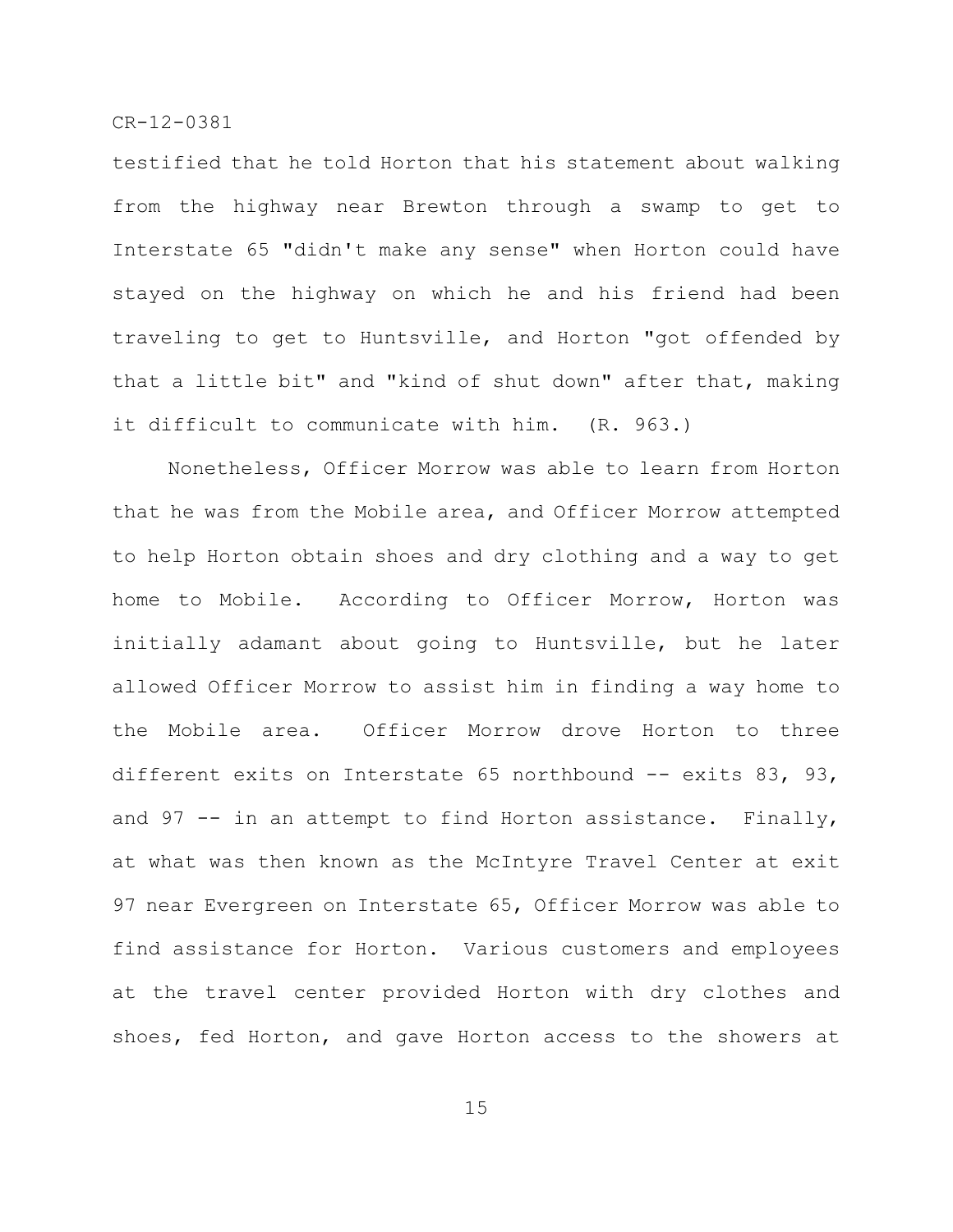the center. A pair of wet and muddy pants were later found in a trash can in shower room number 2 at the travel center. The pants later tested positive for the presumptive presence of blood. DNA testing revealed that the blood was Horton's. Romprey's DNA was not found on the pants. Testimony indicated that the shower room was processed for fingerprints, but no testimony was presented as to whether any fingerprints were found.

After arriving at the travel center, Officer Morrow telephoned Horton's girlfriend and grandmother and left messages for them. According to Officer Morrow, when Horton's grandmother returned Officer Morrow's telephone call, she told Officer Morrow that she would be there to pick up Horton in about two hours. Officer Morrow testified that he was concerned about leaving Horton alone at the center with the two female employees so he asked Horton's grandmother whether Horton had any mental issues, whether he was on medication, or whether he was violent. Officer Morrow testified that his conversation with Horton's grandmother revealed no indication that Horton was violent. Officer Morrow questioned Horton's grandmother not because Horton acted violent or appeared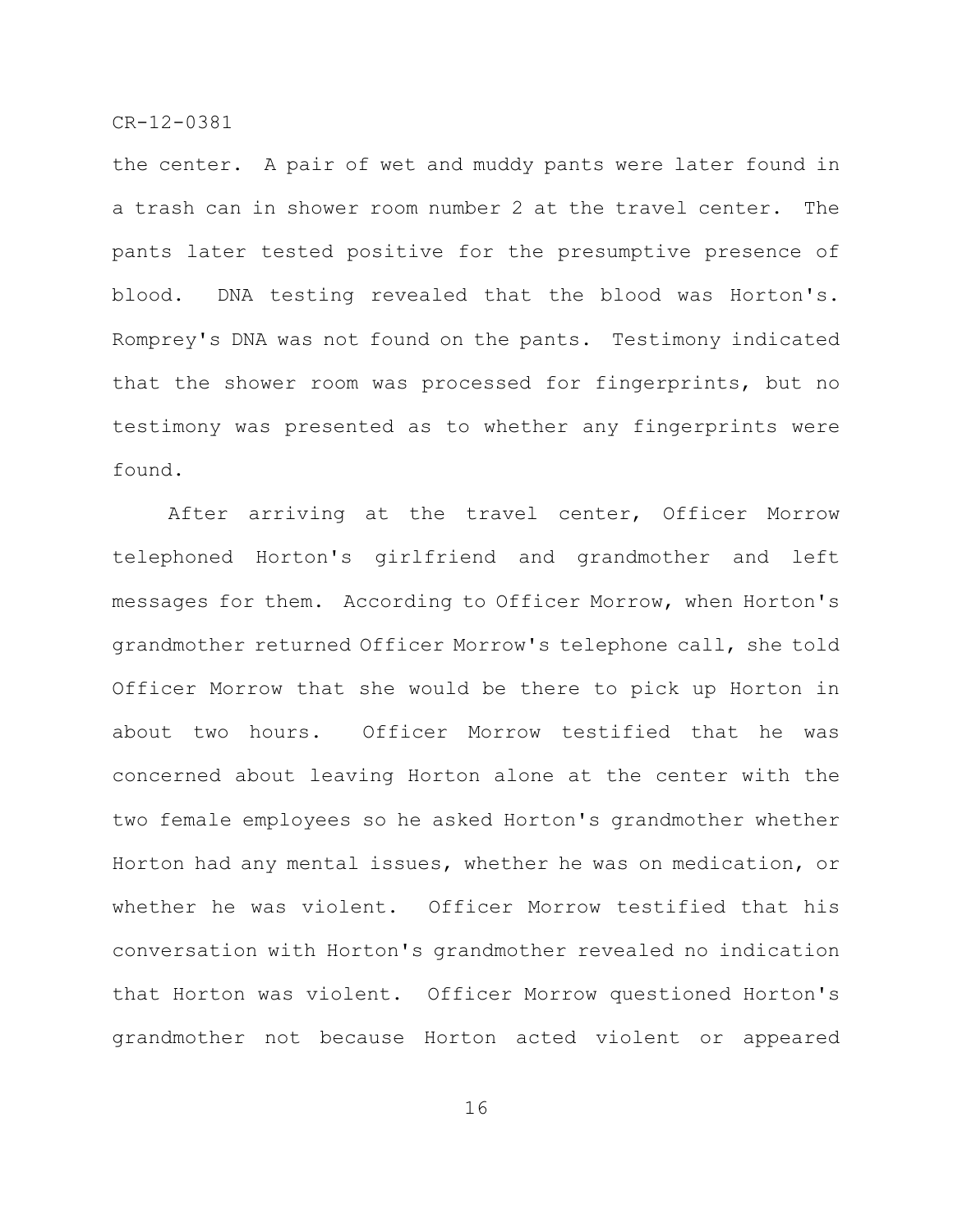mentally ill but solely because of the circumstances of finding Horton on the interstate and Horton's disheveled appearance. He said that Horton was coherent, calm, courteous, and appreciative of his help, and he described Horton as "perfectly normal." (R. 968.)

Shandra Dooley, an employee of Max Oil Company in Evergreen, formerly known as the McIntyre Travel Center, testified that around 8:00 a.m. on April 11, 2010, a lawenforcement officer stopped by with a young man and asked if the man could stay there until his grandmother picked him up. At trial, Dooley positively identified the man as Horton. At the time, Horton was dirty, his feet were muddy, and he was not wearing shoes. Dooley did not recall seeing any scratches or marks on Horton. Dooley said that a customer of the center went home and got Horton clean clothes and shoes, that she allowed Horton to use the showers at the center, and that her coworker bought Horton breakfast. Dooley said that Horton stayed in the lounge area of the travel center until his grandmother picked him up between 12:00 p.m. and 1:00 p.m. that day. Dooley initially testified that she did not recall any concern about Horton's mental state at the time, but she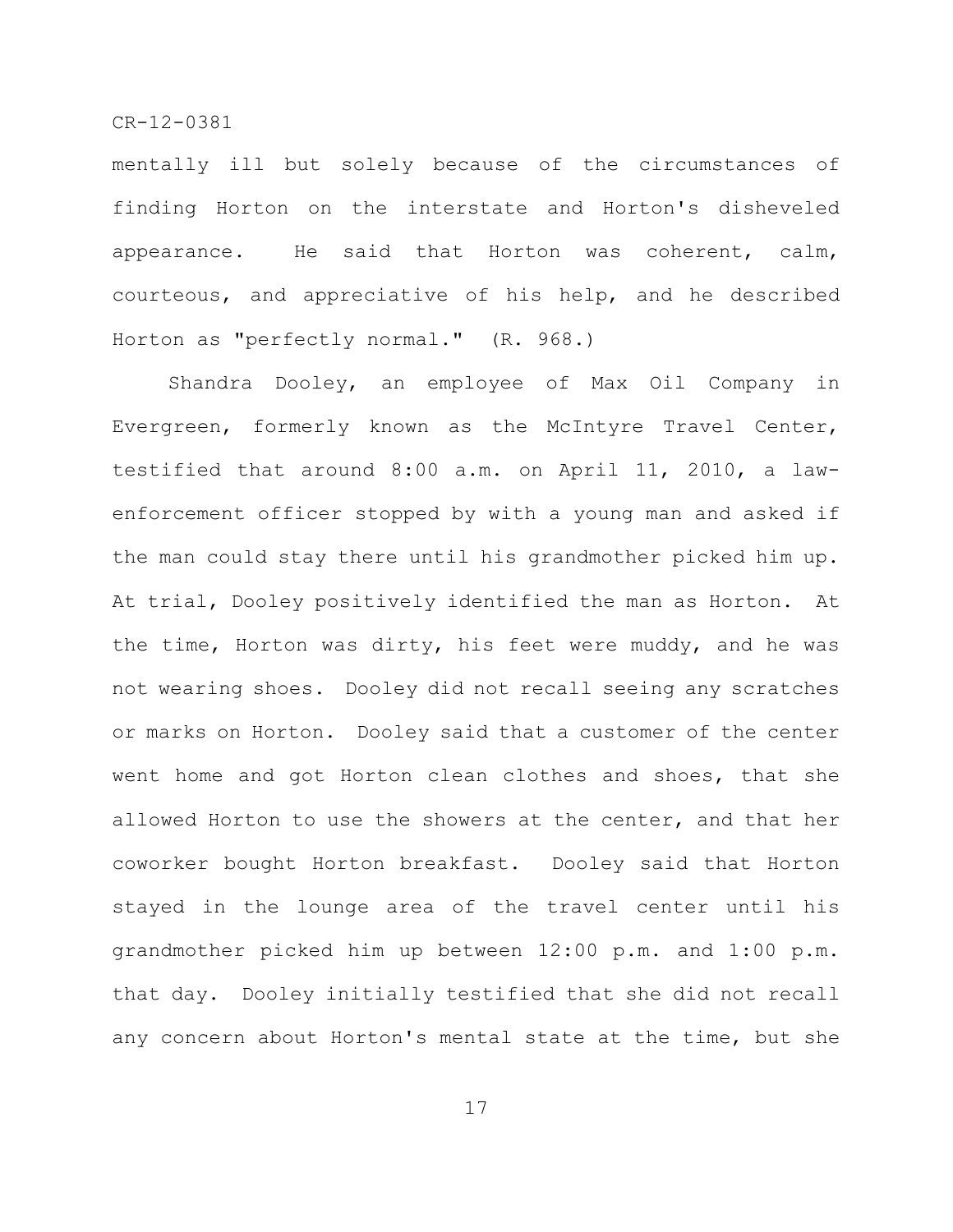then stated that she did recall a conversation about Horton's taking medication and that there was some concern about Horton possibly having mental issues.

The State presented testimony that Horton went to St. John the Baptist Catholic Church in Grand Bay at approximately 8:00 p.m. the night of April 9, 2010. Testimony indicated that the church was approximately 10 miles from Horton's house in Theodore, where he lived with his mother and sister, and approximately 3 miles from Romprey's mobile home in Grand Bay. Katherine Courtney Pritchard Comer testified that she was chaperoning a youth group at the church the night of April 9, 2010, when a young man came to the church. The man was wearing dark pants, a white shirt, and a white hat. Comer said that the man seemed "unsettled" and "something made [her] feel like he was maybe a threat and made [her] feel like [she] wasn't safe." (R. 983.) Comer testified that when she asked the man what he was doing, he said he was looking for the pastor. Comer told the man that the priest was not there, but informed him that he could leave his name and telephone number and the priest would contact him. The man wrote his name -- "Derek Horton" -- and telephone number on a piece of paper and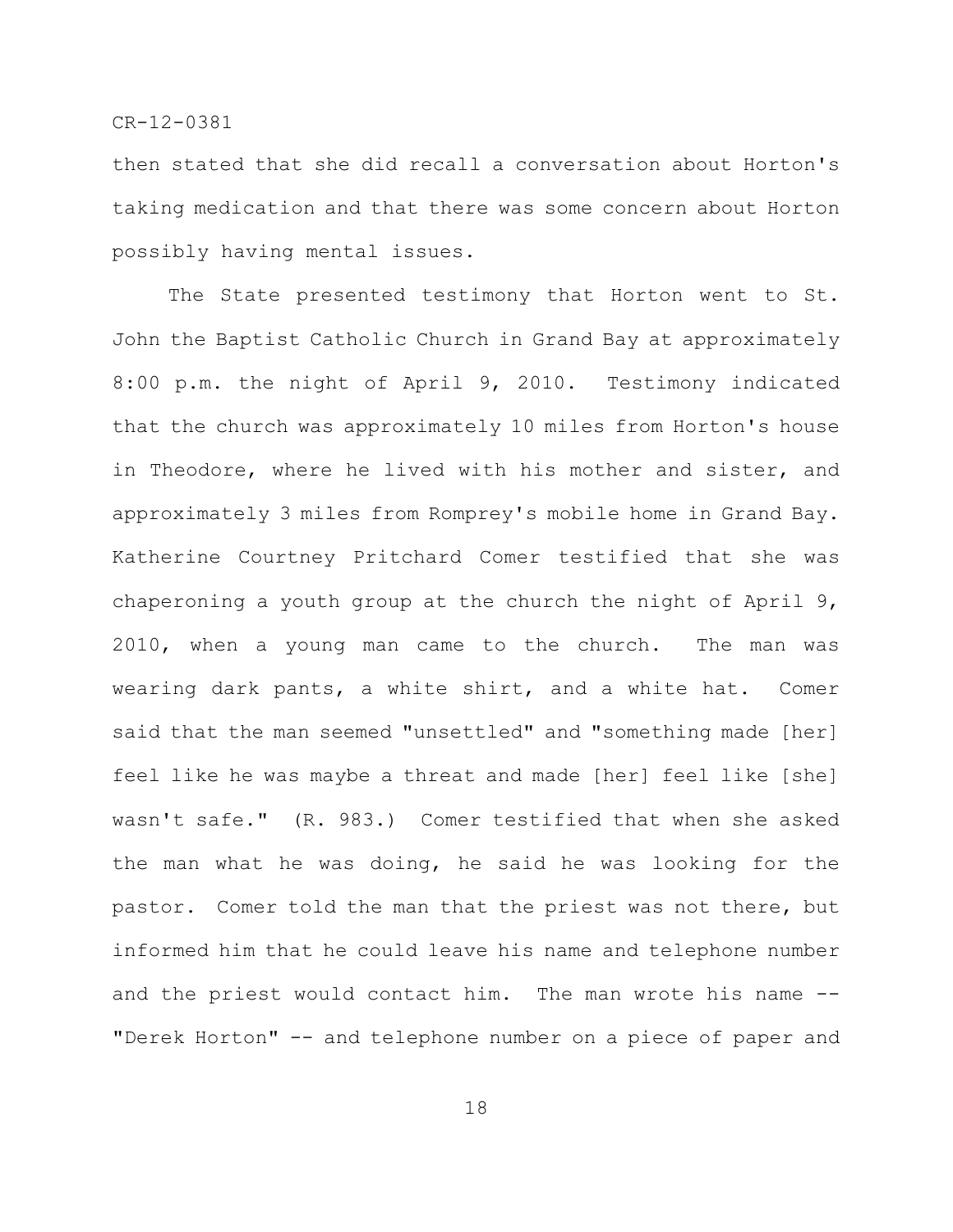Comer then wrote on the paper "Friday 8:00 p.m.," "Father Wall please call" and "He wants to become catholic." (State's Exhibit 184.) Comer said that she assumed the man wanted to become catholic because he had said that he wanted to join the church and she had told him that it was a catholic church.

Nick Switzer, a member of the youth group at St. John the Baptist Catholic Church in Grand Bay, testified that he remembered a young man coming to the church the night of April 9, 2010. Switzer said that the man was wearing a "skull cap" and looked "sad [and] depressed." (R. 987.) Switzer said that the man wrote something on a piece of paper and then left. Switzer positively identified Horton at trial as the man he had seen at church the night of April 9, 2010. Additionally, Switzer was shown the white knit sock cap that had been found on the side of Interstate 65, and was asked if it appeared to be the type of cap Horton had been wearing that night; Switzer answered in the affirmative.

The State also introduced into evidence a surveillance video from Country Breeze Number 6, a Chevron gasoline station and convenience store on Old Highway 90. Testimony indicated that the convenience store was approximately one and a half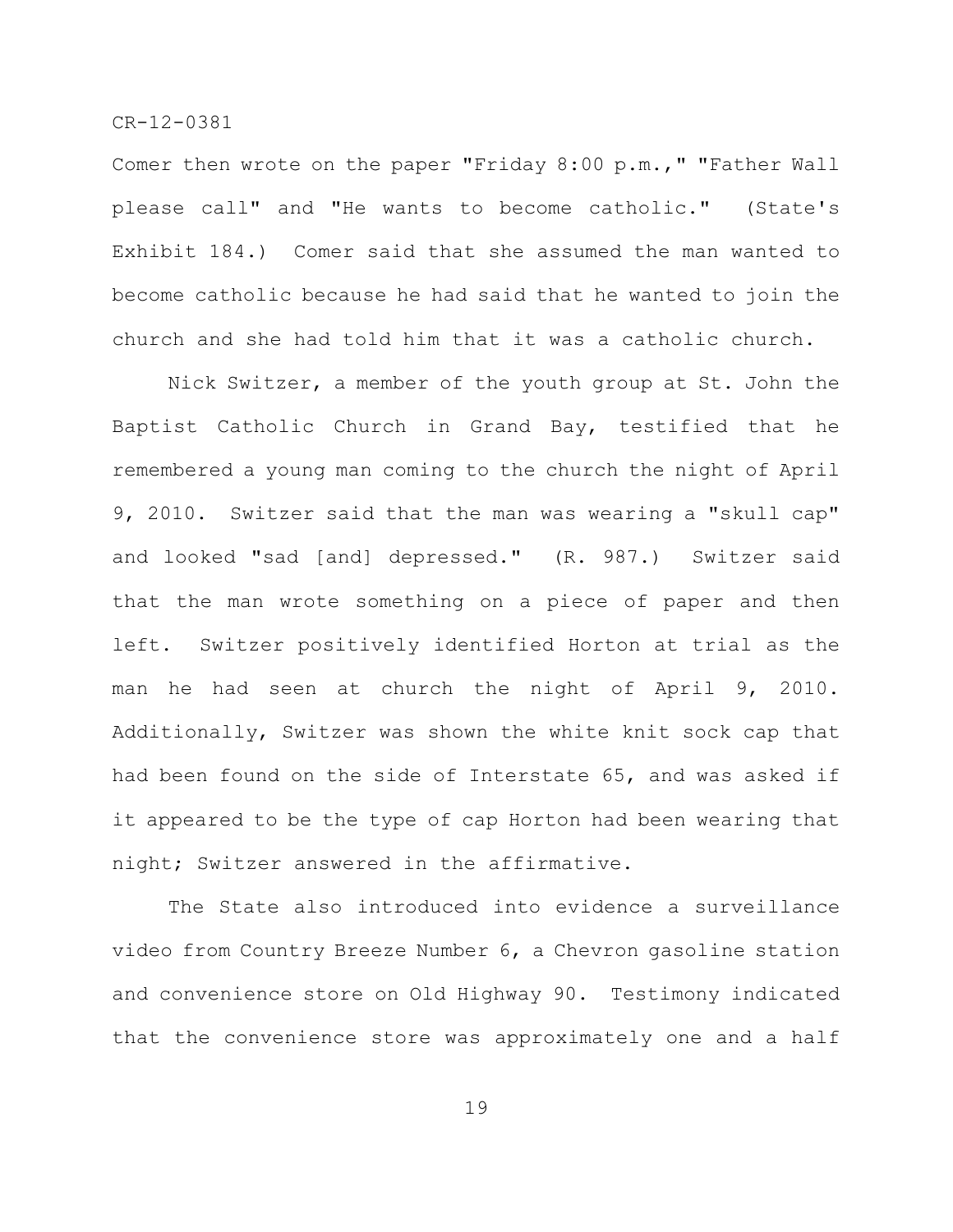miles from St. John the Baptist Catholic Church and one and a half miles from Romprey's mobile home. The video was taken by a camera on the outside of the front of the store facing the gasoline pumps. Within the camera's field of view are five parking spaces at the front of the store and three gasoline pumps. The video shows a person wearing a white short-sleeve t-shirt and white cap -- similar to the clothing Horton was described as wearing when he went to St. John the Baptist Catholic Church -- walk from outside the field of view of the surveillance camera from right to left and sit on what appears to be the curb at the front of one of the parking spaces. The person stays seated on the curb for approximately 18 minutes and then gets up and walks to the right, out of the field of view of the camera. The time stamp on the video indicates that the person entered the camera's view at approximately 7:04 p.m. and left at approximately 7:22 p.m. However, testimony at trial indicated that the time stamp may have been incorrect by approximately one hour as a result of daylight savings time, i.e., that the time the video was taken was actually 8:04 p.m., not 7:04 p.m. Sarah Michelle Adams, Horton's girlfriend at the time of the crime, was shown the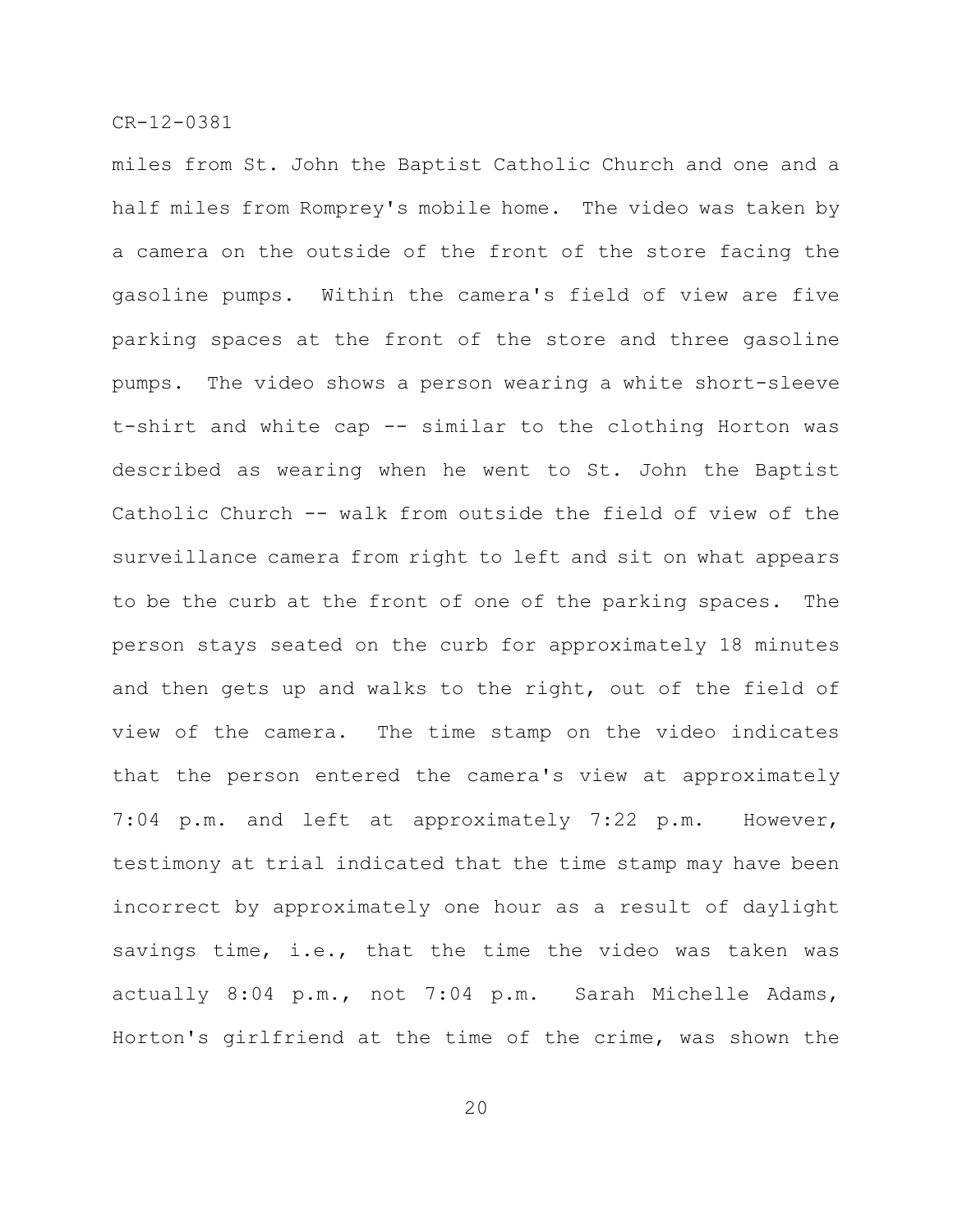video during her testimony at trial, and she positively identified Horton as the person in the video.

Adams testified on direct examination that she and Horton had been dating for about a year before the crime occurred. Adams said that her relationship with Horton was "perfect" until about four to four and a half weeks before Romprey's murder, at which point, she said, Horton began acting strangely. (R. 1072.) Adams stated that approximately four to four and a half weeks before the murder, Horton and a friend had borrowed another friend's truck and left for the evening. When Horton came home, he told Adams that he and his friend had used cocaine, and his friend had then driven away in the truck and left Horton on the road. Adams said that Horton did not normally use cocaine and that it was "[r]ight after" that incident that Horton began behaving strangely. (R. 1077.) On redirect examination, Adams stated that she thought that the cocaine Horton had used may have been "cut" with something that altered his behavior. (R. 1096.)

Adams described Horton's strange behavior in the weeks leading up to the murder and in the days following the murder as follows: She stated that Horton began "[t]alking out of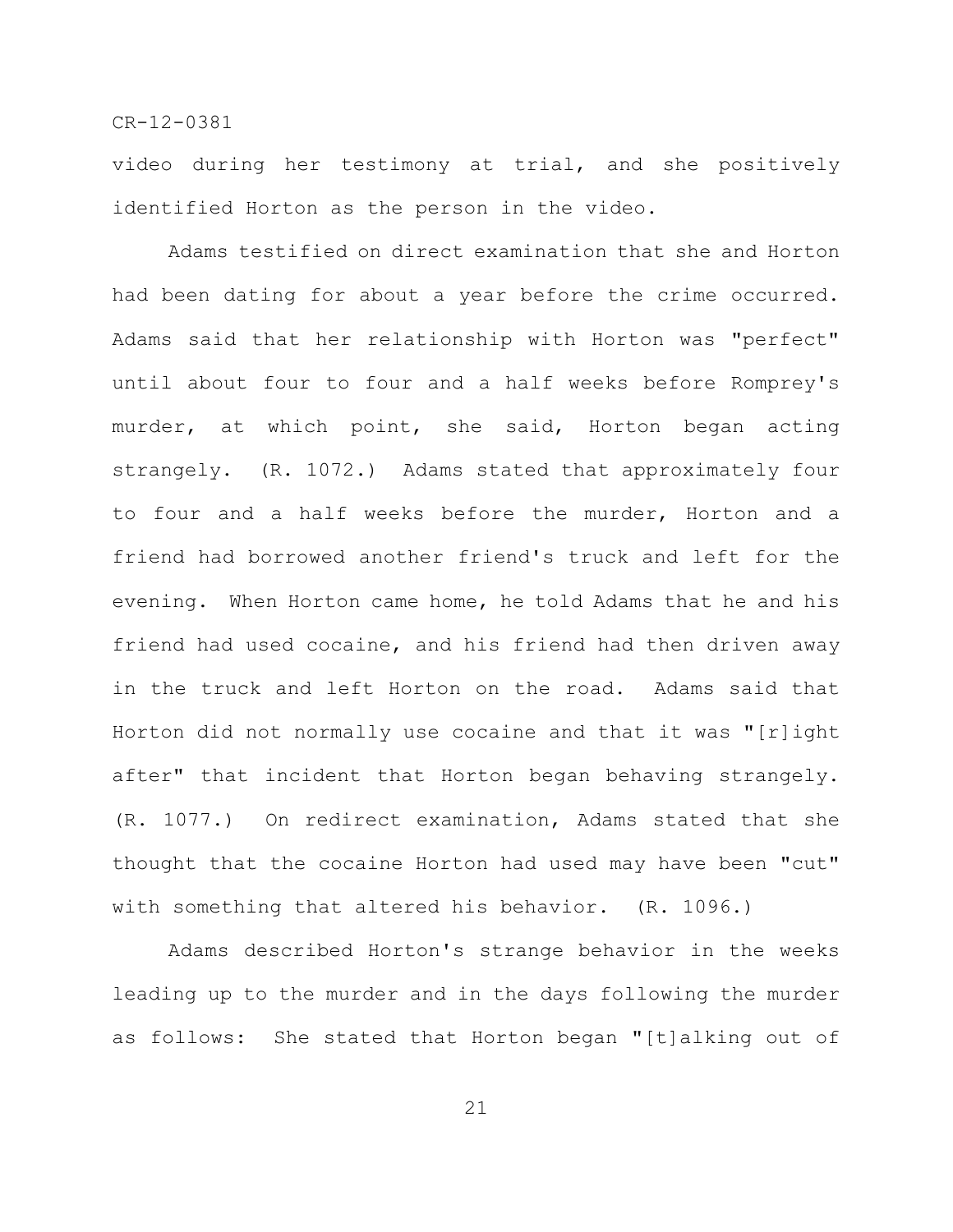his head. Talking about God, and a bunch of different things that didn't make sense." (R. 1073.) Adams testified that Horton "threatened a lot. Threatened me, threatened different things that he said. He talked to the mirrors, to the devil, talking to the devil, stomping around." (R. 1073.) When asked how he had threatened her, Adams said that Horton "slammed [her] up against the fence because [she] didn't pray like he wanted [her] to pray [and h]e choked [her] up against the fence." (R. 1074.) Adams said that she "blacked out" when Horton choked her. (R. 1074.) Adams did not state on direct examination when this incident occurred. When asked if Horton had threatened anyone else, Adams testified:

"He told me that if nobody does right that he was sent here to send judgment. God had a mission for him to send judgment if we didn't pray right. They were -- it was his -- God called him to deliver it. In other words, they would be hurt he was trying to tell me. ... If they did any kind of wrong. Me, his mom, or his sister. ..."

 $(R. 1074.)$ <sup>6</sup>

 $6$ Adams also mentioned a man identified in the record only as "Mr. James" as someone Horton had threatened. Defense counsel's objection to any testimony regarding Horton's alleged threats against Mr. James was sustained.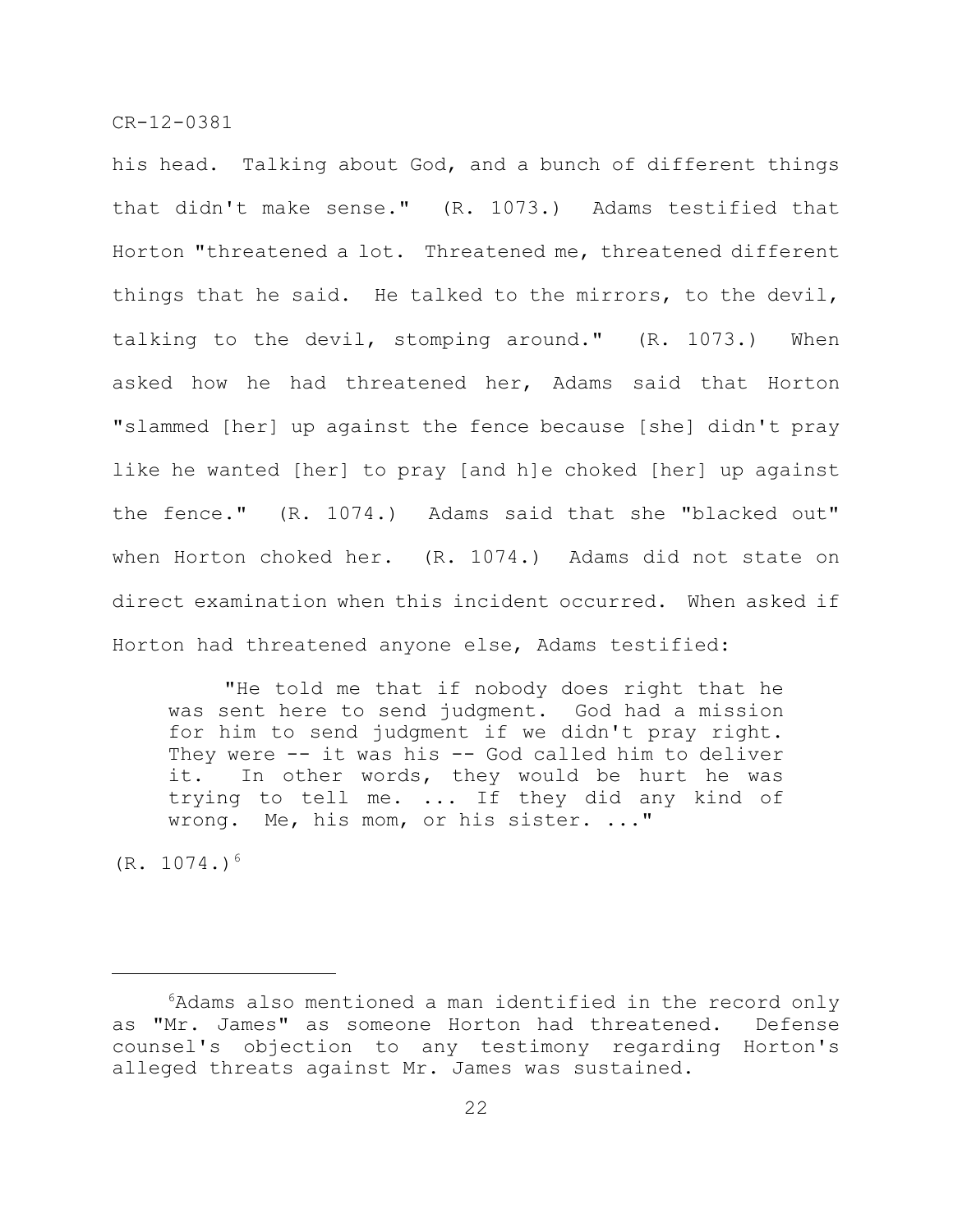Adams testified that on Friday, April 9, 2010, she had planned to visit Horton at his house where he lived with his mother and sister, but that when she telephoned his mother around noon that day, his mother informed her that Horton was not home. Adams said that no one knew where Horton was and that she did not see or hear from Horton until Sunday, April 11, 2010. Adams stated that on April 11, 2010, Horton's mother contacted her and asked her to return a long distance telephone call from Horton because she could not dial a longdistance number on her telephone. Adams telephoned the number and spoke with Horton. Adams said that Horton asked her not to tell his mother where he was and that he "[w]anted [her] to send him some money so he could get away." (R. 1078.) Despite Horton's request, as soon as she finished speaking with Horton, Adams contacted Horton's mother and told her that Horton was at the travel center in Evergreen. Adams said that Horton's grandmother drove to Evergreen and picked up Horton that day.

Adams testified that when Horton returned home on Sunday, April 11, 2010, she visited him and asked him how he had gotten to Evergreen. According to Adams, Horton "said that he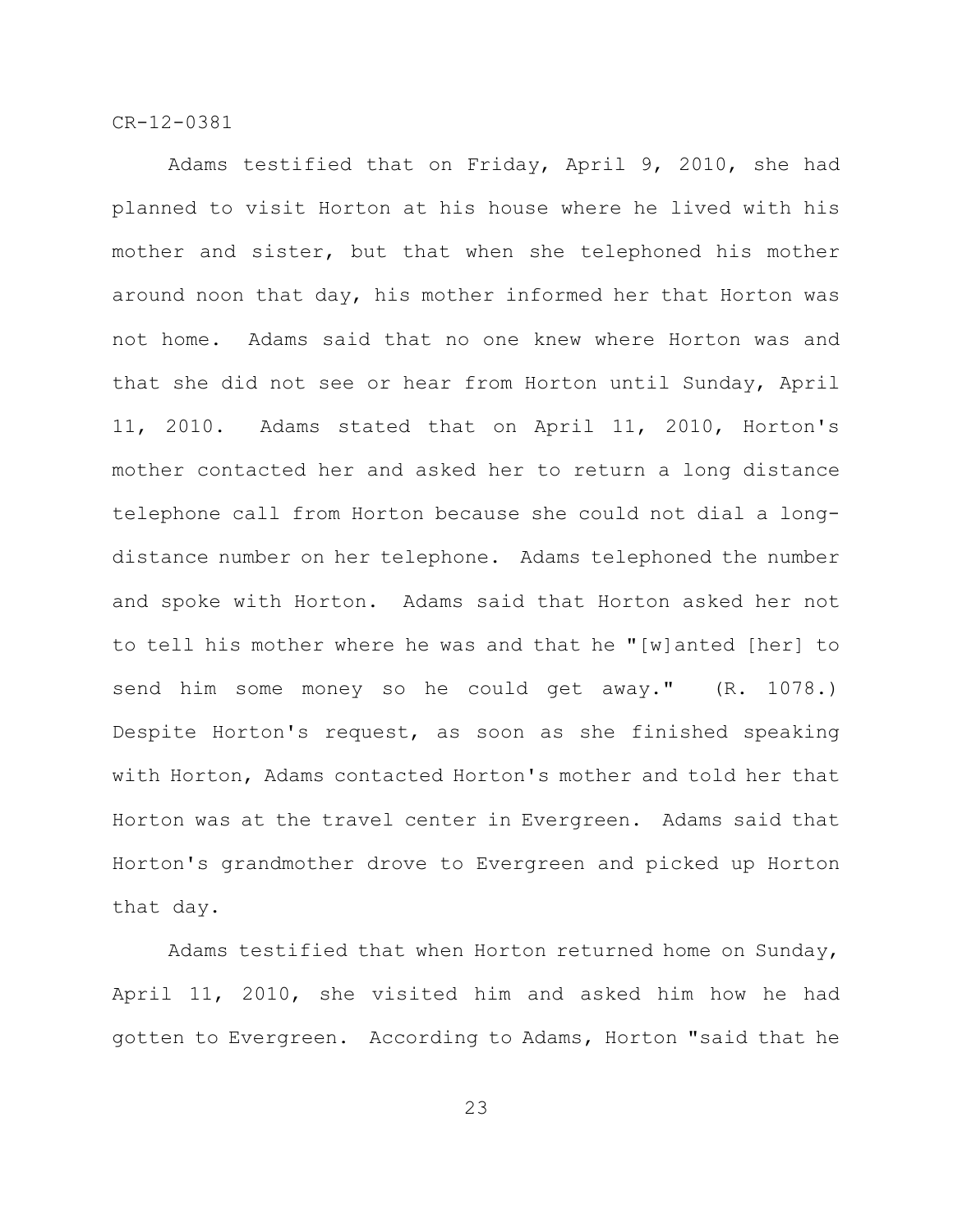got a car out of nowhere. God had him on a mission. He walked through swamps. Angels carried him part of the way." (R. 1079.) Adams further stated that Horton told her that God had given him the car and that when the car had run out of gas on the interstate, the "angels ... carried him" and "he went through the swamps." (R. 1080.) Adams testified that the next day, on Monday, April 12, 2010, Horton built a fire in a fire pit in his backyard, "burnt stuff in the fire, and made [her] read out of the Bible for about four hours by the fire." (R. 1080.) When shown a picture of a fire pit in the backyard of Horton's house, Adams identified it as the place where Horton had built the fire. When shown a picture of another burned area of grass in the backyard closer to the house, Adams indicated that she had never seen a fire in that area. According to Adams, the following day, on Tuesday, April 13, 2010, as he was leaving to go to church, Horton told her that "if the fire was not -- the log on the fire was not burned out, he was going to put [her] in the fire." (R. 1080.) However, that evening, Adams said, Horton "forgot about the log" and acted more like himself. (R. 1081.) Adams testified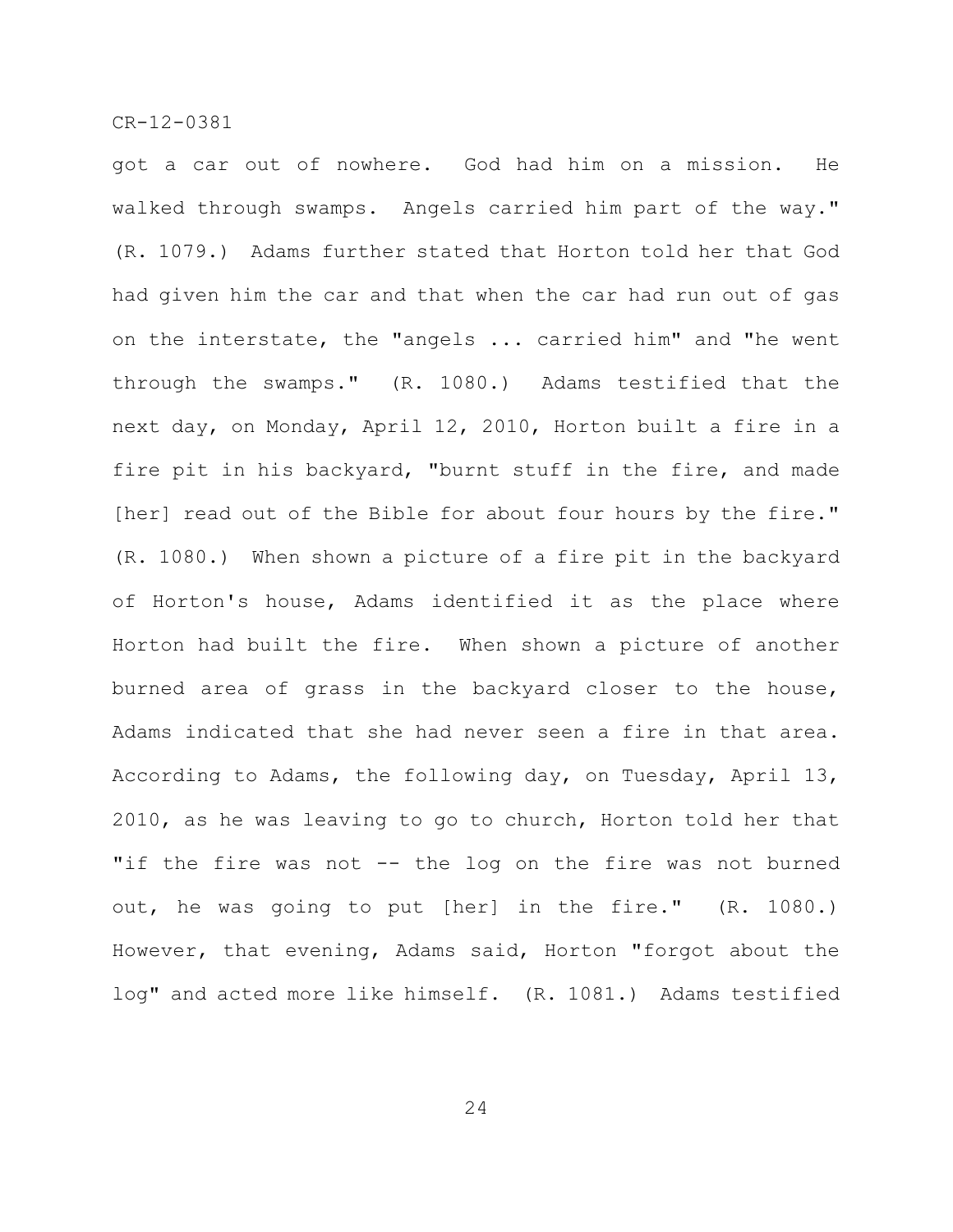that a few days later, Horton was placed in the Mobile County Metro Jail.

On cross-examination, Adams testified that when she first noticed a change in Horton's behavior sometime in March 2010, Horton talked about the movie Scarface and "talk[ed] about stomping on cockroaches." (R. 1086.) Adams initially testified that the first time Horton began talking about praying was the last time she had seen him before the murder. Adams said that the last time she had seen Horton before the murder was at his house, which she said was "[m]aybe a week before" the murder. (R. 1089.) However, Adams then said that Horton talked about praying while she and Horton, and Horton's sister, were staying at the Red Roof Inn motel at some unidentified point in time before the murder. According to Adams, at the motel she heard Horton "stomping around in the bathroom, talking to the devil in the mirror." (R. 1087.) However, Adams could not recall what Horton had said. Adams testified that, while they were staying at the motel, Horton also "blanked back and forth. He would be himself, and he'd start crying, asking for help for -- we all pray with him. And then he'd switch over, start talking about he wanted a gun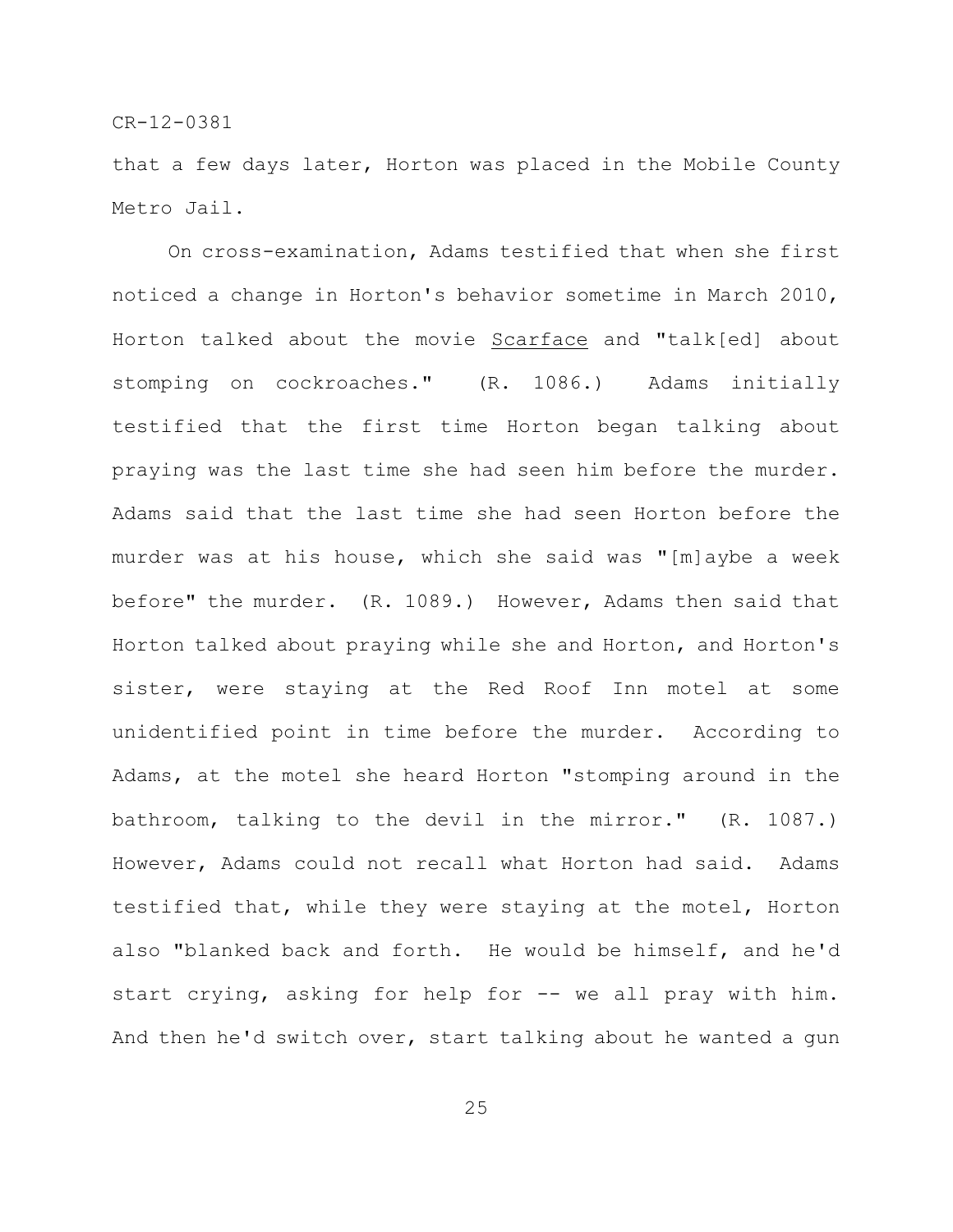and wanted to be like Scarface and stomp on cockroaches." (R. 1091.) Adams testified that the last time she saw Horton at his house before the murder, Horton "made us all get down on our knees and pray." (R. 1089.) Adams said that by "us," she was referring to herself, Horton's sister, a friend of Horton's sister, and Horton's mother. Adams stated that at that time, Horton was "demanding" and "[t]hreatening." (R. 1090.)

Adams testified that when she saw Horton on Sunday, April 11, 2010, he was not acting strangely, but "was mainly just tired." (R. 1093.) Adams said that it was the next day, Monday, April 12, 2010, when Horton built the fire in the fire pit in his backyard that he was again acting strangely. It was then, Adams said, that Horton choked her until she blacked out. Adams described the incident:

"[He m]ade me get down and pray. And I was praying. And he said I wasn't being sincere. And I was. I was bawling. I was praying all that I could. And he grabbed me by my throat, just like I said earlier, and slammed me against the fence. And that's all I remember. I woke up on the ground."

(R. 1093.) Adams said that Horton burned clothing, books, pictures, and "stuff out of the kitchen" in the fire pit, and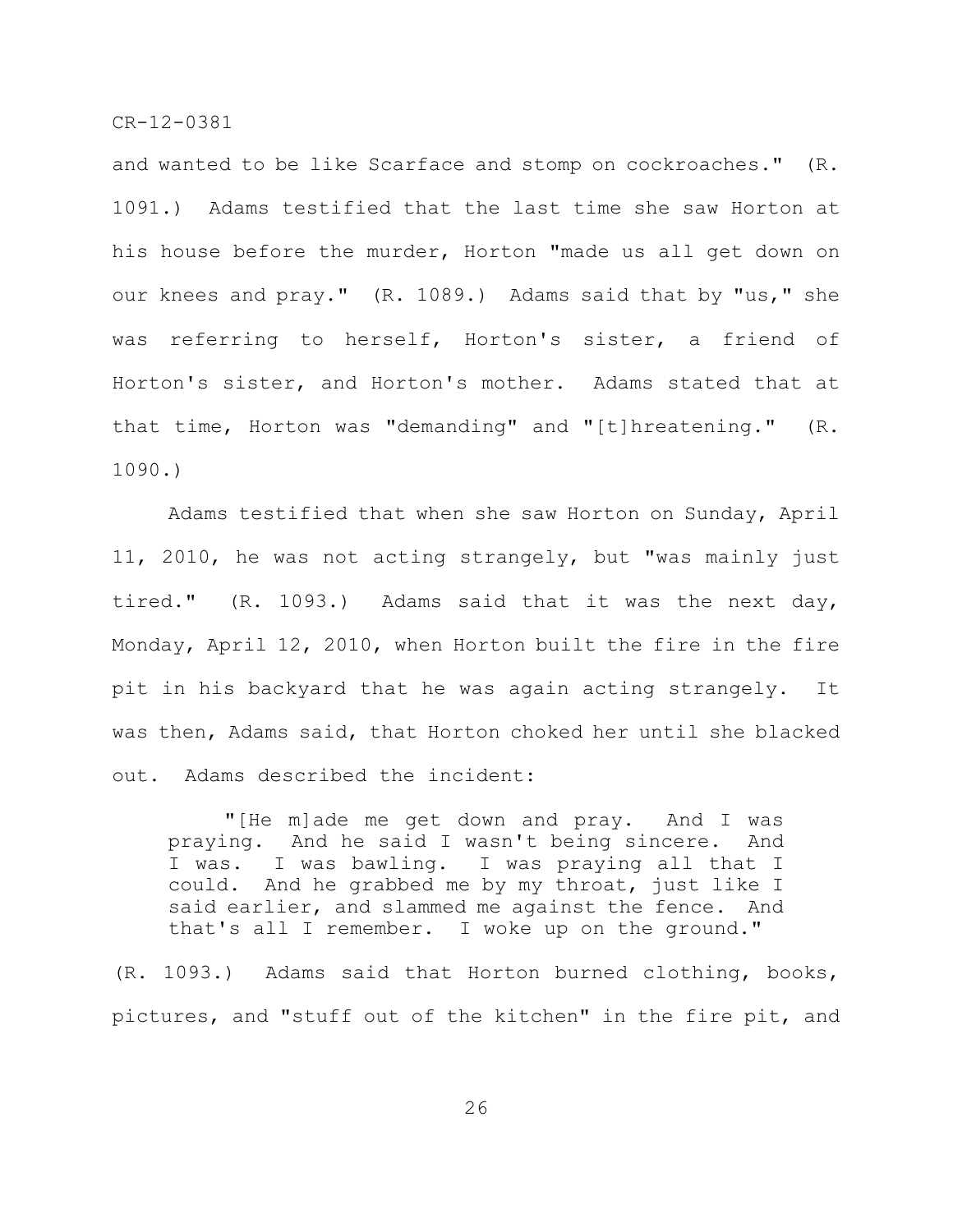that Horton told her that the items were "[e]vil things" and that "[h]e had made a sacrifice" to God. (R. 1094.)

Adams testified that Horton's behavior in the weeks leading up to the murder was out of character and that he had never acted in that manner in the year she had been dating him. Adams said that during her year-long relationship with him, Horton was kind and friendly and got along with people. Adams also stated that she had told people that she thought Horton had lost his mind and that she went to court with Horton's family and testified in an attempt to have Horton committed.

On Wednesday, April 14, 2010, Charles Nathaniel Bailey, Jr., a crime-scene investigator with the Mobile County Sheriff's Department, took photographs of Horton. The photographs show numerous scratches on Horton's arms and legs as well as three wounds on his hands that appear to be burns. The next day, on Thursday, April 15, Inv. Bailey went to Horton's house in Theodore. In the backyard, Inv. Bailey found a small burned area in the grass fairly close to the back of the house. Inv. Bailey said that the burned area did not appear to have been there long. In the burned area, Inv.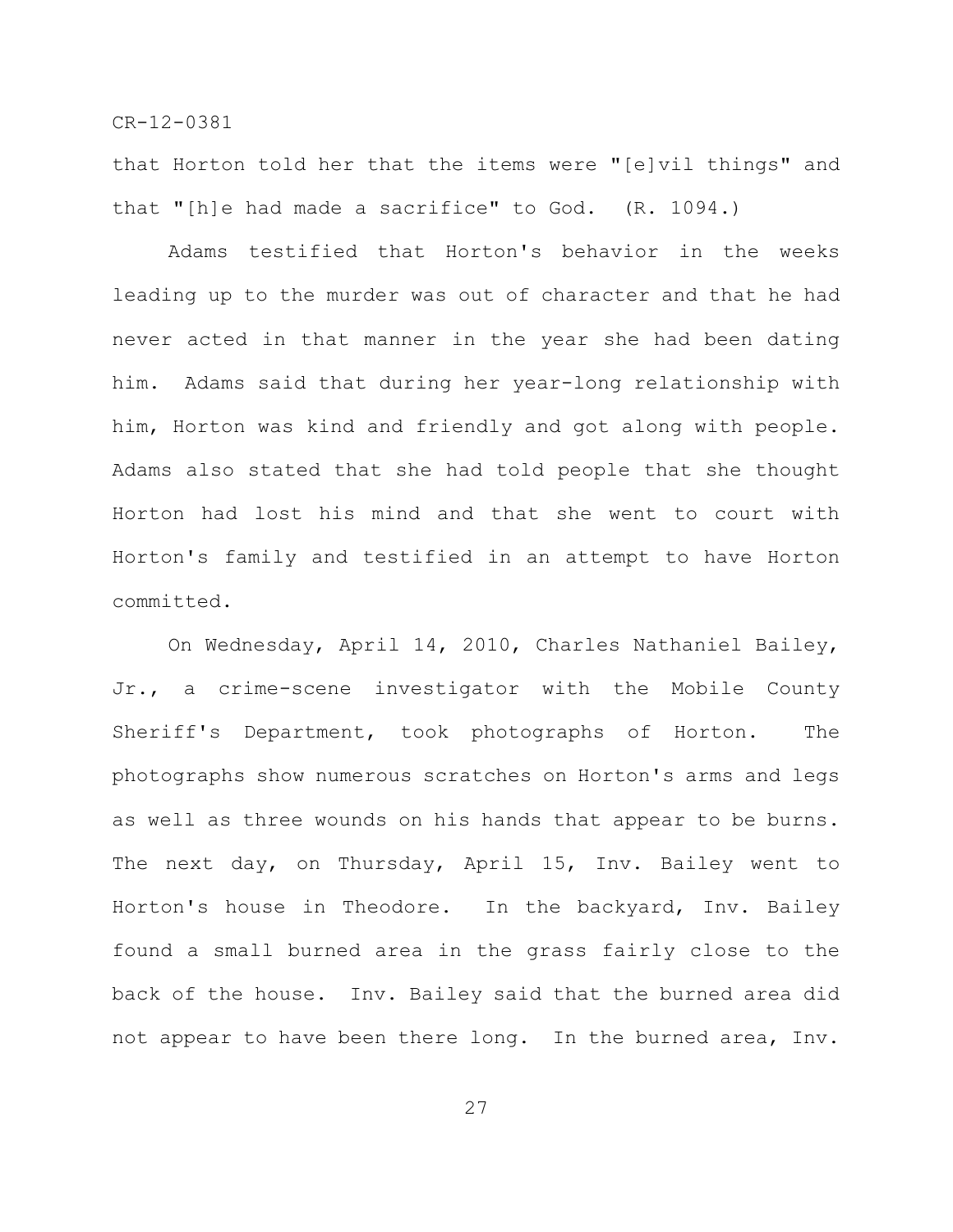Bailey found a zipper, a plug-in charger possibly for a cellular telephone, earphones, four pennies, a butter knife, a small electronic device, a button, nail clippers, burned clothing fragments, and what appeared to be a chip from a SIM card. Additionally, Inv. Bailey found a fire pit in the backyard, farther away from the back of the house than was the burned area. Inv. Bailey collected a jacket from Horton's house. The jacket tested positive for the presumptive presence of blood. However, DNA testing revealed that the blood was not Romprey's.

On Thursday, April 15, 2010, Inv. Tunink interviewed Horton at the Mobile County Sheriff's Department administration building. Inv. Tunink testified that he advised Horton of his rights under Miranda v. Arizona, 384 U.S. 436 (1966), and that Horton voluntarily waived his rights and spoke to him. The interview was recorded and played for the jury; a transcript of the interview was also prepared and introduced into evidence as State's Exhibit 181.<sup>7</sup>

 $\sqrt[7]{2}$ Only a portion of the interview was provided to the jury. Before trial, the State conceded that Horton had requested a lawyer during the interview and that all statements made by Horton after his request were inadmissible. Both the video recording and the transcript were redacted. Because the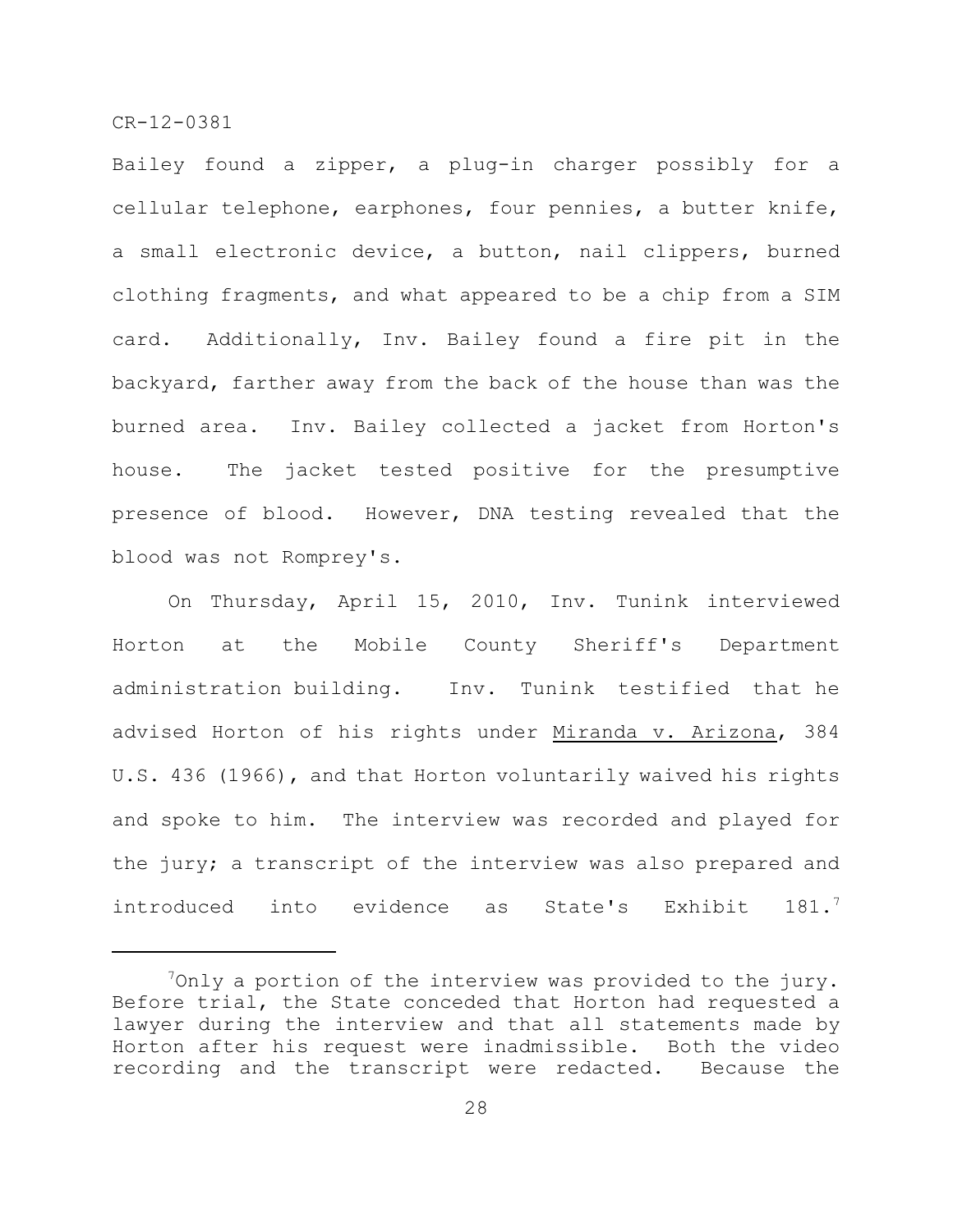Additionally, during the interview, Horton handwrote an approximately two-and-a-half page statement that was introduced into evidence as State's Exhibit 190. During the interview, Inv. Tunink did not mention Romprey's murder or directly question Horton about the murder. Rather, Inv. Tunink asked generalized questions about Horton's background and the events of the previous week. At certain points, Inv. Tunink did attempt to clarify Horton's answers with more specific questioning, such as questioning Horton about the vehicle he had traveled in the previous weekend and whether Horton had seen a fire, but at no point did Inv. Tunink specifically mention Romprey's murder.

Inv. Tunink began the interview by asking general questions regarding Horton's background. Horton indicated that he lived with his grandmother for part of his life because his mother was a drug addict but that, when he was about 13 or 14 years old, he moved in with his mother because

portion of the interview provided to the jury ended in an abrupt and odd fashion -- with Inv. Tunink asking Horton specifically about Friday night and early Saturday morning (the time of the fire) -- pursuant to agreement of the parties, the trial court instructed the jury that the remainder of the interview was not relevant to any issue in the case.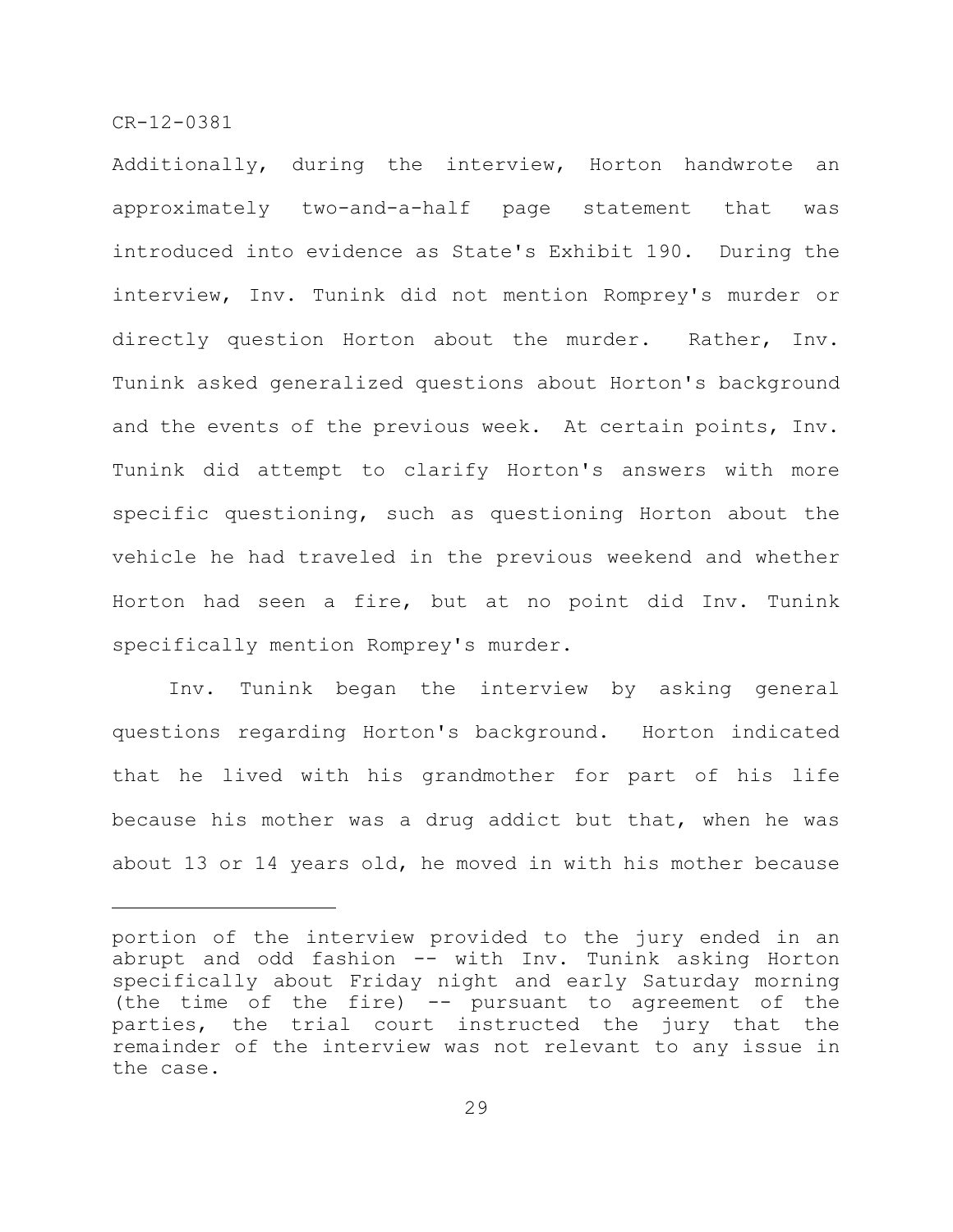she got sober. Inv. Tunink also asked Horton about his movements over the previous week. Horton stated that he did not remember much of what had happened over the past couple of months, that he only "remember[ed] flashes" and everything was "just a blur."<sup>8</sup> When asked about the flashes of memory, Horton said that he remembered running in the woods from his mother's house and arguing a lot with his mother. He also said that everybody thought he was acting crazy, but that "pitbulls and things started coming out of nowhere and you know, just a lot of evil, lot of evil things started happening and uh, once, once I started you know ... I don't know, I just turned back to God." Horton stated that he remembered running in the woods in Evergreen on Sunday; he said that he thought somebody had given him a ride to Evergreen. When asked specifically how he got to Evergreen, Horton said that he had gotten a ride from someone, but when asked to describe the person, Horton said it was three different people and "it was like angels." Horton was unable to describe anyone who had given him a ride, other than "a State Trooper up north." When

 $8$ All quotations from the interview are from the transcript of the interview -- State's Exhibit 181.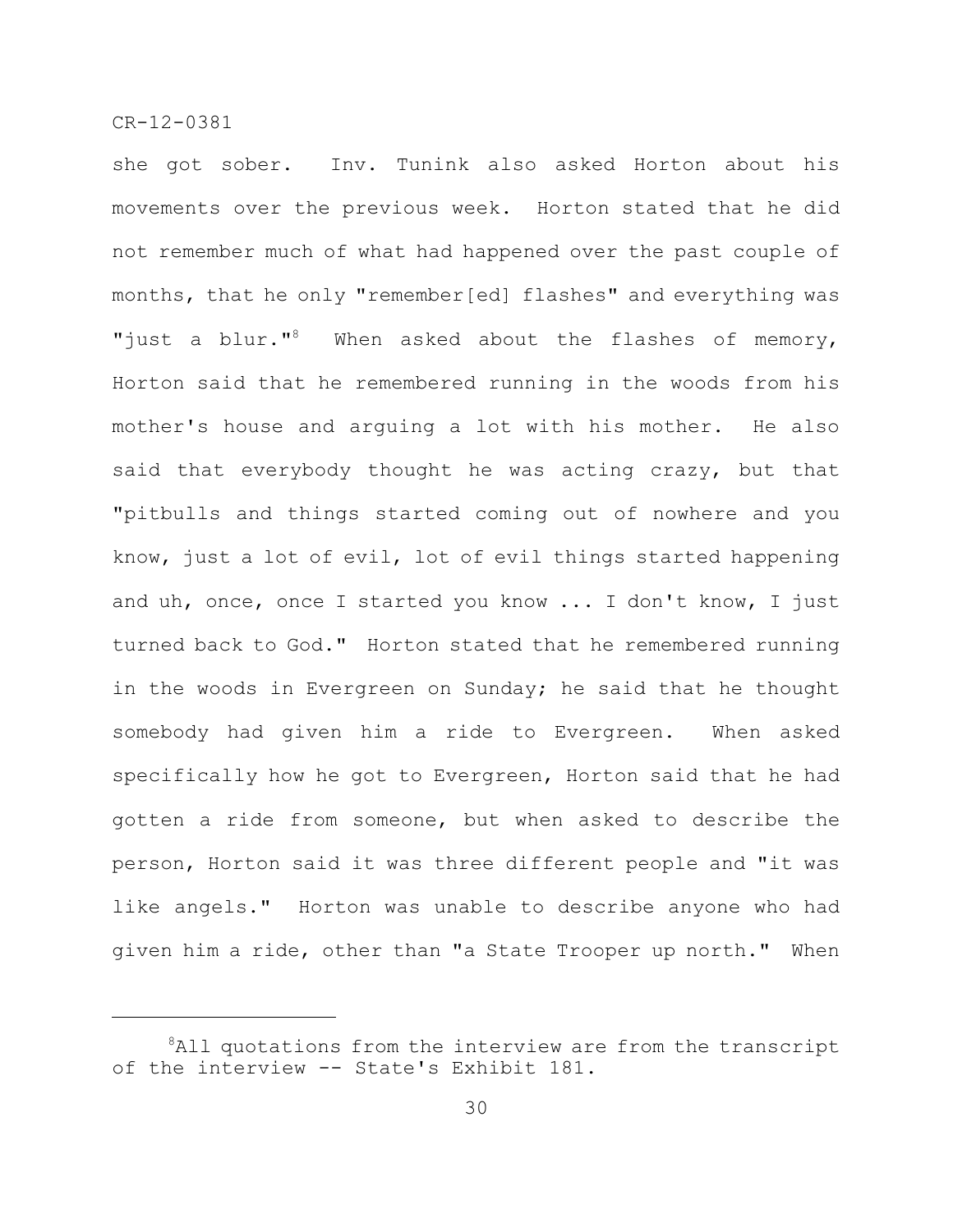asked how he had ended up in the woods, Horton said that he had been "following the good voices." Horton also said that before he ended up in the woods, "everything evil was trying to come into [his] house" and he was "trying to get everybody to pray" and then the police came to his house. Horton said that no one wanted to pray with him so he "just ran." When asked what he saw before the angels took him to Evergreen, Horton said "I remember a lot of blackness and then I remember white." Horton said that he "had no idea" if the white was fire. Horton also said that he remembered that on Good Friday he had seen a friend who had told Horton that he "was on the run for something."<sup>9</sup>

Horton also said that he remembered being in a motel room a month or two months before the interview and that "all [he] could talk about was steal, kill, rob and destroy[, he] saw Scarface and this and that cause [he] just -- that was just cause [he] was just so hurt ... about all the things that happened in [his] life." Specifically, Horton stated that his "sister was all acting crazy and running the streets and [he]

 $9$ We take judicial notice of the fact that Good Friday was April 2, 2010, a week before the murder.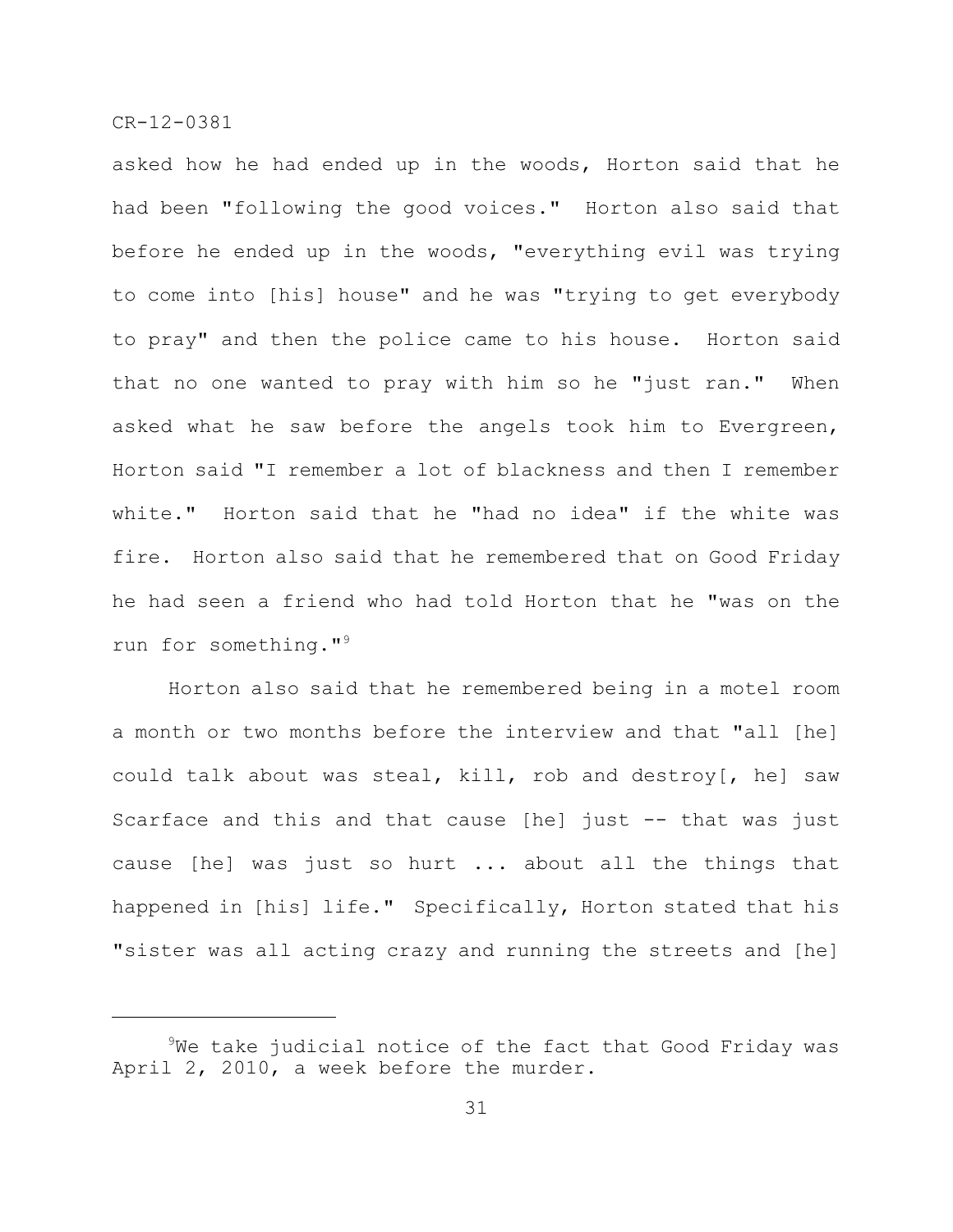heard she was smoking crack [and] that's what started it." Horton stated that he knew that his sister used marijuana because he used marijuana with her "plenty," but that he feared for her safety when she began using crack cocaine. Horton stated that he had gone to the motel with his sister to "get away" after he, his mother, and his sister had gotten into an argument. Horton said that during the argument with his mother, his mother got a kitchen knife and that he then choked her. Horton stated that his mother had been in prison and "ain't nothing to play with," so he had to "manhandle" and "overpower" her. Horton said that while in the motel room, "they was saying I did some bad coke or something, but I didn't do nothing I was just uh, losing my mind." Horton claimed that he thought he was going to have to go to a mental institution, but he then "got down on [his] knees and prayed to God" and "after that everything started feeling better."

In his written statement, Horton provided a history of his education and stated that he did not know what had happened over the last seven days. Horton wrote that living with his mother was like a "war zone" because he and his mother fought "all the time," both verbally and physically.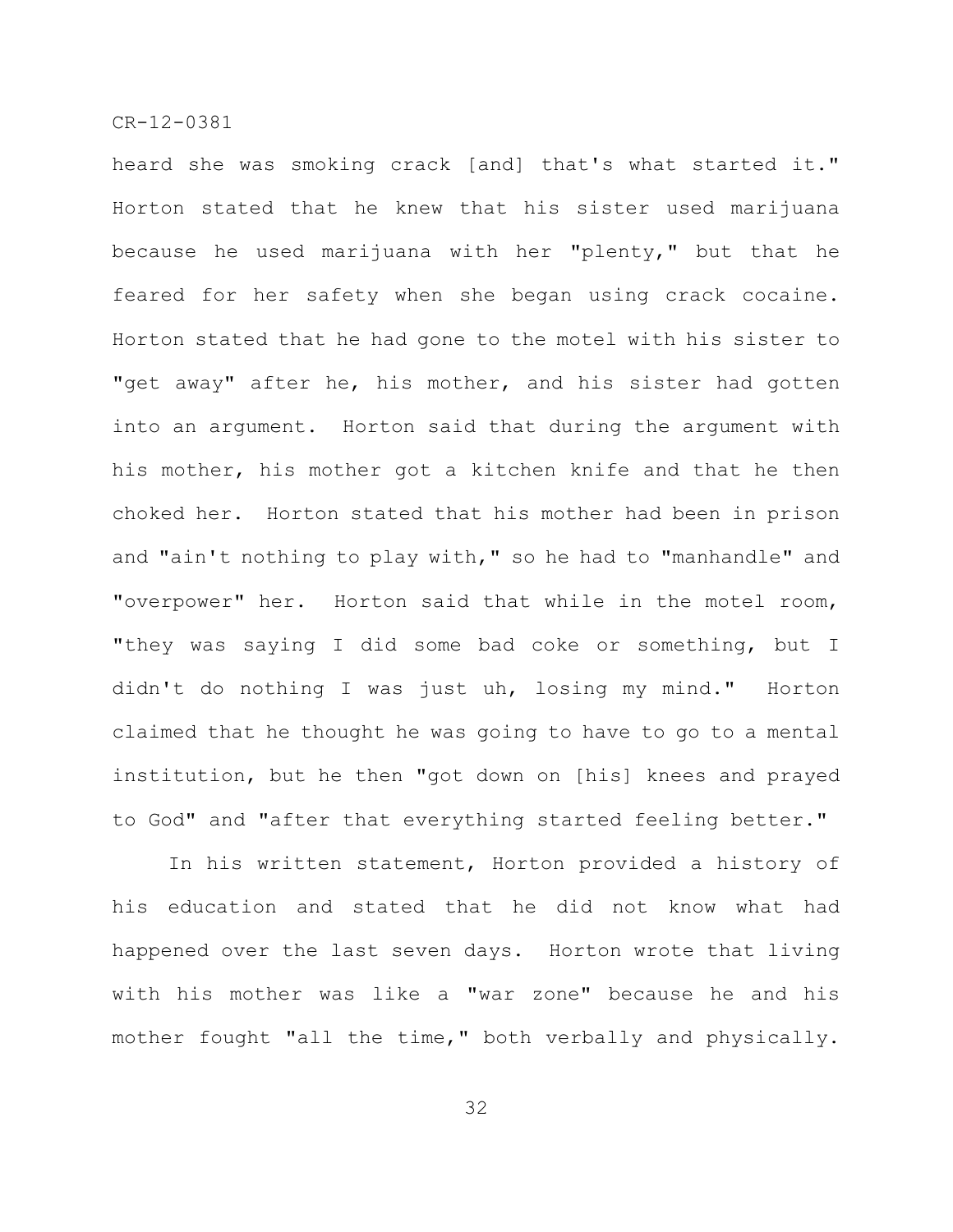(State's Exhibit 190.) Horton wrote that his mother and sister were both drug addicts and that he felt the need to take care of them. At one point, Horton said, he tried to "get rich quick" by "selling drugs" and "hustling," but that it did not work out. (State's Exhibit 190.) Horton also wrote that he had lost his mind.

Inv. Tunink testified that, at the time of the interview, Horton was wearing jail clothes but that he was not in jail for the murder. On cross-examination, Inv. Tunink testified that the day after the interview, he learned that Horton's mother had filed a petition to have Horton involuntarily committed because she was concerned about Horton's mental well being. Inv. Tunink stated that he had attended the commitment hearing and that he had testified at the hearing that he believed that Horton may be mentally ill and needed to be evaluated. Inv. Tunink also said that he had testified at the commitment hearing that he had knowledge of "prior difficulties" between Horton and his mother and that law enforcement had previously been summoned to the Horton residence. (R. 1118.) On redirect examination, Inv. Tunink testified that as a result of the commitment hearing, Horton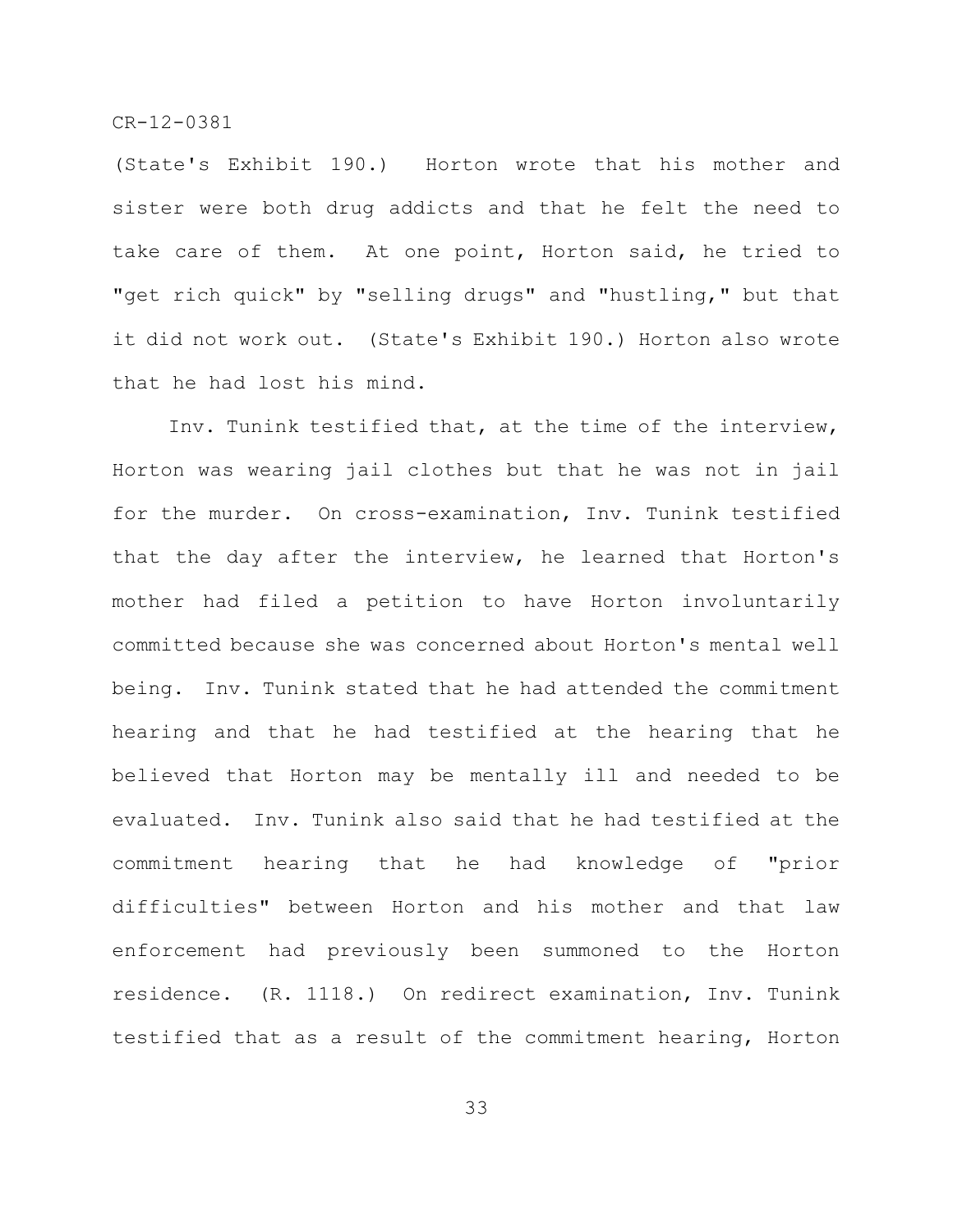was ordered to BayPointe Hospital for a mental evaluation. Inv. Tunink also testified on redirect examination that the reason law enforcement had been called to the Horton residence was a domestic-violence complaint against Horton by his mother. On recross examination, Inv. Tunink testified that Horton was arrested for Romprey's murder on April 26, 2010.

The State also introduced into evidence audio recordings of three telephone calls Horton had made to Adams from jail on April 20, 2010, and April 22, 2010, respectively. In the first telephone call, made at 7:52 p.m. on April 20, 2010, Horton told Adams that he was in the metro jail; when Adams asked what had happened, Horton told her that he had escaped from BayPointe Hospital. Horton described the numerous people who had helped him after his escape and his plan to work for awhile and then to return to face the charges against him,  $10$ but he said that his aunt had "snitched" on him while he was asleep and he was arrested. Horton told Adams that he did not know how long he would be in jail and he asked Adams to give him \$20 or \$30 so that he could pay for telephone calls. When

 $10$ Horton did not tell Adams what the charges against him were.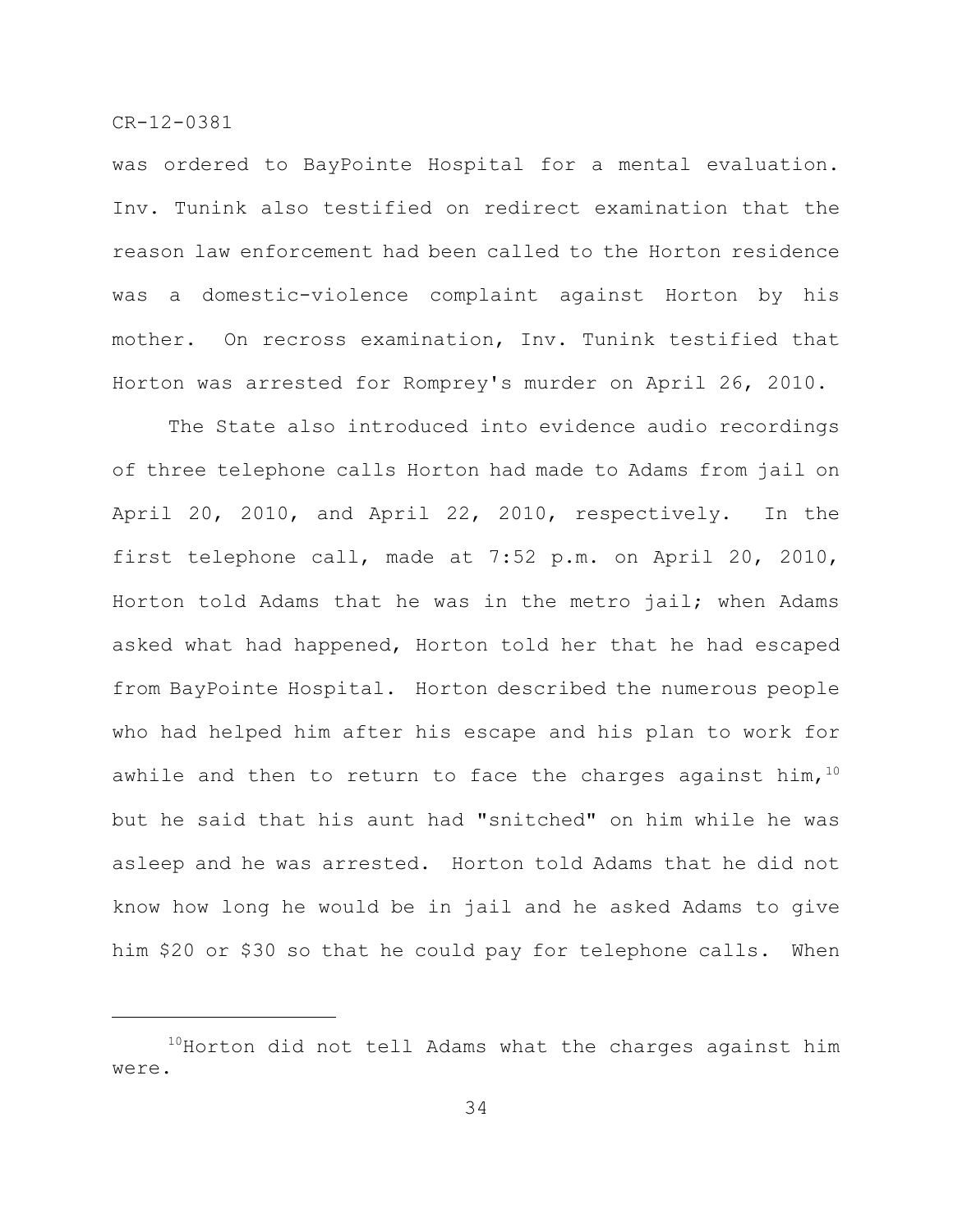asked how he paid for this telephone call, Horton told Adams that he was at "intake." Horton also told Adams that all he had to do was complete his evaluation at BayPointe Hospital and he would be released. However, Horton then told Adams that the only reason he was in jail was because the police wanted to question him about "that murder," but he said that the police would not find anything linking him to the murder.

In the second telephone call, made at 7:01 p.m. on April 22, 2010, Horton asked Adams to pay his \$500 cash bond so that he could be released from jail. Adams said that she and Horton's mother had tried to bail him out of jail previously but that they could not because he had to return to BayPointe Hospital. Horton told Adams that he no longer had to return to BayPointe Hospital, that he did not trust his mother, and that he believed that the only reason he was in jail was because of his mother. Horton complained about being in jail so long, and told Adams that he was miserable and had been in solitary confinement the entire time he had been there. Adams told Horton that he would not still be in jail if he had not escaped. Horton also said during this call that he was "on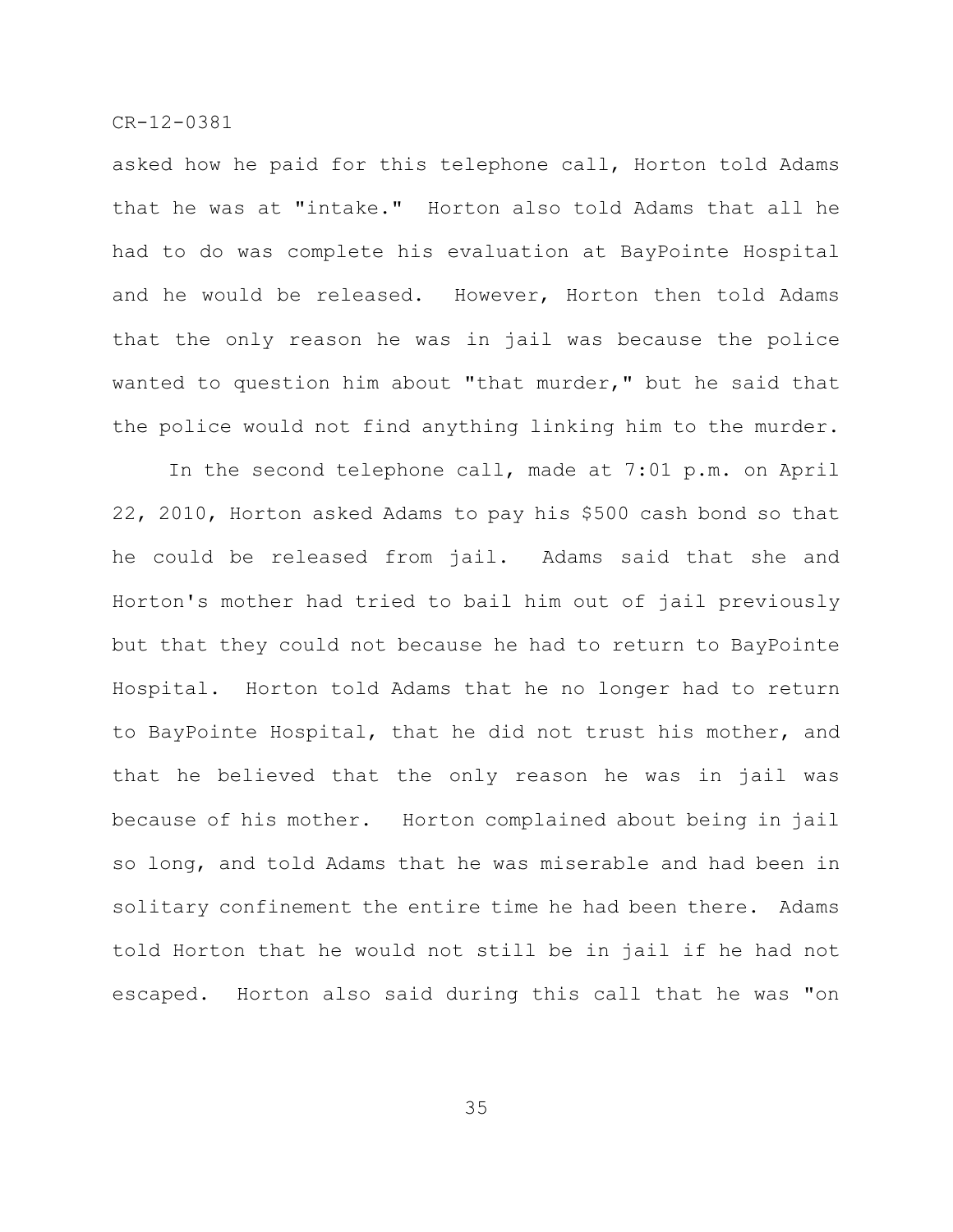the run" from a murder charge and that he had no one who would help him.

In the third telephone call, made at 7:14 p.m. on April 22, 2010, Horton again asked Adams to pay his cash bond so that he could be released from jail. Adams told Horton that she did not have the money and that she needed to work for a few days to earn the money to pay his bond. Horton said that waiting a few days was not acceptable because he was going to be released on May 5, 2010, anyway, and he wanted out of jail immediately. Horton threatened that when he got out of jail on his own he would shoot everyone who had not helped him and burn their houses down. Horton specifically mentioned his mother and Adams when making the threat.

# Standard of Review

Rule 45A, Ala. R. App. P., provides:

"In all cases in which the death penalty has been imposed, the Court of Criminal Appeals shall notice any plain error or defect in the proceedings under review, whether or not brought to the attention of the trial court, and take appropriate appellate action by reason thereof, whenever such error has or probably has adversely affected the substantial right of the appellant."

"The standard of review in reviewing a claim under the plainerror doctrine is stricter than the standard used in reviewing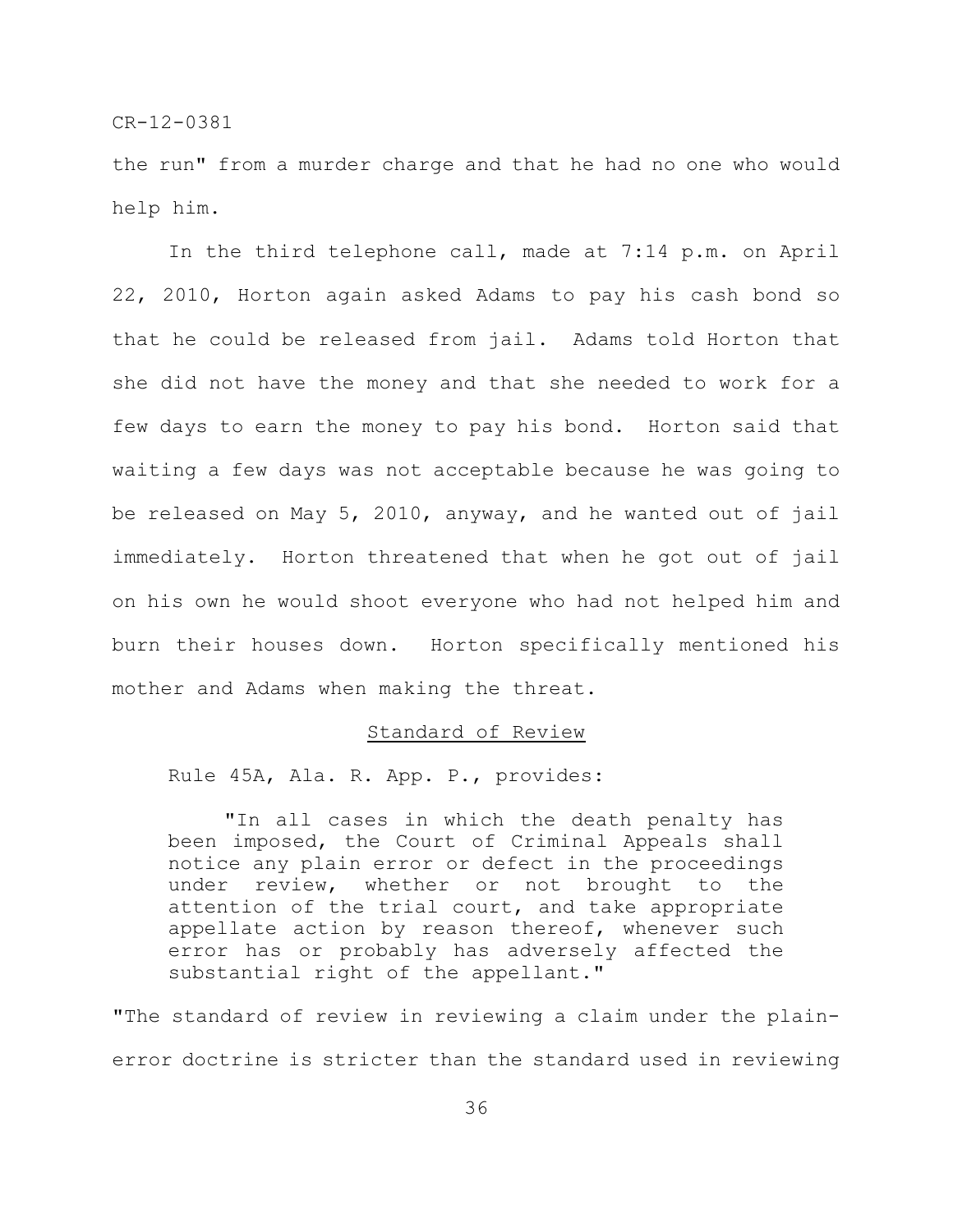an issue that was properly raised in the trial court or on appeal." Hall v. State, 820 So. 2d 113, 121 (Ala. Crim. App. 1999), aff'd, 820 So. 2d 152 (Ala. 2001). Plain error is "error that is so obvious that the failure to notice it would seriously affect the fairness or integrity of the judicial proceedings." Ex parte Trawick, 698 So. 2d 162, 167 (Ala. 1997), modified on other grounds, Ex parte Wood, 715 So. 2d 819 (Ala. 1998). "Under the plain-error standard, the appellant must establish that an obvious, indisputable error occurred, and he must establish that the error adversely affected the outcome of the trial." Wilson v. State, 142 So. 3d 732, 751 (Ala. Crim. App. 2010). "To rise to the level of plain error, the claimed error must not only seriously affect a defendant's 'substantial rights,' but it must also have an unfair prejudicial impact on the jury's deliberations." Hyde v. State, 778 So. 2d 199, 209 (Ala. Crim. App. 1998), aff'd, 778 So. 2d 237 (Ala. 2000). "'The plain error standard applies only where a particularly egregious error occurred at trial and that error has or probably has substantially prejudiced the defendant.'" Ex parte Walker, 972 So. 2d 737, 742 (Ala. 2007) (quoting Ex parte Trawick, 698 So. 2d 162, 167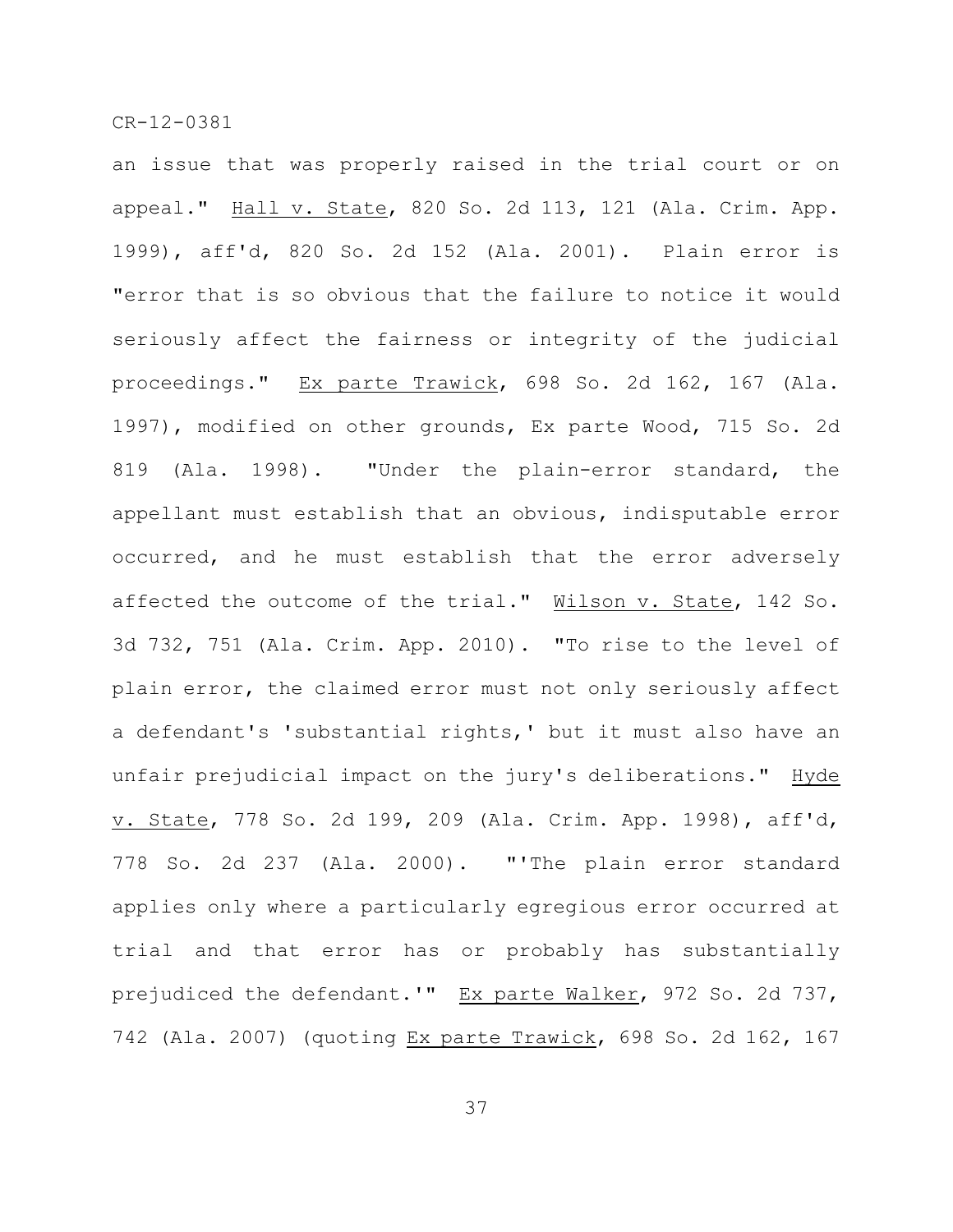(Ala. 1997)). Thus, "'[t]he plain error exception to the contemporaneous objection rule is to be used sparingly, solely in those circumstances in which a miscarriage of justice would otherwise result.'" United States v. Young, 470 U.S. 1, 15 (1985) (quoting United States v. Frady, 456 U.S. 152, 163 n.14 (1982)).

# Analysis

On appeal, Horton raises numerous issues for our review. However, because of our disposition of this case, we address only two of those issues: (1) whether the trial court erred in admitting evidence of Horton's collateral acts under Rule 404(b), Ala. R. Evid., and (2) whether the trial court erred in admitting the surveillance video from Country Breeze No. 6, the gasoline station and convenience store approximately one and a half miles from Romprey's mobile home. Although Horton filed a pretrial motion in limine to prohibit the State from presenting evidence of some of his collateral acts under Rule 404(b), Horton did not receive an adverse ruling on the motion, nor did he object when the State offered the evidence of his collateral acts at trial. Horton also did not object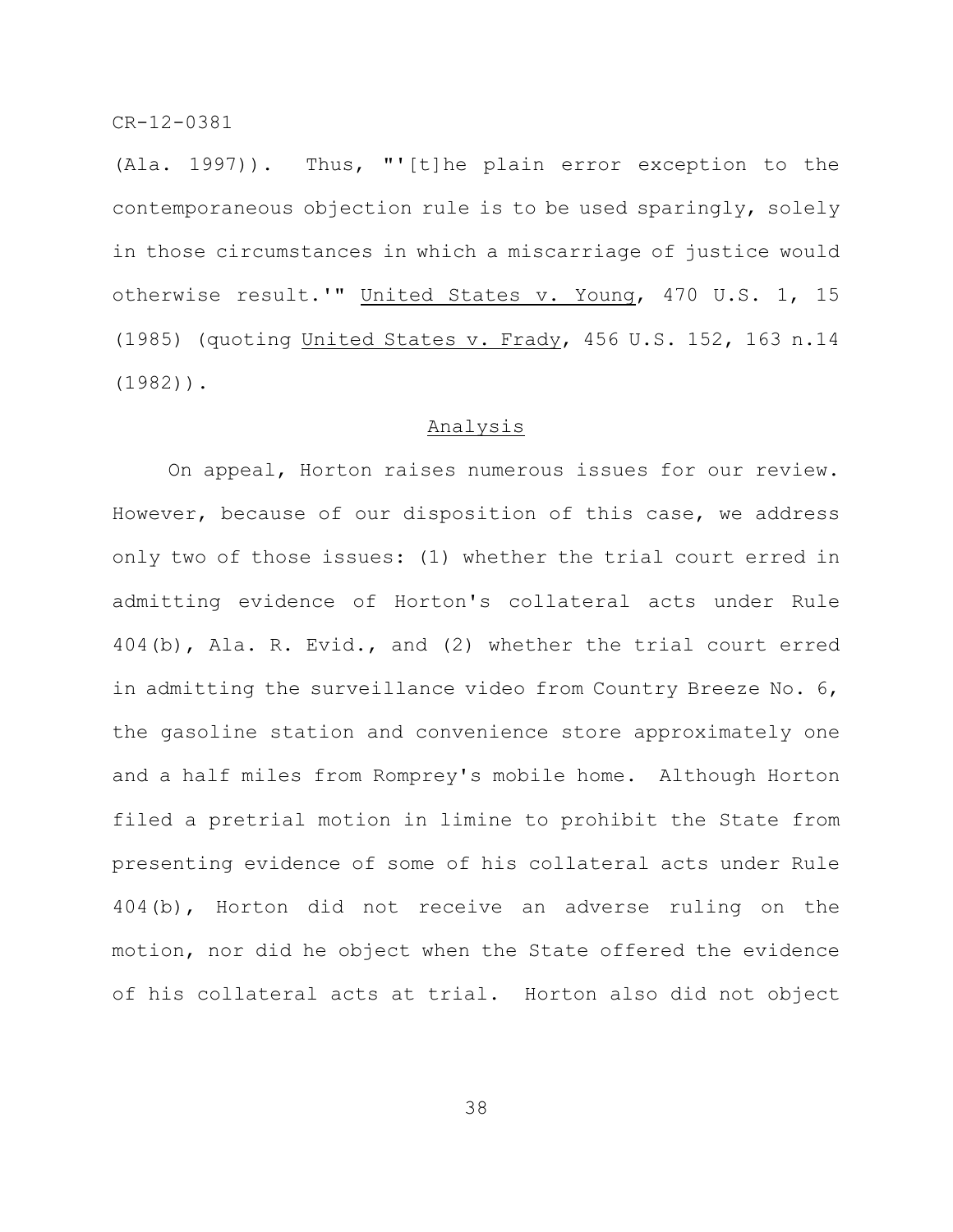when the State offered the surveillance video at trial. Therefore, we review these claims under the plain-error rule.

I.

First, Horton contends that the trial court erred in allowing the State to present evidence of collateral acts under Rule 404(b), Ala. R. Evid.

"'The admission or exclusion of evidence is a matter within the sound discretion of the trial court.' Taylor v. State, 808 So. 2d 1148, 1191 (Ala. Crim. App.2000), aff'd, 808 So. 2d 1215 (Ala. 2001). 'The question of admissibility of evidence is generally left to the discretion of the trial court, and the trial court's determination on that question will not be reversed except upon a clear showing of abuse of discretion.' Ex parte Loggins, 771 So. 2d 1093, 1103 (Ala. 2000). This is equally true with regard to the admission of collateral-bad-acts evidence. See Davis v. State, 740 So. 2d 1115, 1130 (Ala. Crim. App. 1998). See also Irvin v. State, 940 So. 2d 331, 344–46 (Ala. Crim. App. 2005)."

Windsor v. State, 110 So. 3d 876, 880 (Ala. Crim. App. 2012).

Generally, "[e]vidence of any offense other than that specifically charged is prima facie inadmissible." Bush v. State, 695 So. 2d 70, 85 (Ala. Crim. App. 1995), aff'd, 695 So. 2d 138 (Ala. 1997). "[T]he exclusionary rule prevents the State from using evidence of a defendant's prior [or subsequent] bad acts to prove the defendant's bad character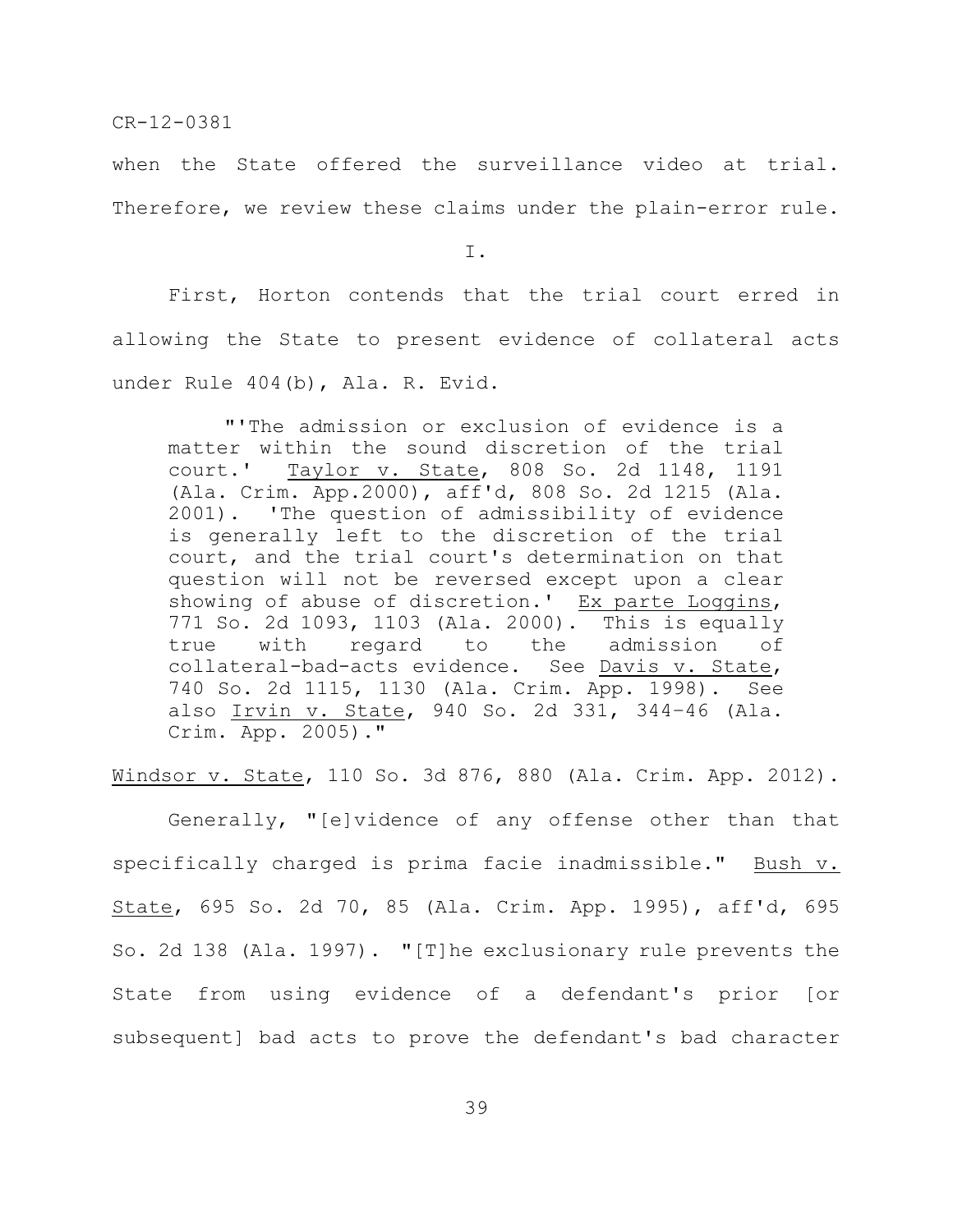and, thereby, protects the defendant's right to a fair trial." Ex parte Drinkard, 777 So. 2d 295, 302 (Ala. 2000). "[T]he purpose of the rule is to protect the defendant's right to a fair trial by preventing convictions based on the jury's belief that the defendant is a 'bad' person or one prone to commit criminal acts." Ex parte Arthur, 472 So. 2d 665, 668 (Ala. 1985). "'The basis for the rule lies in the belief that the prejudicial effect of prior crimes will far outweigh any probative value that might be gained from them. Most agree that such evidence of prior crimes has almost an irreversible impact upon the minds of the jurors.'" Ex parte Cofer, 440 So. 2d 1121, 1123 (Ala. 1983) (quoting C. Gamble, McElroy's Alabama Evidence § 69.01(1) (3d ed. 1977)).

However, "[t]he State is not prohibited from ever presenting evidence of a defendant's prior [or subsequent] bad acts." Moore v. State, 49 So. 3d 228, 232 (Ala. Crim. App. 2009). "[E]vidence of collateral crimes or bad acts is admissible as part of the prosecutor's case if the defendant's collateral misconduct is relevant to show his guilt other than by suggesting that he is more likely to be guilty of the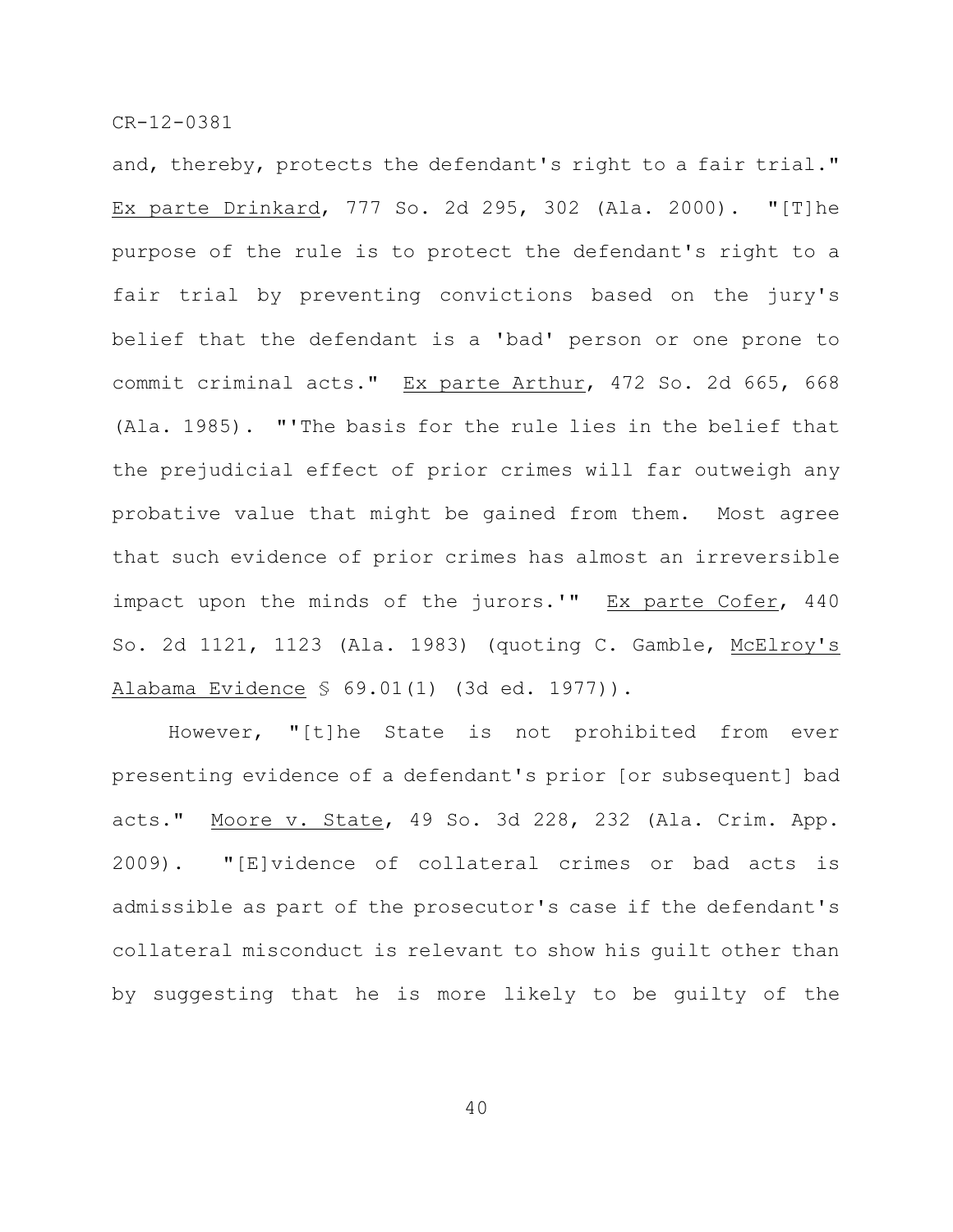charged offense because of his past misdeeds." Bush, 695 So. 2d at 85.

> "'In all instances, the question is whether the proposed evidence is primarily to prove the commission of another disconnected crime, or whether it is material to some issue in the case. If it is material and logically relevant to an issue in the case, whether to prove an element of the crime, or to controvert a material contention of defendant, it is not inadmissible because in making the proof the commission of an independent disconnected crime is an inseparable feature of it.'"

Bradley v. State, 577 So. 2d 541, 547 (Ala. Crim. App. 1990)

(quoting Snead v. State, 243 Ala. 23, 24, 8 So. 2d 269, 270

(1942)). Rule 404(b), Ala. R. Evid., provides:

"Evidence of other crimes, wrongs, or acts is not admissible to prove the character of a person in order to show action in conformity therewith. It may, however, be admissible for other purposes, such as proof of motive, opportunity, intent, preparation, plan, knowledge, identity, or absence of mistake or accident, provided that upon request by the accused, the prosecution in a criminal case shall provide reasonable notice in advance of trial, or during trial if the court excuses pretrial notice on good cause shown, of the general nature of any such evidence it intends to introduce at trial."

"'Rule 404(b) is a principle of limited admissibility. This means that the offered evidence is inadmissible for one broad, impermissible purpose, but is admissible for one or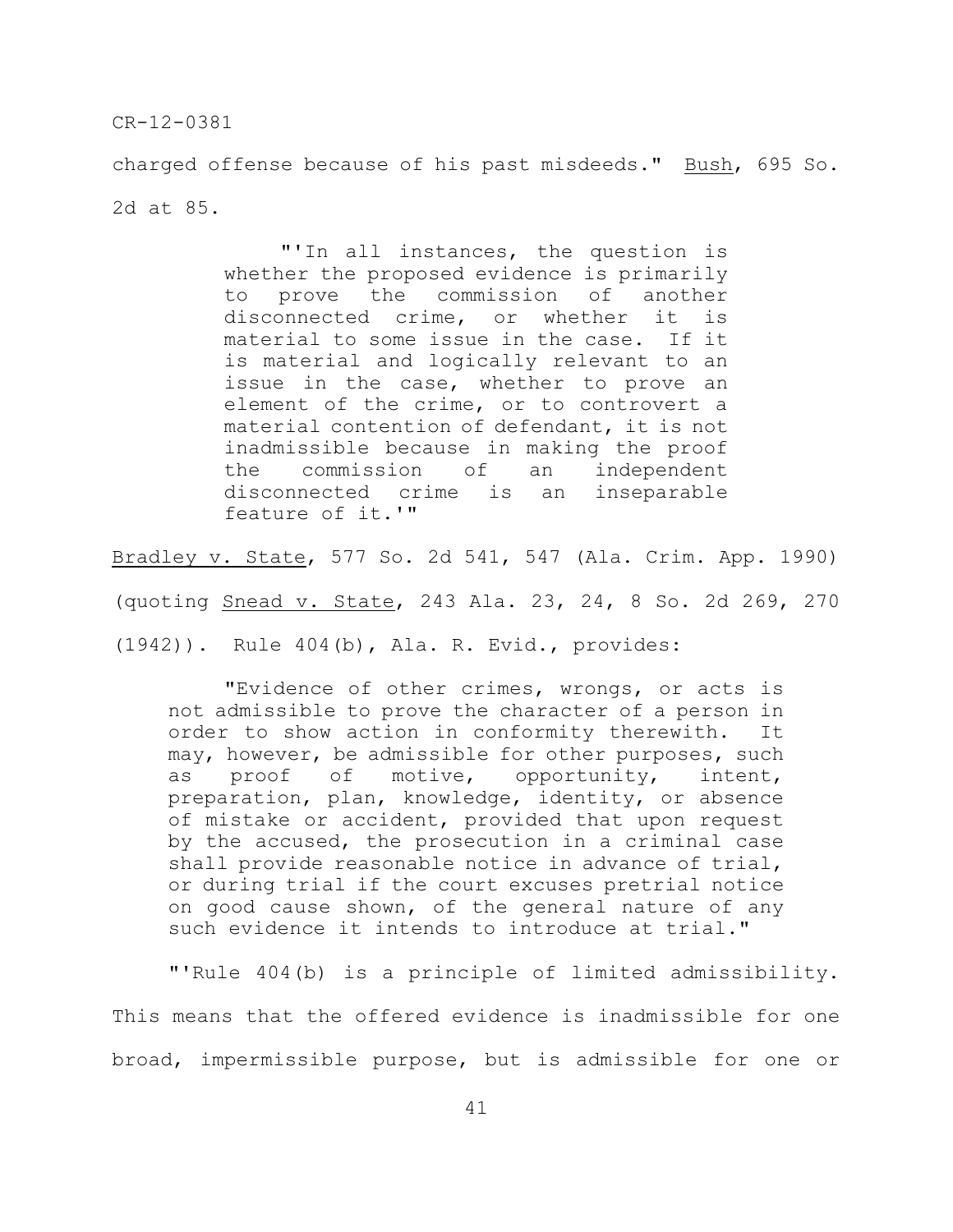more other limited purposes.'" Taylor v. State, 808 So. 2d 1148, 1165 (Ala. Crim. App. 2000), aff'd, 808 So. 2d 1215 (Ala. 2001) (quoting C. Gamble, McElroy's Alabama Evidence § 69.01 (5th ed. 1996)). Moreover:

"Rule 404(b) is a test of relevancy. Rule 401, Ala. R. Evid., defines 'relevant evidence' as 'evidence having any tendency to make the existence of any fact that is of consequence to the determination of the action more probable or less probable than it would be without the evidence.' As this Court noted in Hayes v. State, 717 So. 2d 30 (Ala. Crim. App. 1997): 'Alabama recognizes a liberal test of relevancy, which states that evidence is admissible "if it has any tendency to lead in logic to make the existence of the fact for which it is offered more or less probable than it would be without the evidence."' 717 So. 2d at 36, quoting C. Gamble, [McElroy's] Alabama Evidence § 401(b). '[A] fact is admissible against a relevancy challenge if it has any probative value, however[] slight, upon a matter in the case.' Knotts v. State, 686 So. 2d 431, 468 (Ala. Crim. App. 1995), aff'd, 686 So. 2d 486 (Ala. 1996).

Draper v. State, 886 So. 2d 105, 119 (Ala. Crim. App. 2002). Because the question of the admissibility of collateral-act evidence is whether the evidence is relevant for a limited purpose other than bad character, "the list of traditionally recognized exceptions [to the exclusionary rule] is not exhaustive and fixed." Bradley, 577 So. 2d at 547. However,

"[t]he State has no absolute right to use evidence of prior acts to prove the elements of an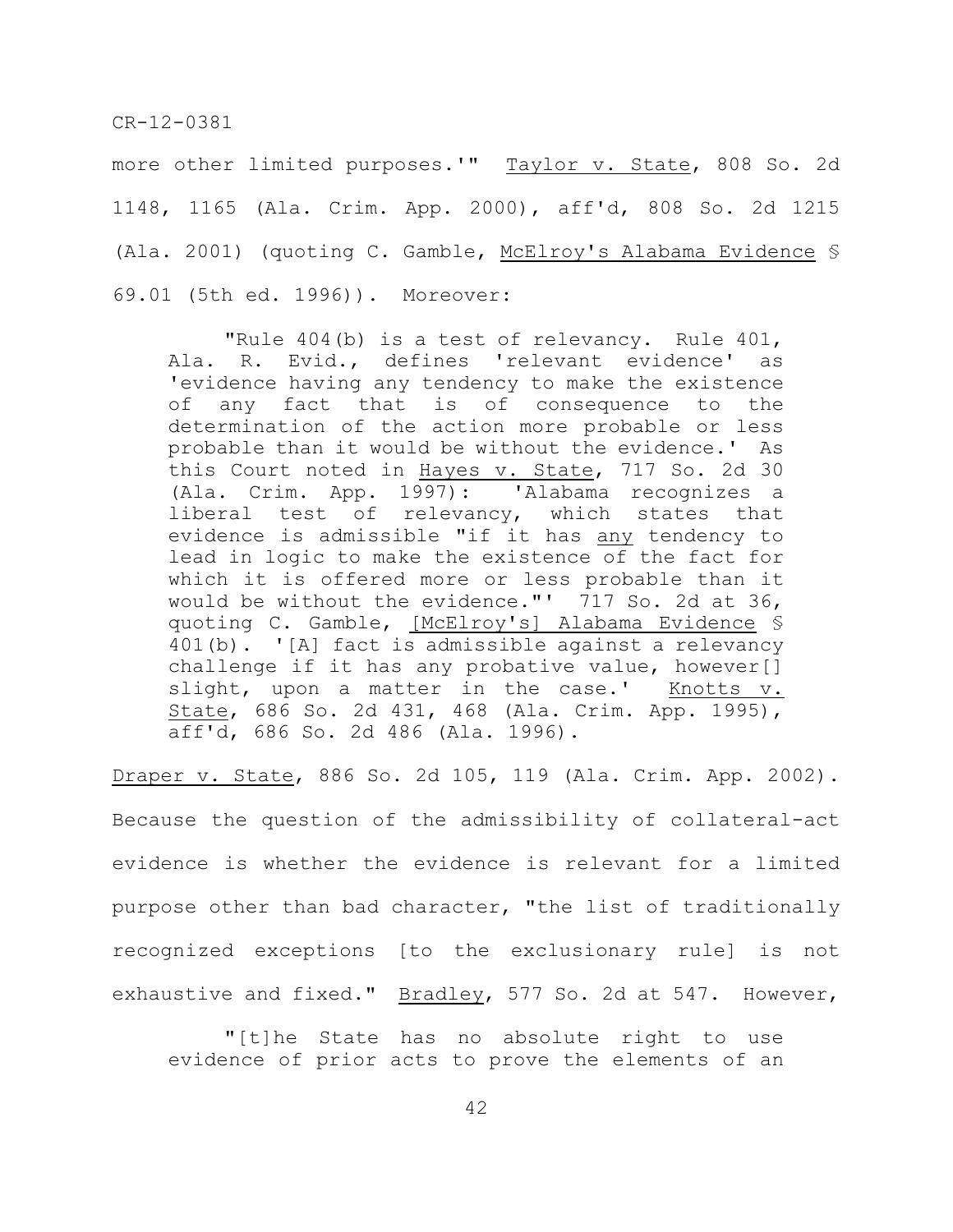offense or to buttress inferences created by other evidence. Evidence of prior bad acts of a criminal defendant is presumptively prejudicial. It interjects a collateral issue into the case which may divert the minds of the jury from the main issue."

Ex parte Cofer, 440 So. 2d at 1124. Therefore, "[f]or collateral-act evidence to be admissible for one of the 'other purposes' in Rule 404(b), there must be a '"real and open issue as to one or more of those 'other purposes.'"'" Draper, 886 So. 2d at 117 (quoting Gillespie v. State, 549 So. 2d 640, 645 (Ala. Crim. App. 1989), quoting in turn, Bowden v. State, 538 So. 2d 1226, 1227 (Ala. 1988)). When the question of the admissibility of collateral-acts evidence is "extremely close, we conclude that any doubt about the admissibility of the testimony should, given the highly prejudicial nature of the evidence, be resolved in favor of the accused." Brewer v. State, 440 So. 2d 1155, 1158 (Ala. Crim. App. 1983).

Furthermore, "even though evidence of collateral crimes or acts may be relevant to an issue other than the defendant's character, it should be excluded if 'it would serve comparatively little or no purpose except to arouse the passion, prejudice, or sympathy of the jury,' ... or put another way, 'unless its probative value is "substantially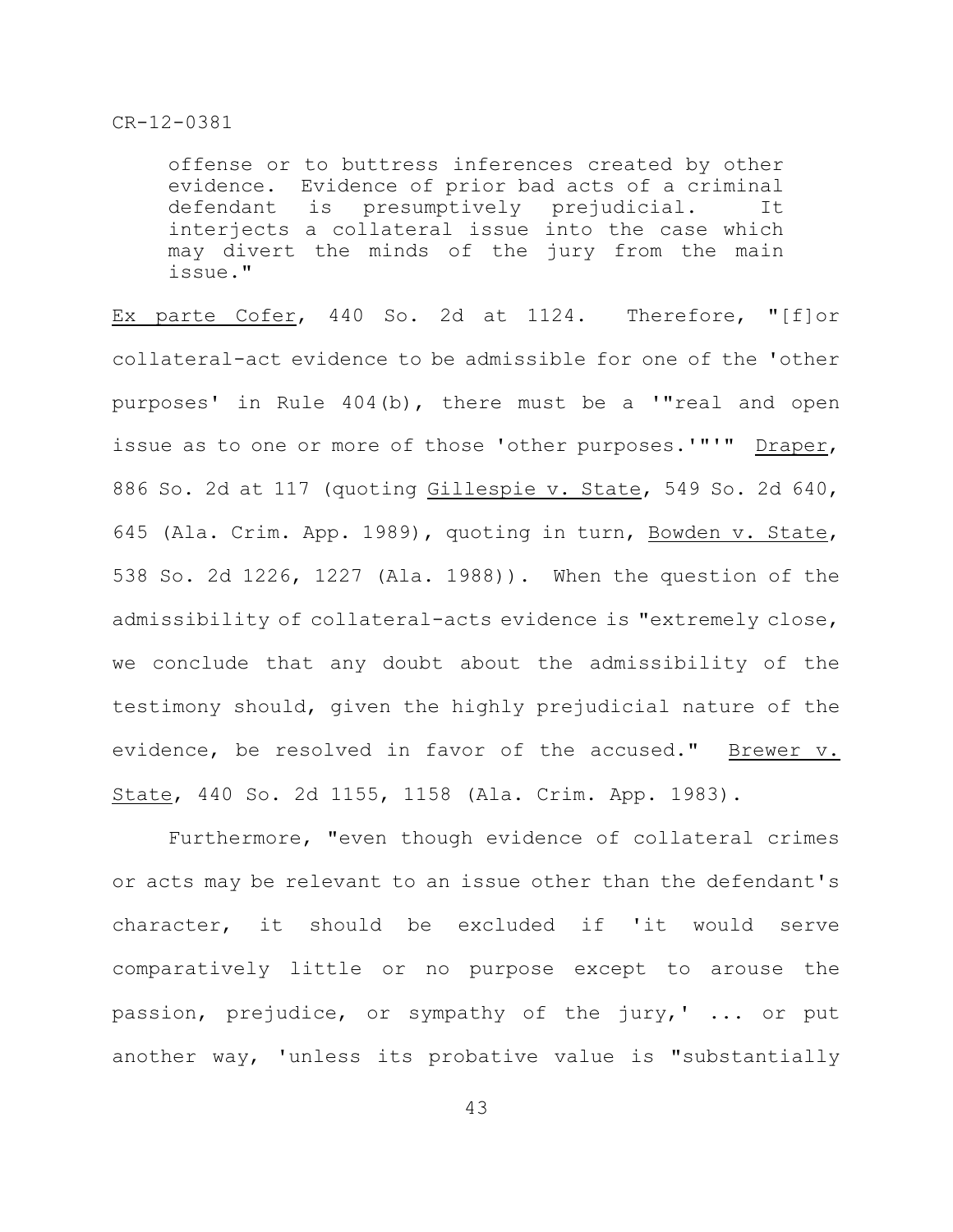outweighed by its undue prejudice."'" Bradley, 577 So. 2d at 547-48 (citations omitted) "Before its probative value will be held to outweigh its potential prejudicial effect, the evidence of a collateral crime must not only be relevant, it must also be reasonably necessary to the state's case, and it must be plain and conclusive." Bush, 695 So. 2d at 85. See also Thompson v. State, 153 So. 3d 84, 136 (Ala. Crim. App. 2012) ("The [Alabama Supreme] Court [has] cautioned that Rule 404(b) evidence must be 'reasonably necessary to [the State's] case.' [Ex parte Jackson,] 33 So. 3d [1279,] 1286 [(Ala. 2009)].").

As this Court explained in Woodard v. State, 846 So. 2d 1102 (Ala. Crim. App. 2002):

"Evidence of collateral crimes is 'presumptively prejudicial because it could cause the jury to infer that, because the defendant has committed crimes in the past, it is more likely that he committed the particular crime with which he is charged -- thus, it draws the jurors' minds away from the main issue.' Ex parte Drinkard, 777 So. 2d 295, 296 (Ala. 2000). In Robinson v. State, 528 So. 2d 343 (Ala. Crim. App. 1986), this Court explained the exclusionary rule as follows:

> "'"'On the trial of a person for the alleged commission of a particular crime, evidence of his doing another act, which itself is a crime, is not admissible if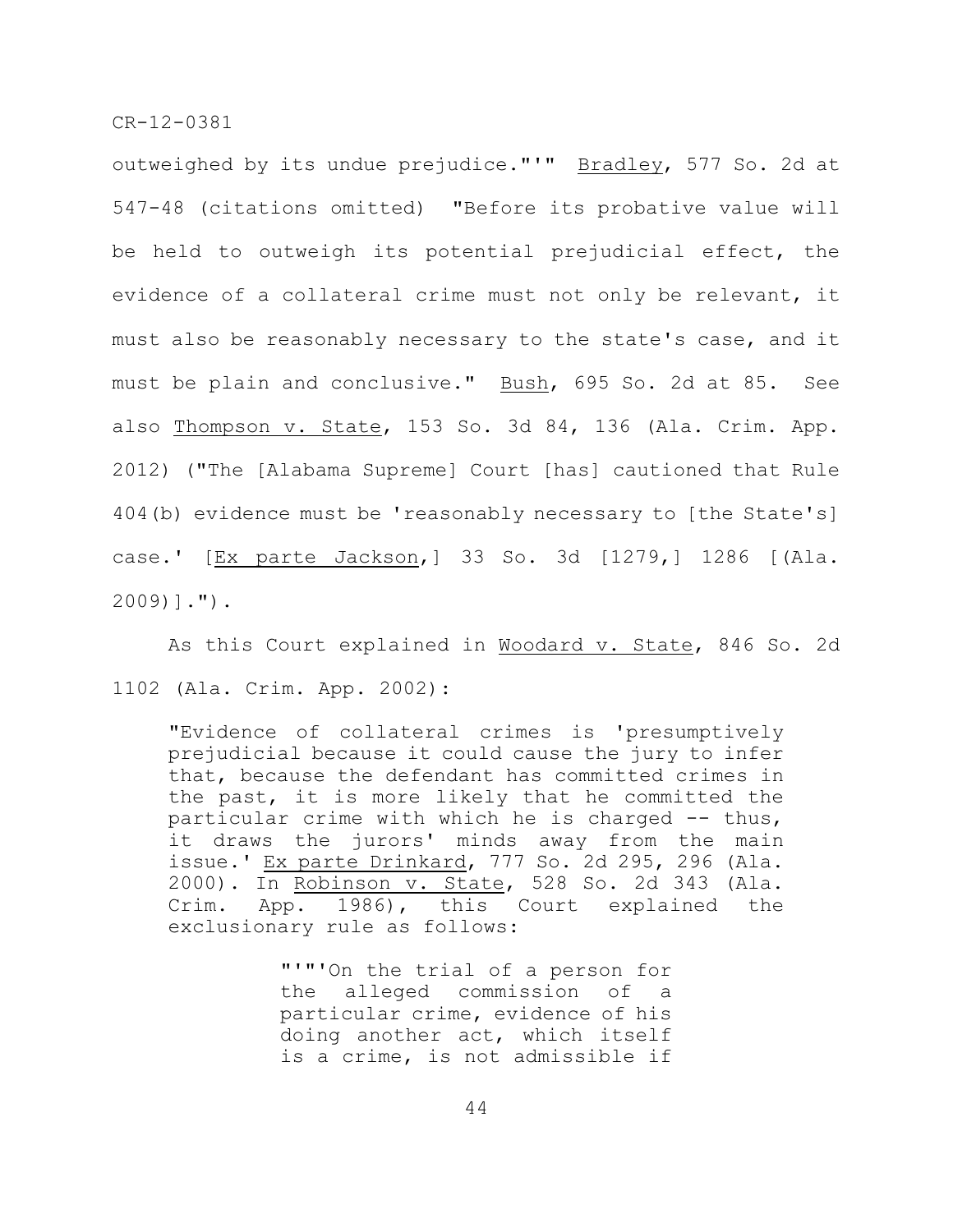the only probative function of such evidence is to show his bad character, inclination or propensity to commit the type of crime for which he is being tried. This is a general exclusionary rule which prevents the introduction of prior criminal acts for the sole purpose of suggesting that the accused is more likely to be guilty of the crime in question.'" Pope v. State, 365 So. 2d 369, 371 (Ala. Cr. App. 1978), quoting C. Gamble, McElroy's Alabama Evidence § 69.01 (3d ed. 1977). "'This exclusionary rule is simply an application of the character rule which forbids the State to prove the accused's bad character by particular deeds. The basis for the rule lies in the belief that the prejudicial effect of prior crimes will far outweigh any probative value that might be gained from them. Most agree that such evidence of prior crimes has almost an irreversible impact upon the minds of the jurors.'" Ex parte Arthur, 472 So. 2d 665, 668 (Ala. 1985), quoting McElroy's supra, § 69.01(1). Thus, the exclusionary rule serves to protect the defendant's right to a fair trial. "'The jury's determination of guilt or innocence should be based on evidence relevant to the crime charged.'" Ex parte Cofer, 440 So. 2d 1121, 1123 (Ala. 1983);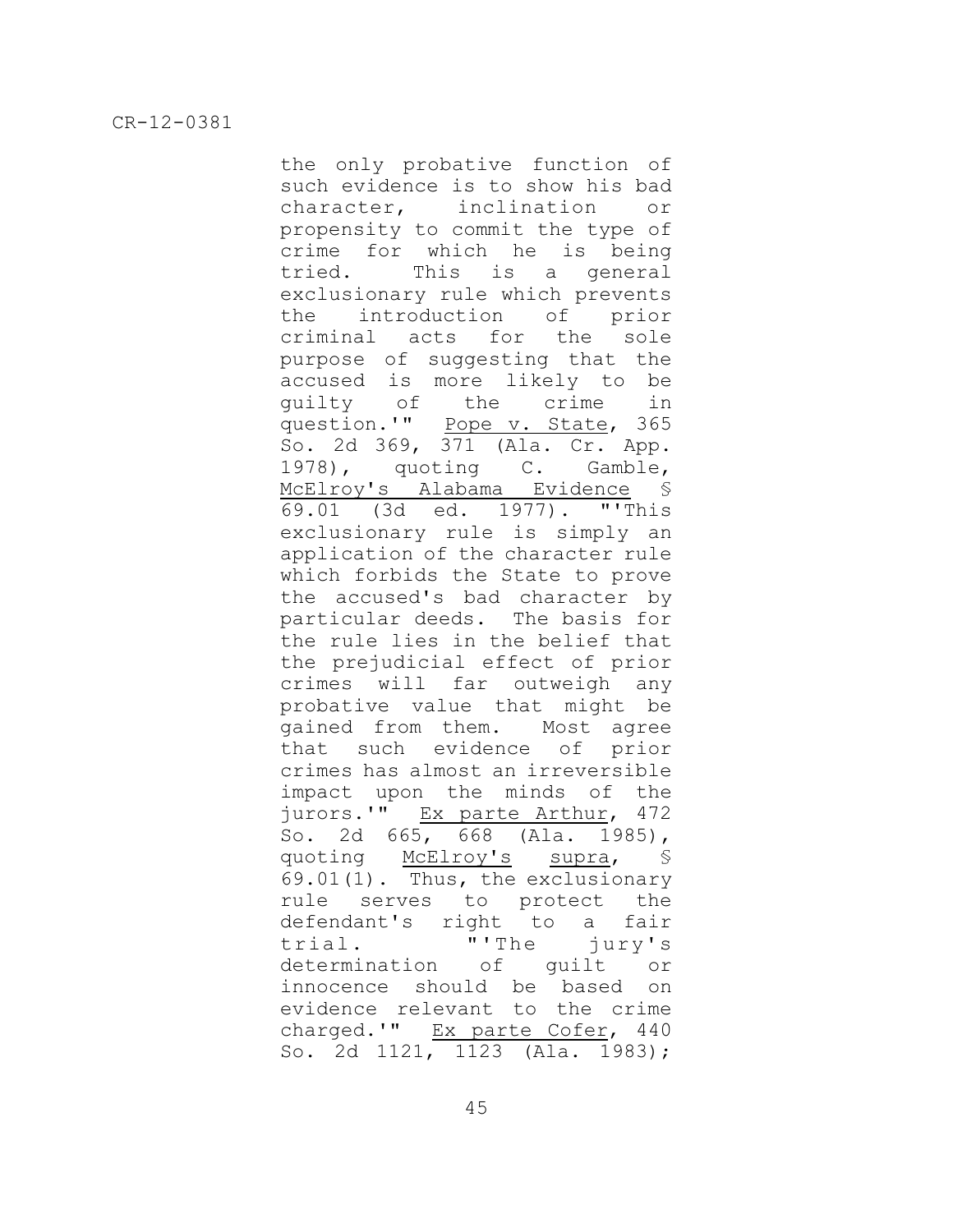Terrell v. State, 397 So. 2d 232, 234 (Ala. Cr. App. 1981), cert. denied, 397 So. 2d 235 (Ala. 1981); United States v. Turquitt, 557 F.2d 464, 468 (5th Cir. 1977).

"'"If the defendant's commission of another crime or misdeed is an element of guilt, or tends to prove his guilt otherwise than by showing of bad character, then proof of such other act is admissible." Saffold v. State, 494 So. 2d 164 (Ala. Cr. App. 1986). The well-established exceptions to the exclusionary rule include: (1) relevancy to prove identity; (2) relevancy to prove res gestae; (3) relevancy to prove scienter; (4) relevancy to prove intent; (5) relevancy to show motive; (6) relevancy to prove system; (7) relevancy to prove malice; (8) relevancy to rebut special defenses; and (9) relevancy in various particular crimes. Willis v. State, 449 So. 2d 1258, 1260 (Ala. Cr. App. 1984); Scott v. State, 353 So. 2d 36 (Ala. Cr. App. 1977). However, the fact that evidence of a prior bad act may fit into one of these exceptions will not alone justify its admission. "'Judicial inquiry does not end with a determination that the evidence of another crime is relevant and probative of a necessary element of the charged offense. It does not suffice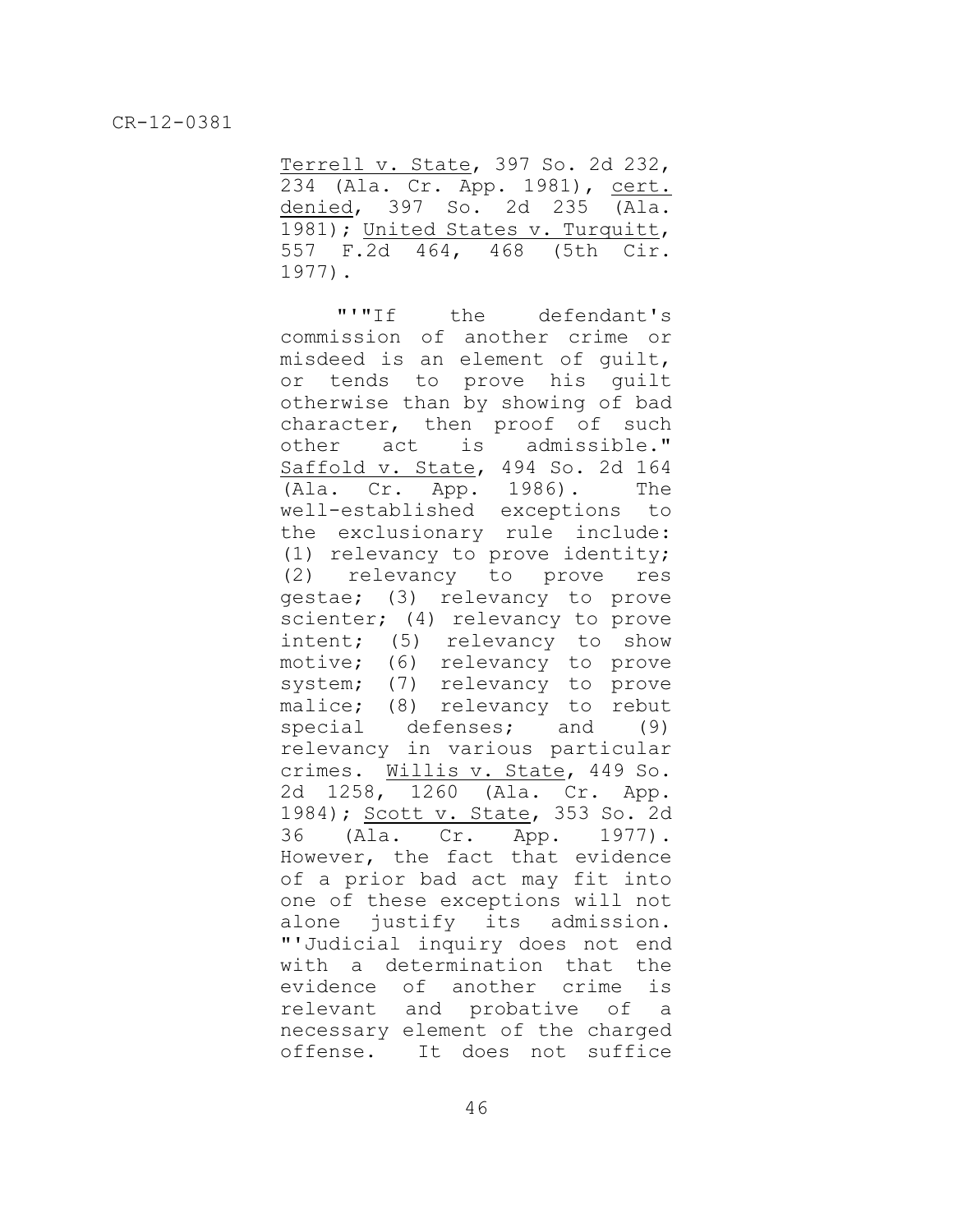simply to see if the evidence is capable of being fitted within an exception to the rule. Rather, a balancing test must be applied. The evidence of another similar crime must not only be relevant, it must also be reasonably necessary to the government's case, and it must be plain, clear, and conclusive, before its probative value will be held to outweigh its potential prejudicial effects.'" Averette v. State, 469 So. 2d 1371, 1374 (Ala. Cr. App. 1985), quoting United States v. Turquitt, supra at 468-69. "'"Prejudicial" is used in this phrase to limit the introduction of probative evidence of prior misconduct only when it is unduly and unfairly prejudicial.' [Citation omitted.] 'Of course, "prejudice, in this context, means more than simply damage to the opponent's cause. A party's case is always damaged by evidence that the facts are contrary to his contention; but that cannot be ground for exclusion. What is meant here is an undue tendency to move the tribunal to decide on an improper basis, commonly, though not always, an emotional one."'" Averette v. State, supra, at 1374.'

"528 So. 2d at 347."

846 So. 2d 1106-07.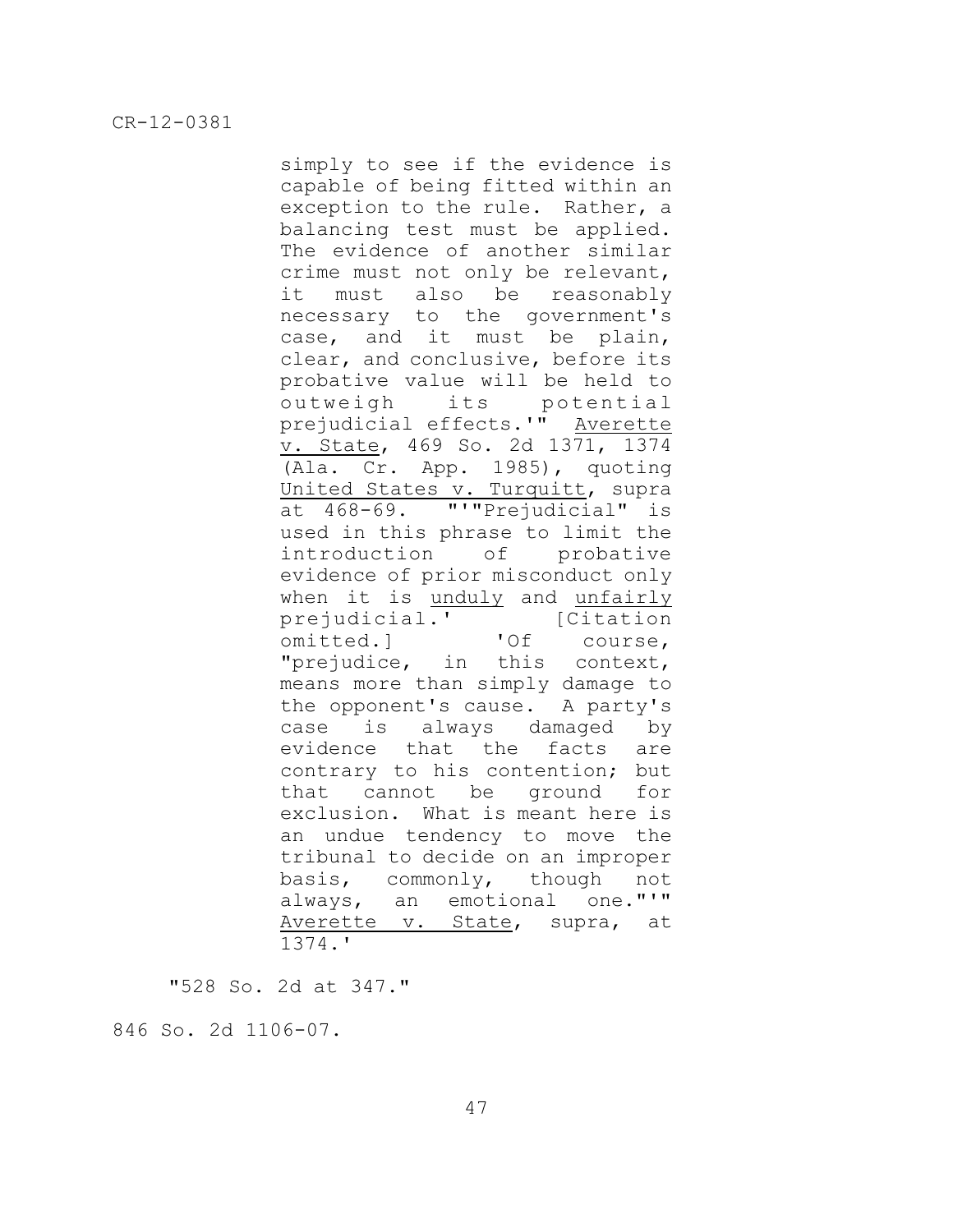At trial, the State presented the following collateralact evidence: (1) that Horton had used cocaine once approximately a month before the murder, that he had often used marijuana with his sister, and that at one point in his life he had sold drugs to make money; (2) that the Monday after the murder, Horton assaulted his girlfriend by throwing her up against a fence and choking her until she lost consciousness because she was not praying properly and the following day he threatened to throw her into a fire; (3) that at some point in the month before the murder, Horton assaulted his mother by choking her, had frequent physical altercations with his mother, and was in jail for an unrelated criminal charge when he was interviewed by police; $11$  (4) that Horton

 $11$ At the pretrial hearing on Horton's motion in limine to prohibit the State from presenting collateral-acts evidence, the State indicated that Horton's incarceration at the time of his interview was for the domestic-violence incident against his mother that had occurred in the month preceding the murder. However, the State did not present that evidence to the jury. At trial, the State elicited testimony from Inv. Tunink that Horton was in jail at the time of the interview, but not for murder. The State also elicited testimony from Inv. Tunink that law enforcement had previously been called to the Horton residence regarding domestic violence in which Horton was the suspect and his mother the victim. The State, however, presented no testimony that Horton was arrested for the domestic-violence incident or that his incarceration at the time of his interview was for the domestic-violence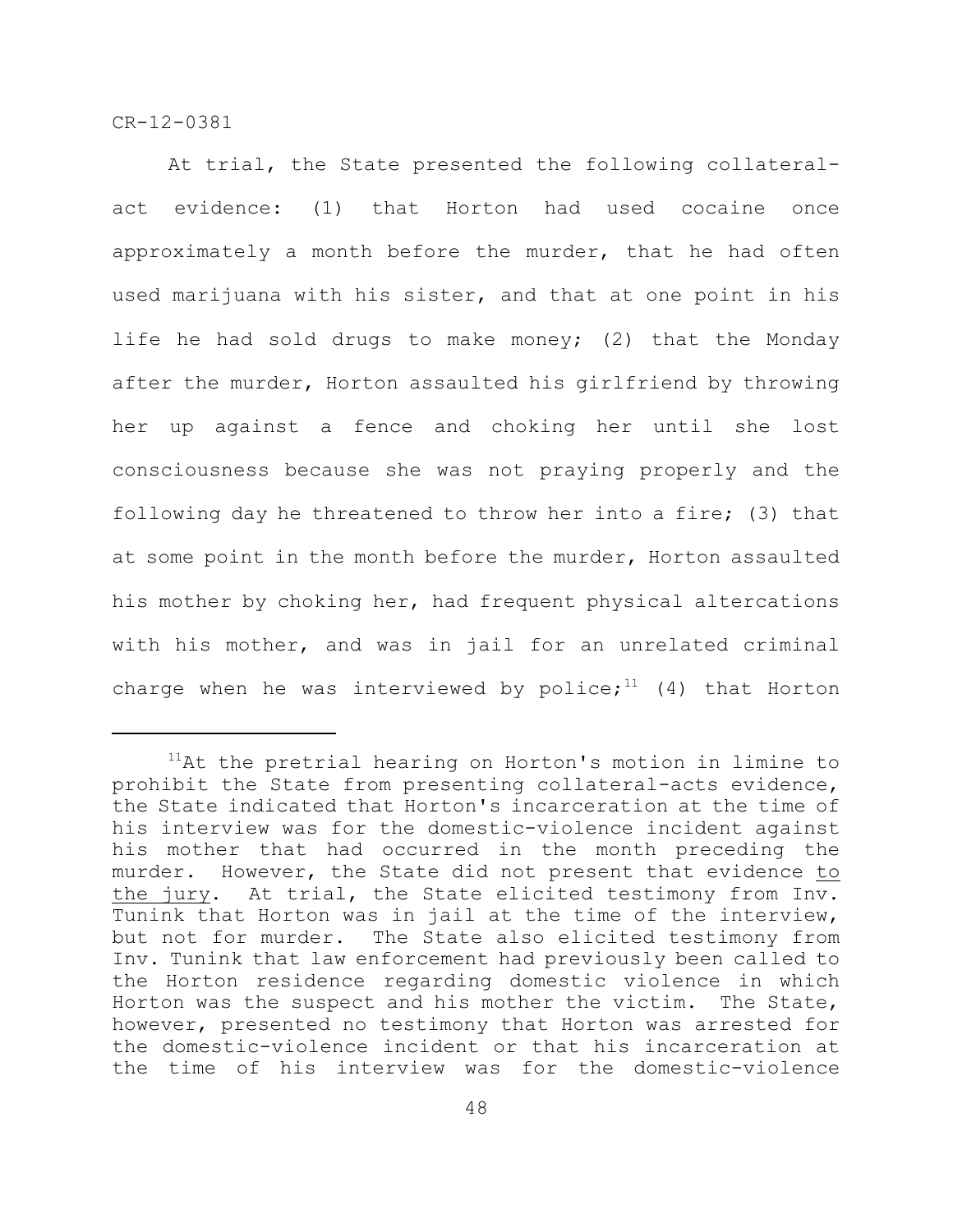escaped from BayPointe Hospital after he had been ordered there for a mental evaluation; and (5) that while in jail Horton threatened to shoot anyone who had not helped him get out of jail and then burn their houses down.

In the trial court, the State argued that evidence that Horton had used cocaine approximately one month before the crime was admissible to rebut Horton's plea of not guilty by reason of mental disease or defect and to establish that Horton's strange and ultra-religious behavior in the weeks leading up to the murder was not the result of a mental disease or defect but was drug-induced. The State also argued that, even if Horton had not asserted insanity, evidence of his cocaine use was admissible because, the State argued, it was "woven into the very fabric of the case" (R. 146) and was "part of the very fiber of the case in terms of what was going on and why it was going on," i.e., that it was part of the res gestae of the murder and established a motive for the murder. (R. 148.) The State asserted that Horton's behavior in the

incident. Thus, although the jury could have inferred that Horton's incarceration was for domestic violence, it could also have inferred that Horton's incarceration was for another wholly unrelated crime.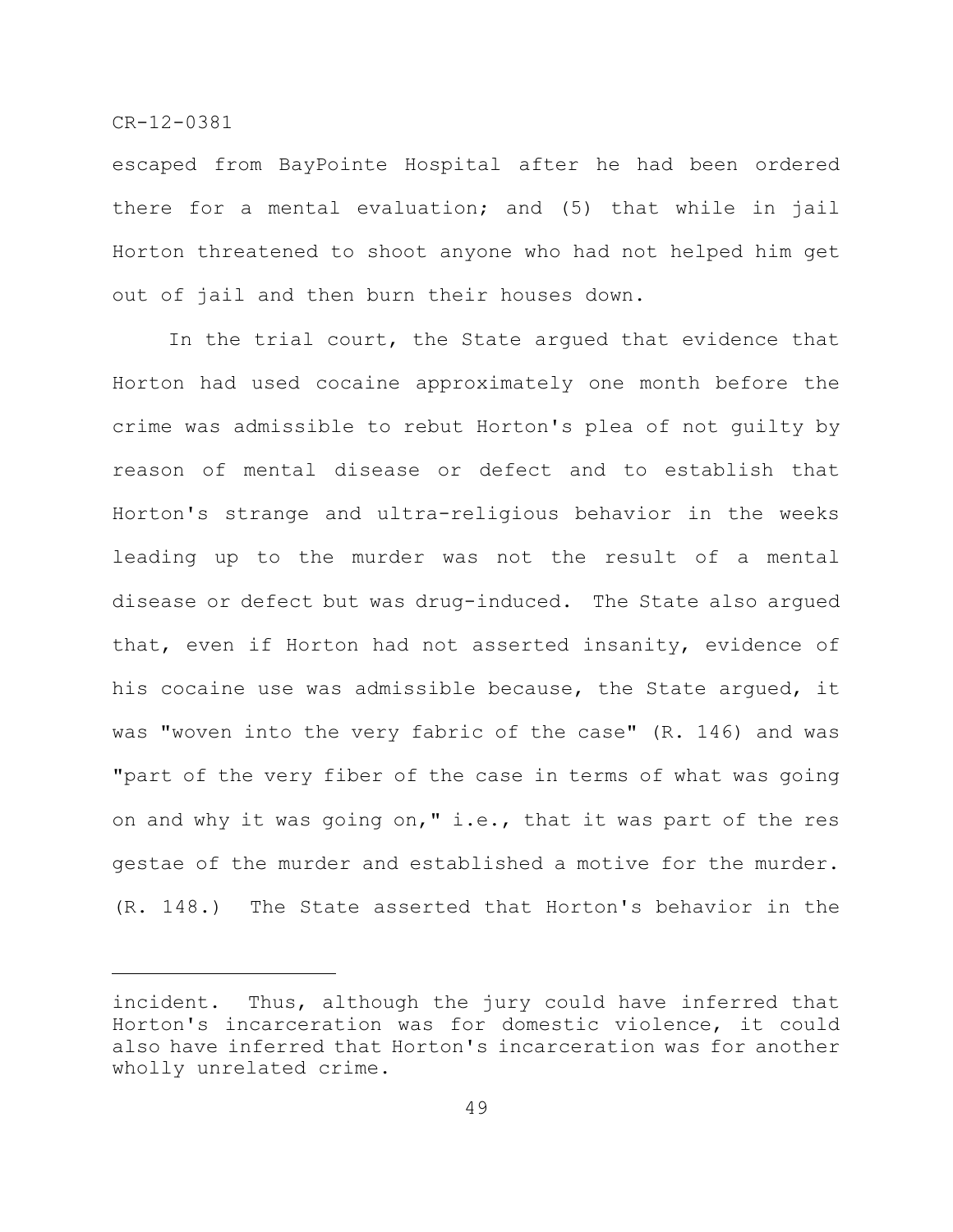weeks leading up to the murder was "so bizarre" that the jury would "be left in a state of total befuddlement" if there was not an explanation, i.e., his use of cocaine, as to why he had suddenly begun acting strangely when he had never acted strangely at any other time in his life. (R. 149.)

The State also argued at the hearing that evidence of Horton's assault on his mother, his assault on Adams and his threat to throw Adams in the fire pit, his escape from BayPointe Hospital, and his threat to shoot people and burn their houses down was also admissible as "part of the entire scenario," i.e., the res gestae of the murder, and was admissible to establish "his mental state" and motive for the murder. (R. 152.) The State asserted that all of these acts occurred during the same period as the murder, a period during which Horton was behaving strangely. The State further pointed out that Horton's threat to throw Adams into a fire he had built in a fire pit and his later threat to shoot people and burn their houses down were similar to the circumstances of Romprey's death and, thus, relevant. On appeal, the State further argues that all the collateral-acts evidence was admissible to show Horton's intent.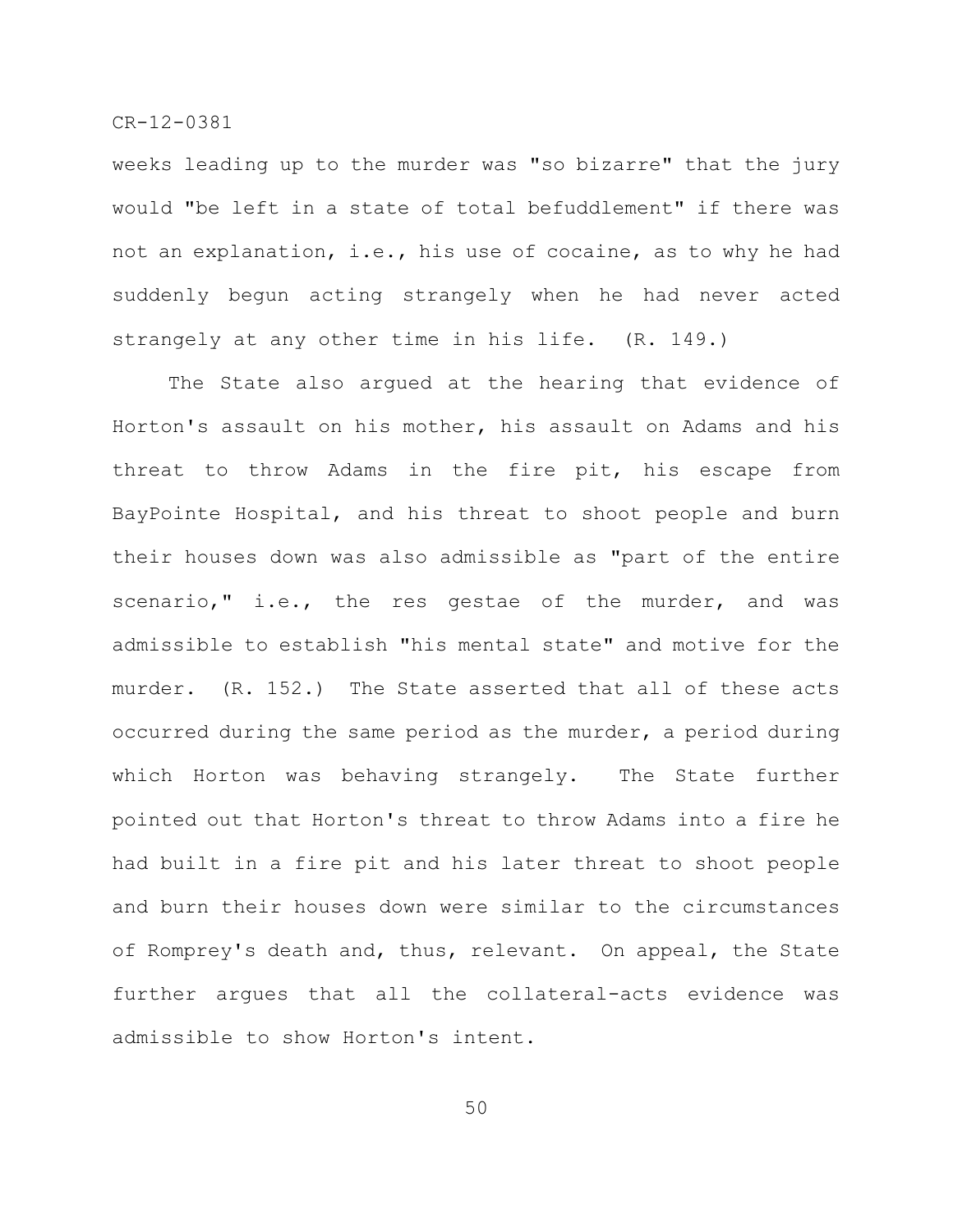We hold that evidence that Horton escaped from BayPointe Hospital and that he threatened to shoot people and burn their houses down was admissible.

Evidence that Horton escaped from BayPointe Hospital was relevant to show consciousness of guilt. Consciousness of guilt can be inferred from an accused's escape from custody. See, e.g., Centobie v. State, 861 So. 2d 1111, 1122-24 (Ala. Crim. App. 2001); Brown v. State, 821 So. 2d 219, 225 (Ala. Crim. App. 2000); Sartin v. State, 615 So. 2d 135, 137 (Ala. Crim. App. 1992); and Crittendon v. State, 414 So. 2d 476, 480 (Ala. Crim. App. 1982). In Brown, this Court explained:

"'Any conduct or declaration of a person having relation to the offense he is suspected of or charged with, indicating a consciousness of guilt, is admissible evidence against him.' Sparks v. State, 376 So. 2d 834, 843 (Ala. Crim. App. 1979). 'The flight of the accused is admissible whether it occurred before or after his arrest.' Sartin v. State, 615 So. 2d 135, 137 (Ala. Crim. App. 1992), quoting C. Gamble, McElroy's Alabama Evidence § 190.01(1)(4th ed. 1991) (citations omitted)."

## Brown, 821 So. 2d at 225.

Here, the evidence at trial established that Horton was arrested for an unrelated crime a few days after the murder. Although the exact timing is unclear from the record, it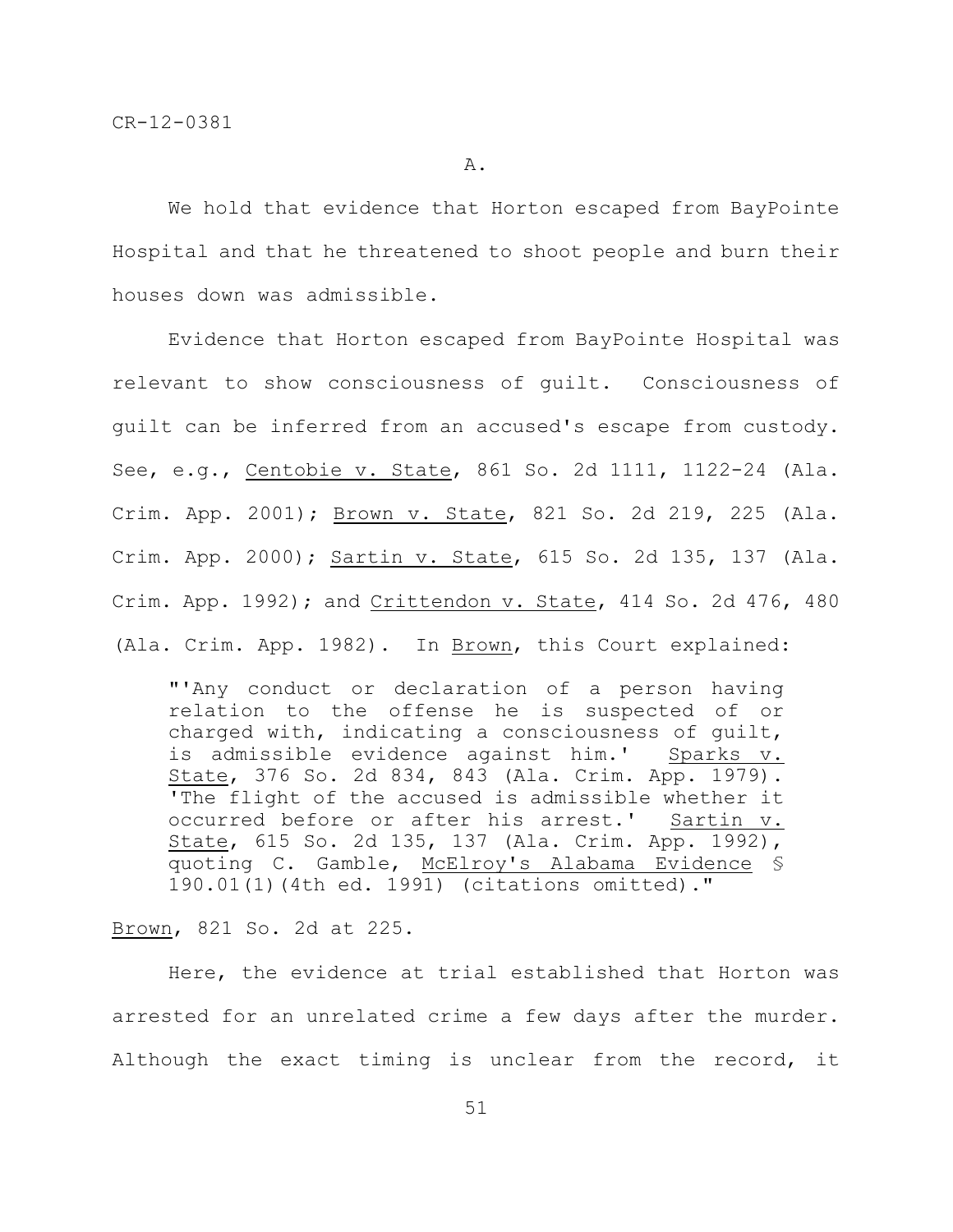appears that within a few days of his arrest, a commitment hearing was held and Horton was ordered to BayPointe Hospital for a mental evaluation. While at the hospital, Horton escaped. Because Horton was in jail when he was ordered to BayPointe Hospital, his escape from the hospital was the equivalent of an escape from jail. We recognize that Horton was not in jail for Romprey's murder at the time of the escape -- he was not arrested for the murder until April 26, 2010. We also recognize that the State argued at trial that because Inv. Tunink never questioned Horton about the murder and never told Horton about the murder, Horton could not have known that he was a suspect in the murder. However, merely because Inv. Tunink did not inform Horton that he was a suspect in the murder does not establish that Horton was unaware that he was being investigated in connection with the murder. Indeed, in the telephone calls Horton made to Adams from jail, Horton specifically told Adams that the police wanted to question him about a murder and he said that he was "on the run" from a murder charge. Horton was clearly aware that he was being investigated in connection with Romprey's murder. Therefore,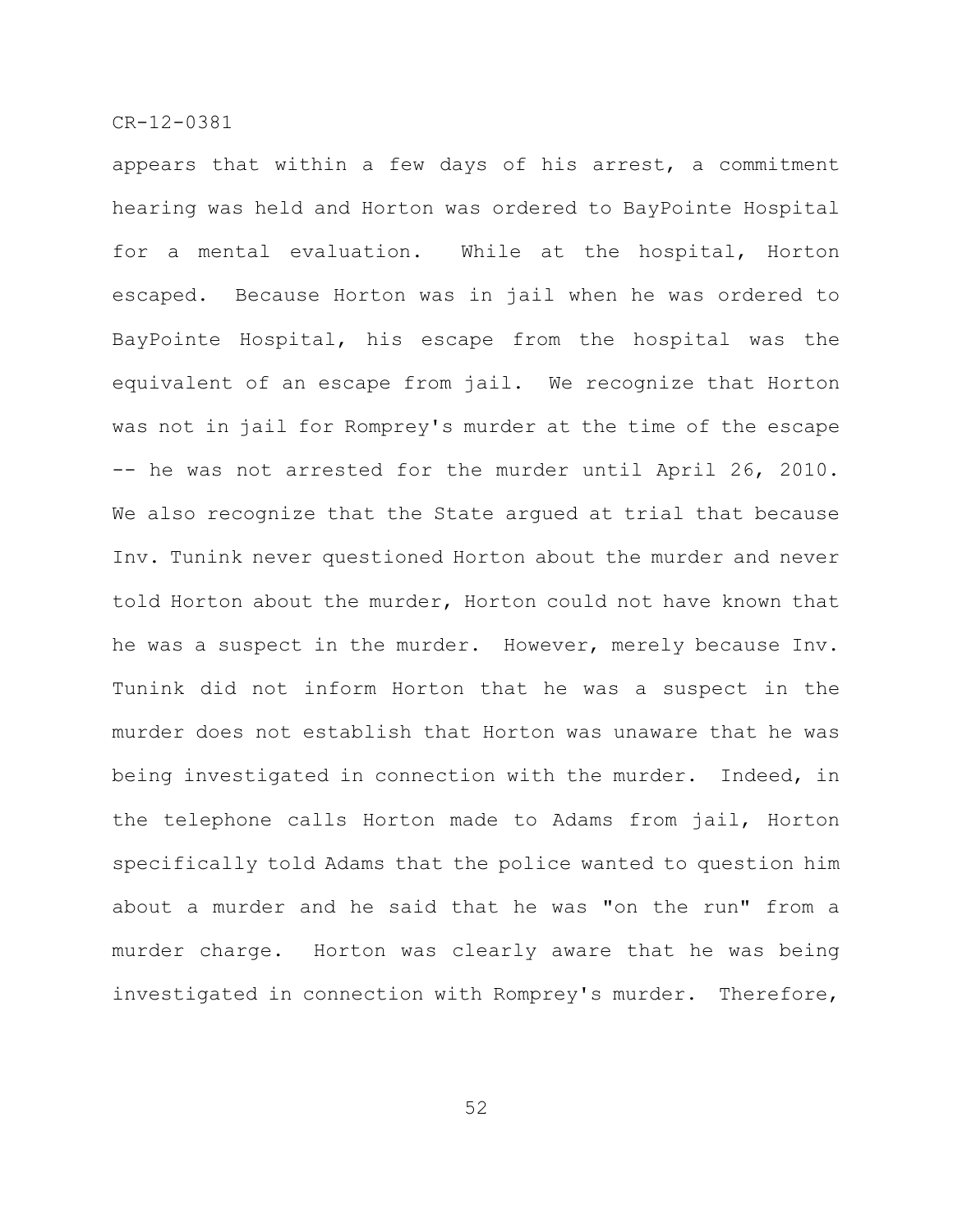evidence of his escape from jail was relevant to his consciousness of guilt.

Similarly, Horton's threat to shoot anyone who did not help him get out of jail and to burn their houses down was also relevant to consciousness of quilt. See, e.g., People v. Evans, 209, Ill.2d 194, 222, 808 N.E.2d 939, 955, 283 Ill.Dec. 651, 667 (2004) (statement by accused that if he prevailed on his criminal case he would kill his grandmother because she had helped the police in the murder investigation held admissible as evidence of accused's consciousness of quilt); People v. Turner, 128 Ill.2d 540, 561-62, 539 N.E.2d 1196, 1205, 132 Ill.Dec. 290, 399 (1989) (statement by accused that he would kill his cellmate if cellmate interfered with his escape was admissible as evidence of accused's consciousness of guilt); and Abram v. State, 95 Nev. 352, 356-57, 594 P.2d 1143, 1145 (1979) (statement by accused that he was "going to get" his girlfriend for "turning state's evidence against him" was admissible as evidence of accused's consciousness of guilt).

We recognize that in Alabama "[i]t is a basic and fundamental principle of evidence that in a murder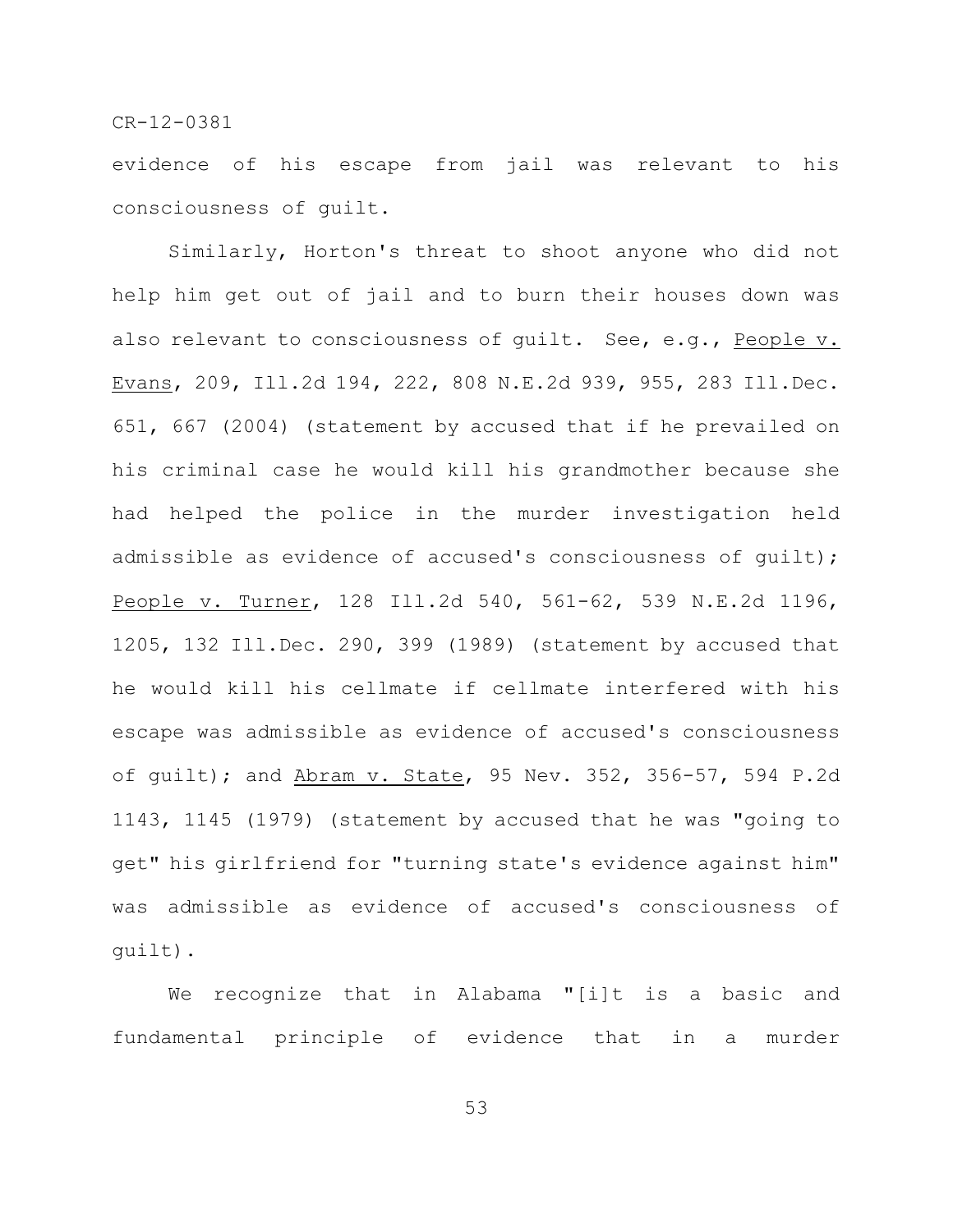prosecution, it is not permissible to show a difficulty between the accused and a third person not connected with the victim or the offense." Caylor v. State, 353 So. 2d 8, 10 (Ala. Crim. App. 1977). "'However, where their connection with the offense sufficiently appears, evidence of prior [or subsequent] difficulties between [the] accused and a third person is admissible.'" Hellums v. State, 549 So. 2d 611, 614 (Ala. Crim. App. 1989) (quoting 40 C.J.S. Homicide § 209 (1944)) (emphasis omitted). The test to be applied in determining whether a defendant's threat to kill a person other than the murder victim is admissible "is whether there was a reasonable and sufficient connection between the threat to the third person and the killing." State v. Ramirez, 116 Ariz. 259, 266, 569 P.2d 201, 208 (1977). In this case, we believe there was a sufficient connection between Romprey's murder and Horton's threat to kill people and burn their houses down. Unlike the threat Horton made to throw his girlfriend in a fire, see Part I.B. of this opinion, the threat to shoot people and then burn their houses down involved the same unique circumstances as Romprey's murder --Romprey was shot and her mobile home was then burned down.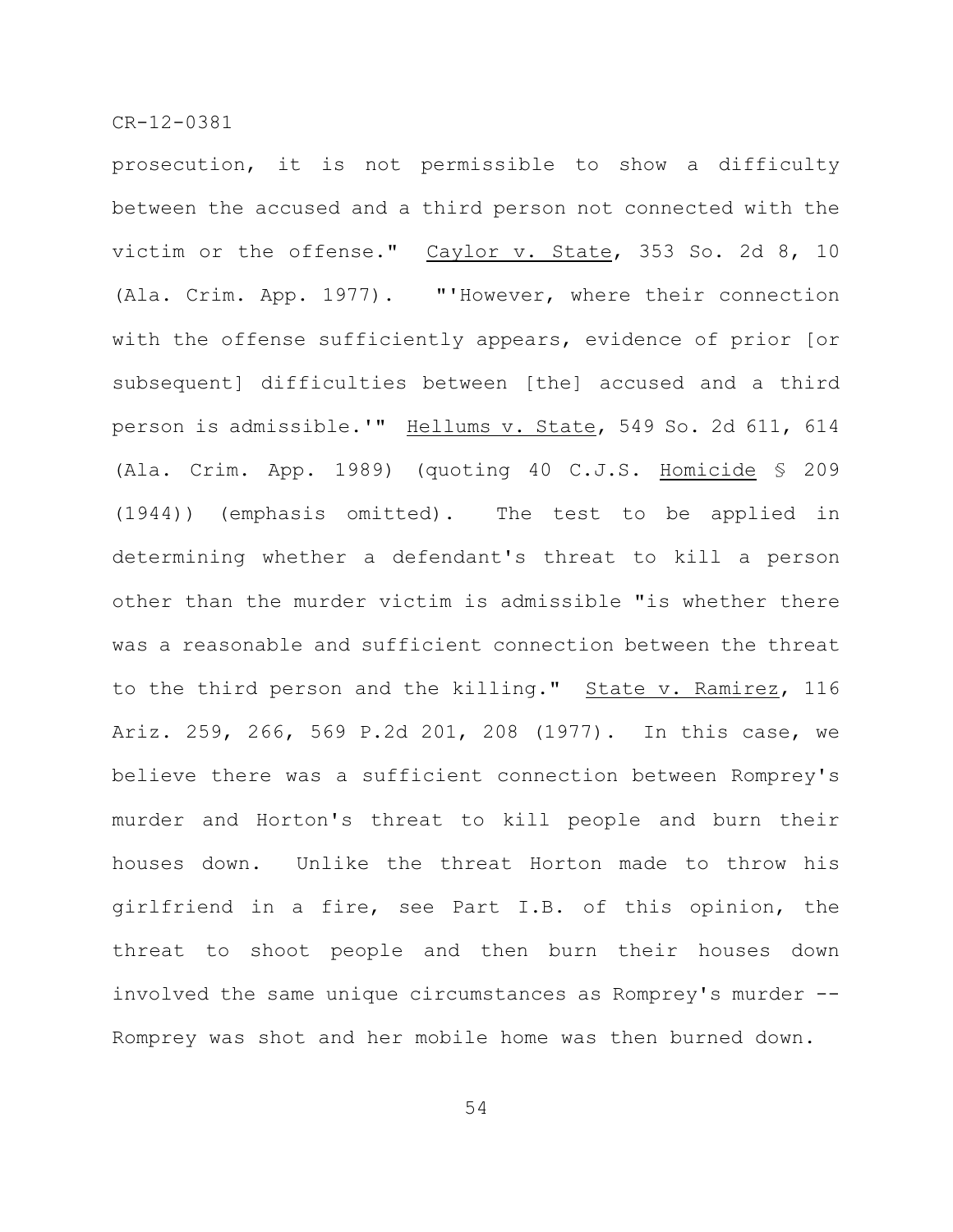Therefore, we hold that the trial court properly admitted evidence that Horton had escaped from BayPointe Hospital and that he had threatened to shoot anyone who did not help him get out of jail and to burn their houses down.

### B.

We hold, however, that the remaining collateral-act evidence -- Horton's use and sale of drugs, his assault on his mother, and his assault on Adams and the threat to throw Adams into a fire -- was not admissible and that its admission constituted plain error.

### 1.

First, we easily reject the State's argument presented at trial that evidence of Horton's collateral acts was admissible to rebut his insanity defense, the State's argument on appeal that evidence of the collateral acts was admissible to rebut Horton's diminished-capacity defense, and the State's argument on appeal that evidence of the collateral acts was admissible as evidence of intent.

Horton initially pleaded not guilty and not guilty by reason of mental disease or defect. However, just before trial began, Horton withdrew his plea of not guilty by reason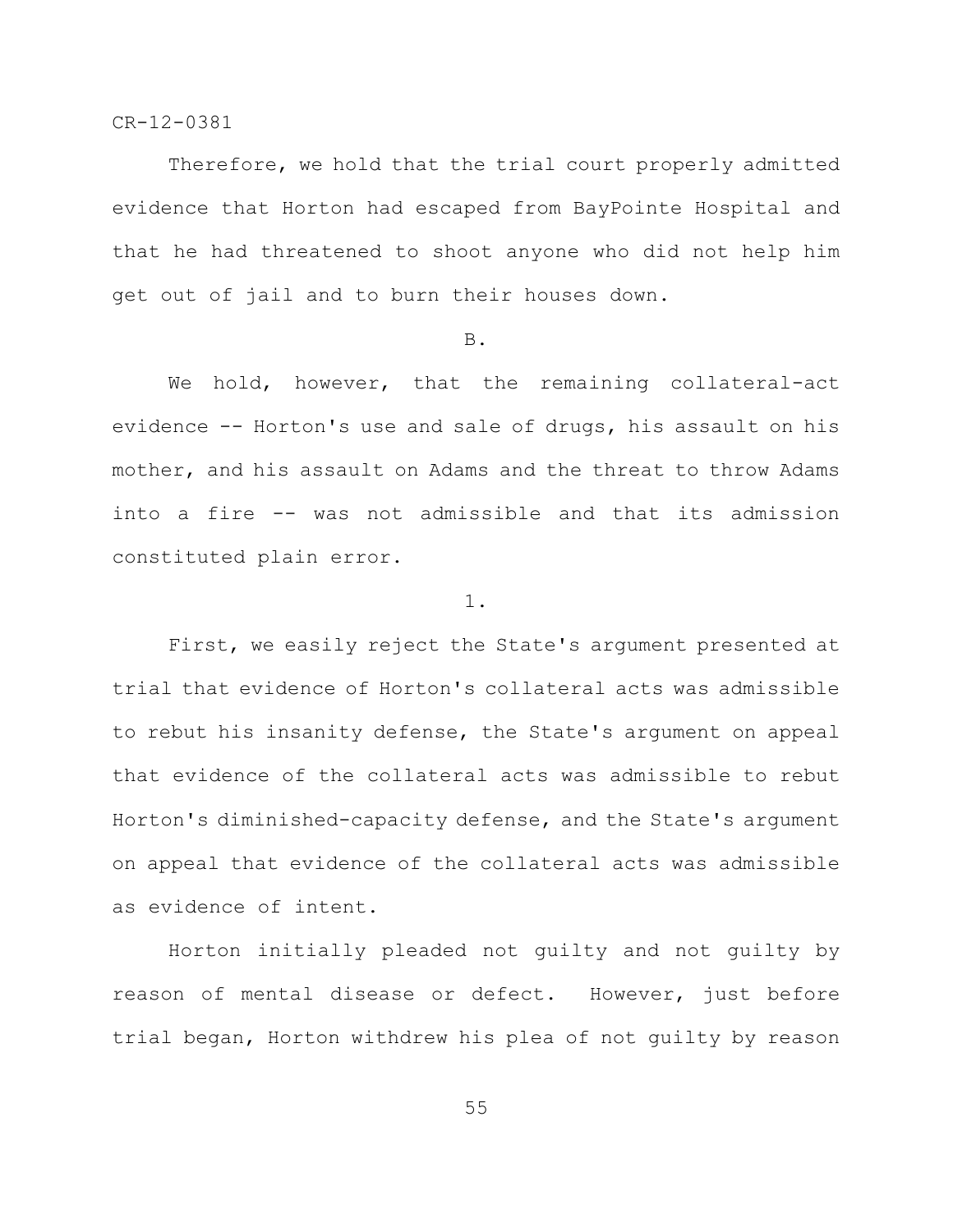of mental disease or defect. Although collateral-act evidence may be admissible in some circumstances to rebut an insanity defense, see, e.g., Ex parte Vaughn, 869 So. 2d 1090 (Ala. 2002), it is obviously not admissible to rebut an insanity defense that is withdrawn before trial.

The State also asserts on appeal that, despite the withdrawal of his insanity defense, "Horton's main defense at trial was to continue to try and show that he was in some way mentally disturbed (or altered by drugs), and that this diminished his capacity, and thus he should not be held accountable for his crime," (State's brief, p. 18), and that because defense counsel agreed with the State's assertion during opening statements that Horton was acting strangely in the weeks leading up to the murder and then attempted to use that evidence to his advantage, Horton effectively invited any error in the admission of the collateral-acts evidence.

After thoroughly reviewing the record, it is clear to us that, contrary to the State's assertion, Horton's main defense during the guilt-phase of the trial was not that he was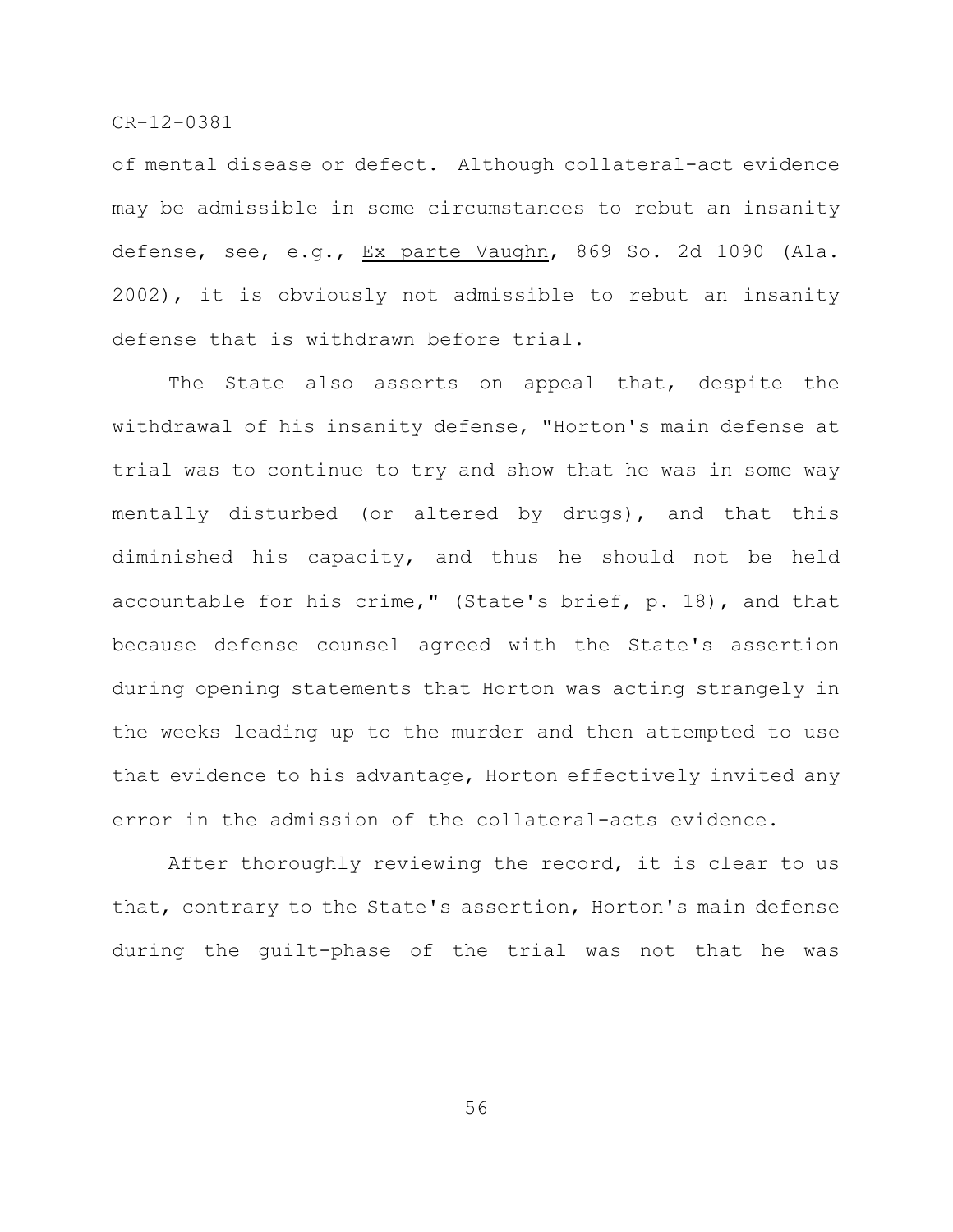mentally disturbed or had diminished capacity<sup>12</sup> but that the State's evidence was not sufficient to connect him to the scene of the crime. $13$  The overwhelming majority of both defense counsel's opening statement and closing argument focused on the lack of any direct evidence linking Horton to Romprey's mobile home. Similarly, defense counsel's crossexamination of witnesses was primarily directed to the lack of evidence connecting Horton to Romprey. Certainly, defense counsel reminded the jury that Horton was suffering from mental-health issues around the time of the murder, just as he reminded the jury that Horton was only 18 years old at the time of the crime. Defense counsel also elicited testimony regarding Horton's mother's attempt to have Horton involuntarily committed because of his mental-health problems. However, the fact that defense counsel conceded that Horton was behaving strangely and attempted to explain that strange

 $^{12}$ Alabama does not recognize diminished capacity as a defense to a criminal charge. See, e.g., Jones v. State, 946 So. 2d 903, 927 (Ala. Crim. App. 2006).

 $^{13}$ During the penalty phase of the trial, Horton did assert diminished capacity as a mitigating circumstance; however, that has no bearing on the admissibility of evidence during the guilt phase of the trial.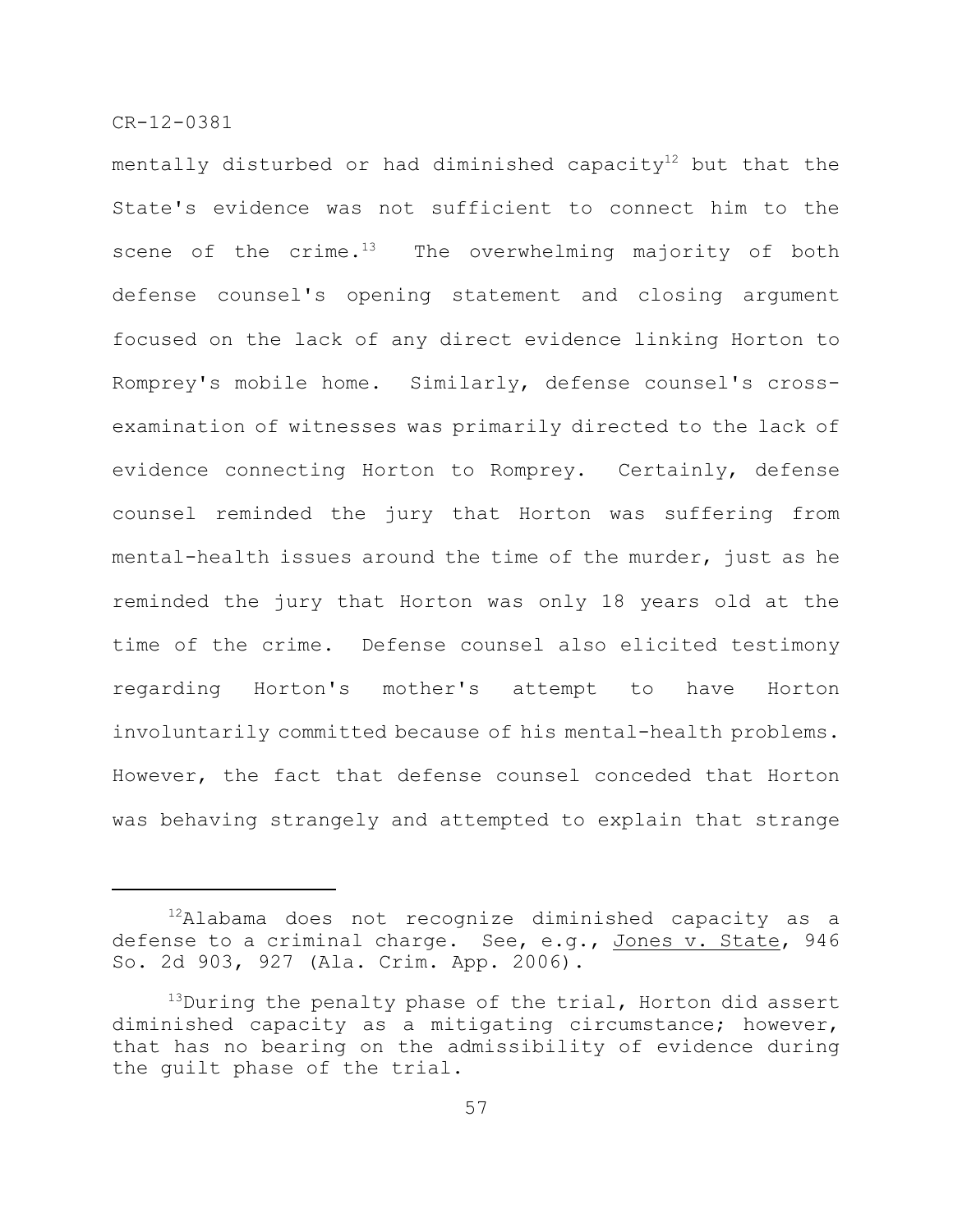behavior does not equate with invited error. The record reflects that defense counsel was aware that the State was going to present evidence of his strange behavior, was going to offer the collateral-acts evidence against him, and likely was going to mention some of that evidence during opening statements. Defense counsel then attempted to lessen the impact of that evidence and to use it to Horton's benefit by pointing out Horton's mental-health issues. We will not find invited error merely because defense counsel did his job by attempting to use the State's evidence to his client's advantage. Therefore, the collateral-acts evidence was not admissible to rebut a diminished-capacity defense that was not asserted during the guilt phase of the trial, nor was its admission invited error.

Furthermore, it is well settled that "'[w]here the requisite intent is presumed or inferred from proof of the criminal act itself or where the intent of the defendant is not in issue, evidence of other crimes is not admissible.'" Brewer v. State, 440 So. 2d 1155, 1159 (Ala. Crim. App. 1983) (quoting Wharton's Criminal Evidence § 245 at 560 (C. Torcia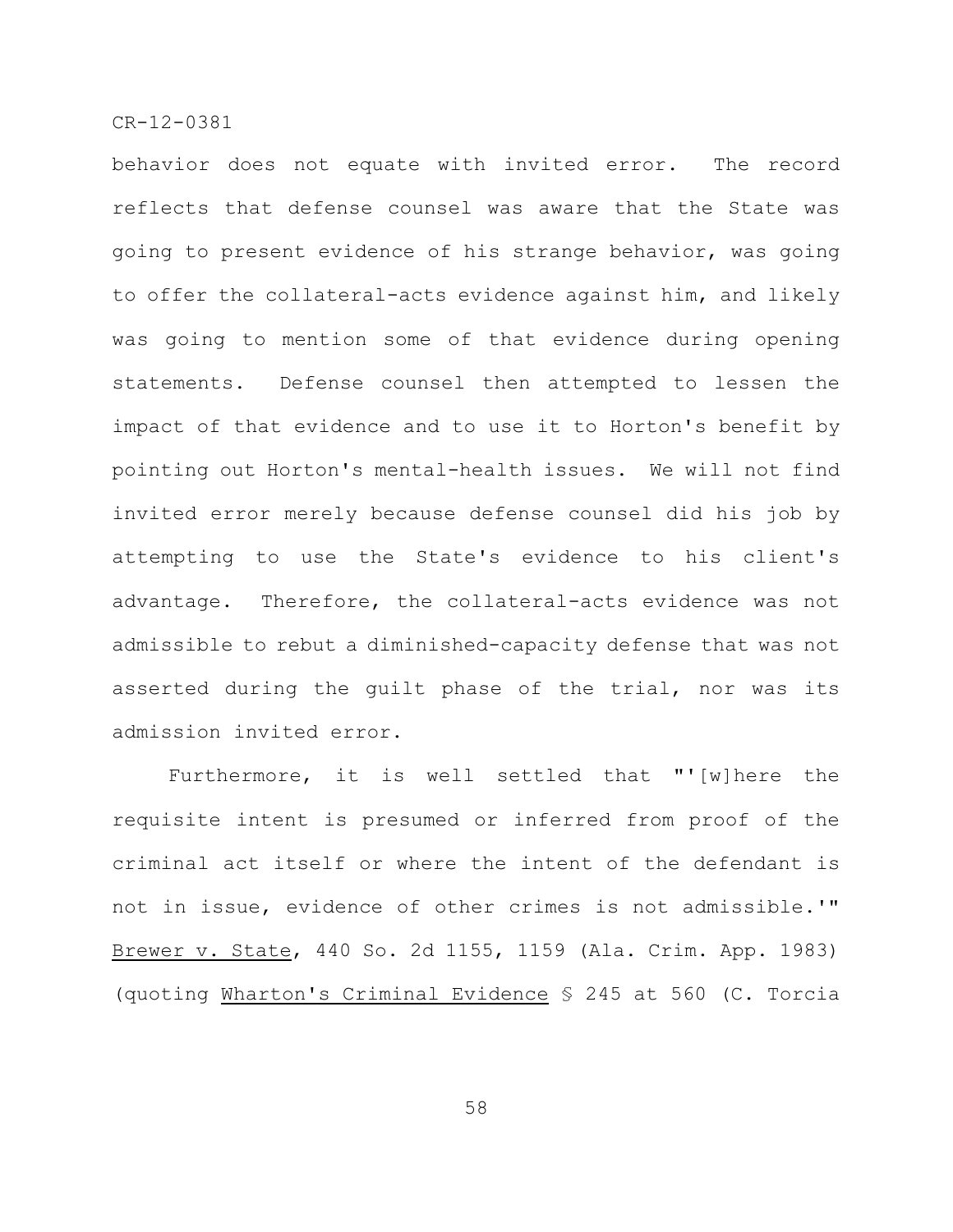13th ed. 1972)). As this Court explained in Hinkle v. State, 67 So. 3d 161 (Ala. Crim. App. 2010):

"Hinkle contends that because the jury could infer Hinkle's intent to murder Caneshua from Hinkle's use of a deadly weapon in effectuating the murder, the State could not present evidence of a collateral offense in order to prove intent. The Alabama Supreme Court has recognized that a defendant's use of a deadly weapon to kill a victim is sufficient to give rise to an inference that the defendant intended to kill the victim. See, Ex parte Burgess, 827 So. 2d 193, 199 (Ala. 2000) ('intent to kill may be inferred from the defendant's act of using a deadly weapon'). Thus, by demonstrating that Hinkle used a handgun to shoot and kill Caneshua, the State produced sufficient evidence from which the jury could infer that Hinkle acted with the requisite intent to murder Caneshua Henry. However, this Court has held that once the inference has been created, the State may not present evidence of collateral offenses to support a showing of intent. See Hunter v. State, 802 So. 2d 265, 269 (Ala. Crim. App. 2000), quoting Brewer v. State, 440 So. 2d 1155, 1159 (Ala. Crim. App. 1983) ('"When the element the State bears the burden of proof on can 'be inferred from the act itself,' the State may not use extraneous offenses as circumstantial evidence of that element in its case in chief."') (citations omitted). Accordingly, the trial court erred in allowing the State to present testimony regarding the prior altercation between Hinkle and Caneshua as evidence of intent to commit the charged offense, pursuant to Rule 404(b), because the facts of the murder already gave rise to an inference of intent."

67 So. 3d at 164. In this case, it was undisputed that Romprey was shot twice in the head with a revolver. The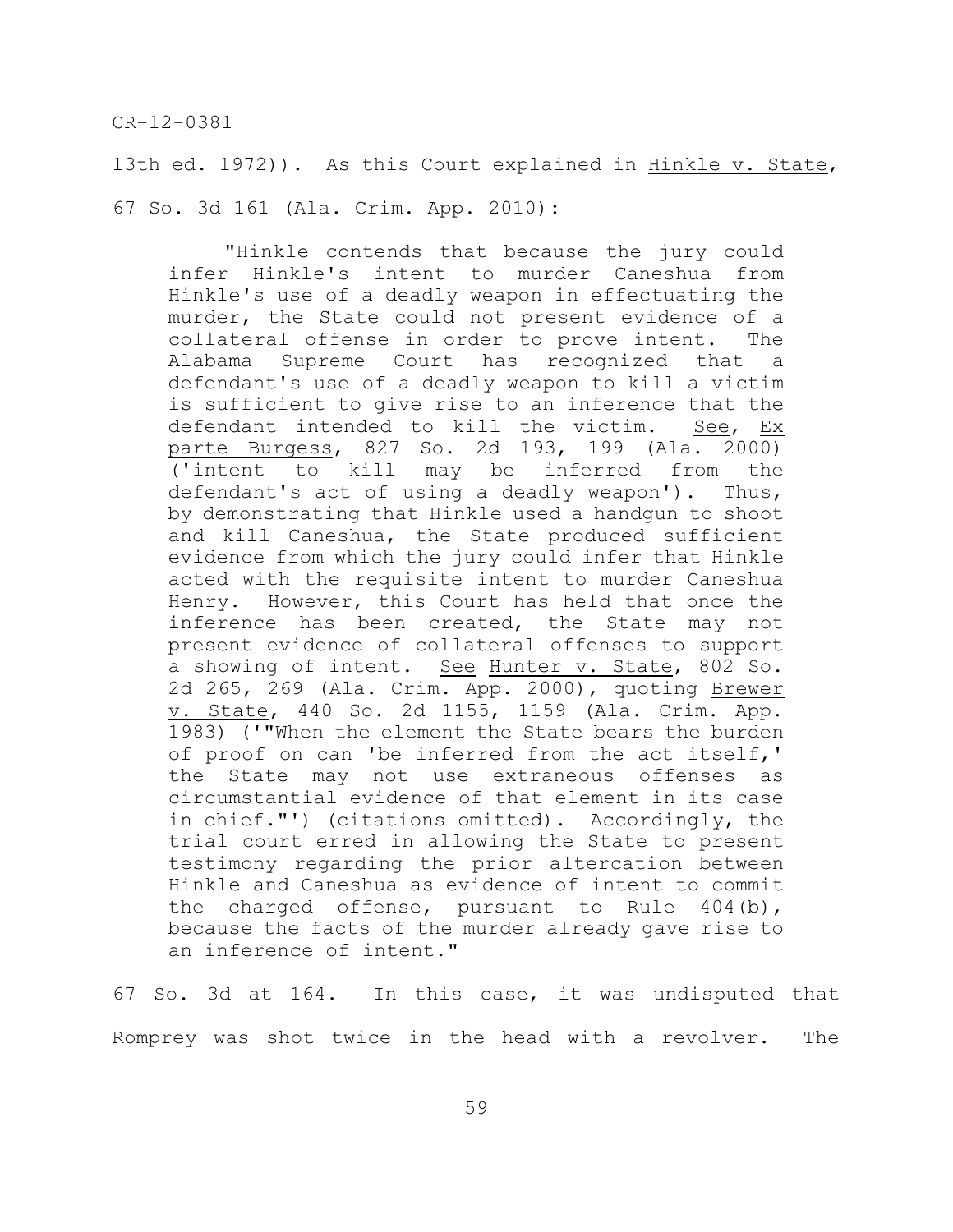intent to kill could easily be inferred by the use of a deadly weapon. Therefore, the collateral-acts evidence was not admissible as evidence of Horton's intent.

2.

The State also proffered that the collateral-act evidence was admissible to show motive and as part of the res gestae of the murder.<sup>14</sup> The State argued at trial that approximately a month before the murder, Horton used cocaine once and suddenly began behaving strangely. He first became obsessed with the movie Scarface and began talking to the "devil." He then became extremely religious, preached to people and forced people to pray with him, and developed a belief that he was on a mission from God to punish people. This strange behavior and his belief he was to punish people, the State argued, was the motivation for the murder. During this period when he was behaving strangely, Horton assaulted his mother and was charged with domestic violence, brutally murdered Romprey, and

 $14$ The State did not assert at trial, and does not assert on appeal, that evidence of Horton's collateral acts was admissible for any of the other purposes listed in Rule 404(b), and we agree that evidence of Horton's collateral acts was not admissible to show opportunity, preparation, plan, knowledge, or absence of mistake or accident.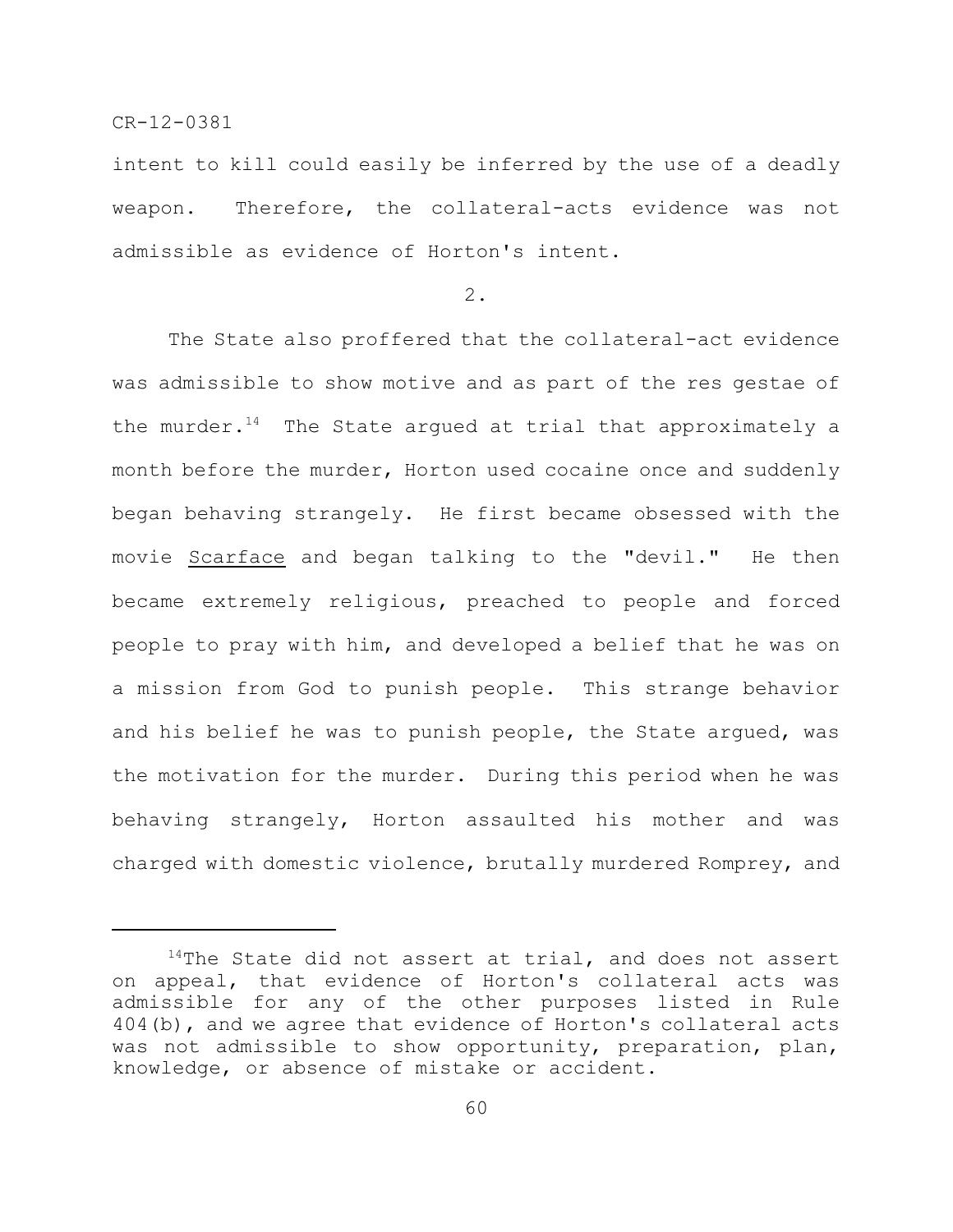assaulted Adams and threatened to throw her in a fire. Because Horton's collateral acts either precipitated his strange behavior or occurred while he was manifesting the strange behavior, the State argued, they were relevant to Horton's motive for the murder and were part of the res gestae of the murder. We disagree.

The motive exception to the exclusionary rule has been explained:

"Evidence tending to establish motive is always admissible. Perkins v. State, 808 So. 2d 1041, 1084 (Ala. Crim. App. 1999), aff'd, 808 So. 2d 1143 (Ala. 2001), vacated on other ground, 536 U.S. 953, 122 S.Ct. 2653, 153 L.Ed.2d 830 (2002). See also 1 Charles W. Gamble, McElroy's Alabama Evidence § 70.01(12)(e) (5th ed. 1996). In discussing motive, the Alabama Supreme Court has stated:

"'"Motive is an inducement, or that which leads or tempts the mind to do or commit the crime charged." Spicer v. State, 188 Ala. 9, 26, 65 So. 972, 977 (1914). Motive is "that state of mind which works to 'supply the reason that nudges the will and prods the mind to indulge the criminal intent.'" C. Gamble, Character Evidence, [A Comprehensive Approach (1987)] at 42. "Furthermore, testimony offered for the purpose of showing motive is always admissible. It is permissible in every criminal case to show that there was an influence, an inducement, operating on the accused, which may have led or tempted him to commit the offense." (Emphasis in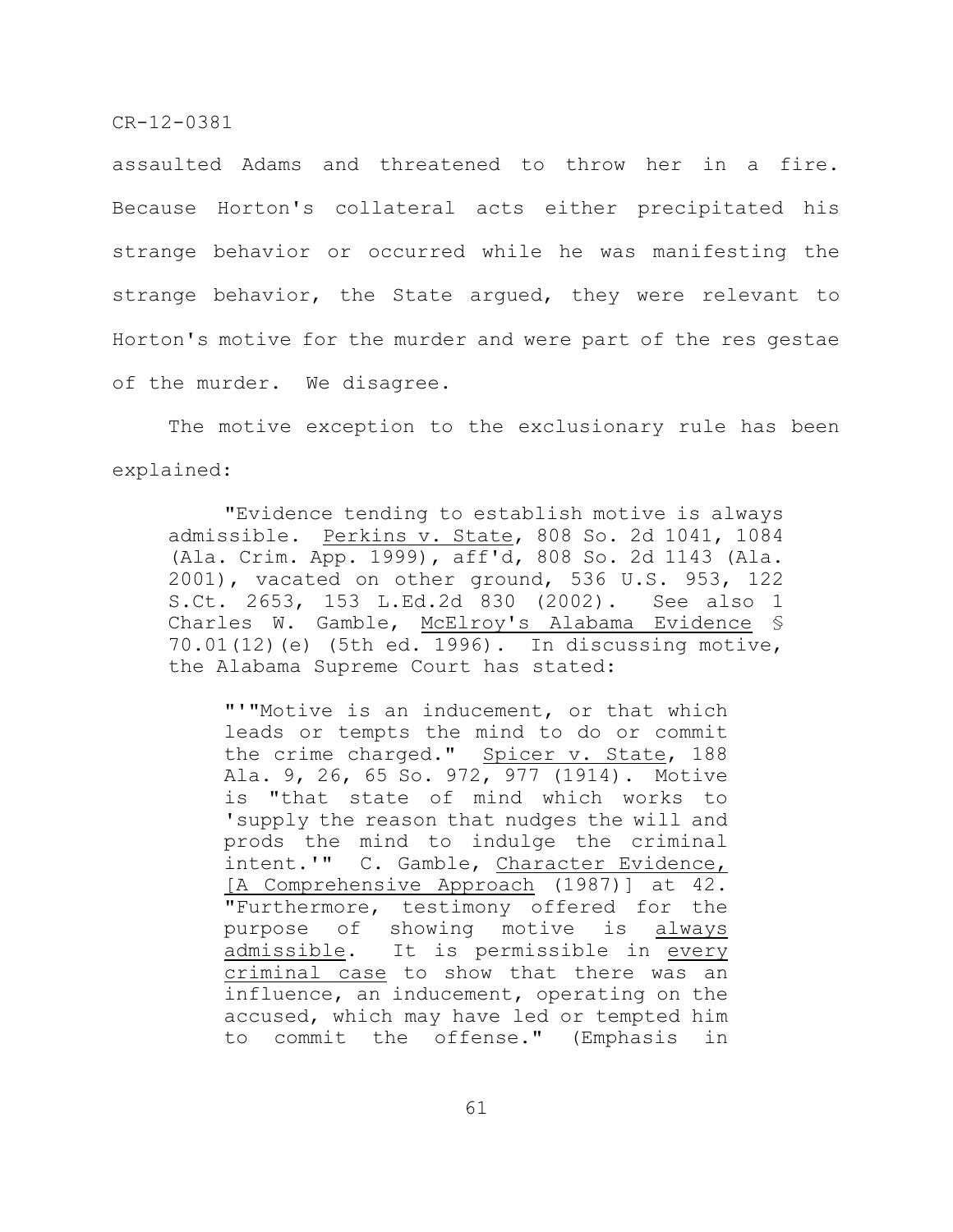original, citations omitted.) Bowden v. State, 538 So. 2d 1226, 1235 (Ala. 1988).'

"Ex parte Register, 680 So. 2d 225, 227 (Ala. 1994). 'If the prior bad act falls within [the motive] exception, and is relevant and reasonably necessary to the State's case, and the evidence that the accused committed that act is clear and conclusive, it is admissible.' Boyd v. State, 715 So. 2d 825, 838 (Ala. Crim. App. 1997), aff'd, 715 So. 2d 852 (Ala.), cert. denied, 525 U.S. 968, 119 S.Ct. 416, 142 L.Ed.2d 338 (1998)."

Stephens v. State, 982 So. 2d 1110, 1127-28 (Ala. Crim. App.

2005), rev'd on other grounds, 982 So. 2d 1148 (Ala. 2006).

With respect to res gestae, this Court has said:

"'Evidence of the accused's commission of another crime or act is admissible if such other incident is inseparably connected with the now-charged crime. Such collateral misconduct has historically been admitted as falling within the res gestae of the crime for which the accused is being prosecuted. Most modern courts avoid use of the term "res gestae" because of the difficulty in measuring its boundaries. The better descriptive expression is perhaps found in the requirement that the collateral act be contemporaneous with the charged crime. This rule is often expressed in terms of the other crime and the now-charged crime being parts of one continuous transaction or one continuous criminal occurrence. This is believed to be the ground of admission intended when the courts speak in terms of admitting other acts to show the "complete story" of the charged crime. The collateral acts must be viewed as an integral and natural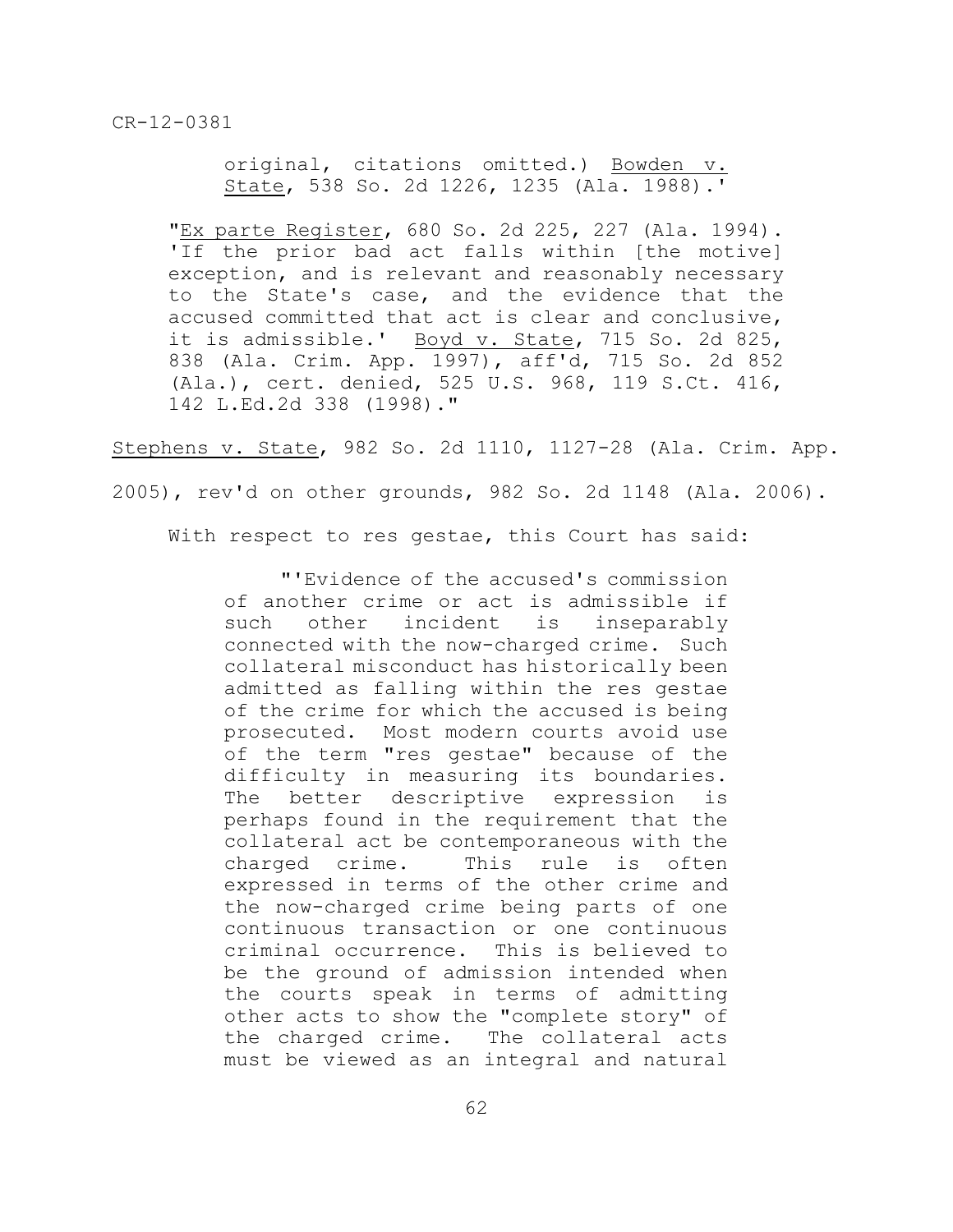part of the circumstances surrounding the commission of the charged crime.

"'Two theories have been adopted for justifying the admission of collateral misconduct under the present principle. Some courts hold that such contemporaneous acts are part of the charged crime and, therefore, do not constitute "other crimes, wrongs, or acts" as is generally excluded under Rule 404(b). Other courts hold that Rule 404(b) is applicable to these collateral acts but that they are offered for a permissible purpose under that rule -- i.e., that such acts are merely offered, rather than to prove bad character and conformity therewith, to show all the circumstances surrounding the charged crime.'

"C. Gamble, McElroy's Alabama Evidence § 69.01(3) (5th ed. 1996) (footnotes omitted).

"'[One such] "special circumstance" where evidence of other crimes may be relevant and admissible is where such evidence was part of the chain or sequence of events which became part of the history of the case and formed part of the natural development of the facts. Commonwealth v. Murphy, 346 Pa.Super. 438, 499 A.2d 1080, 1082 (1985), quoting Commonwealth v. Williams, 307 Pa. 134, 148, 160 A. 602, 607 (1932). This special circumstance, sometimes referred to as the "res gestae" exception to the general proscription against evidence of other crimes, is also known as the complete story rationale, i.e., evidence of other criminal acts is admissible "to complete the story of the crime on trial by proving its immediate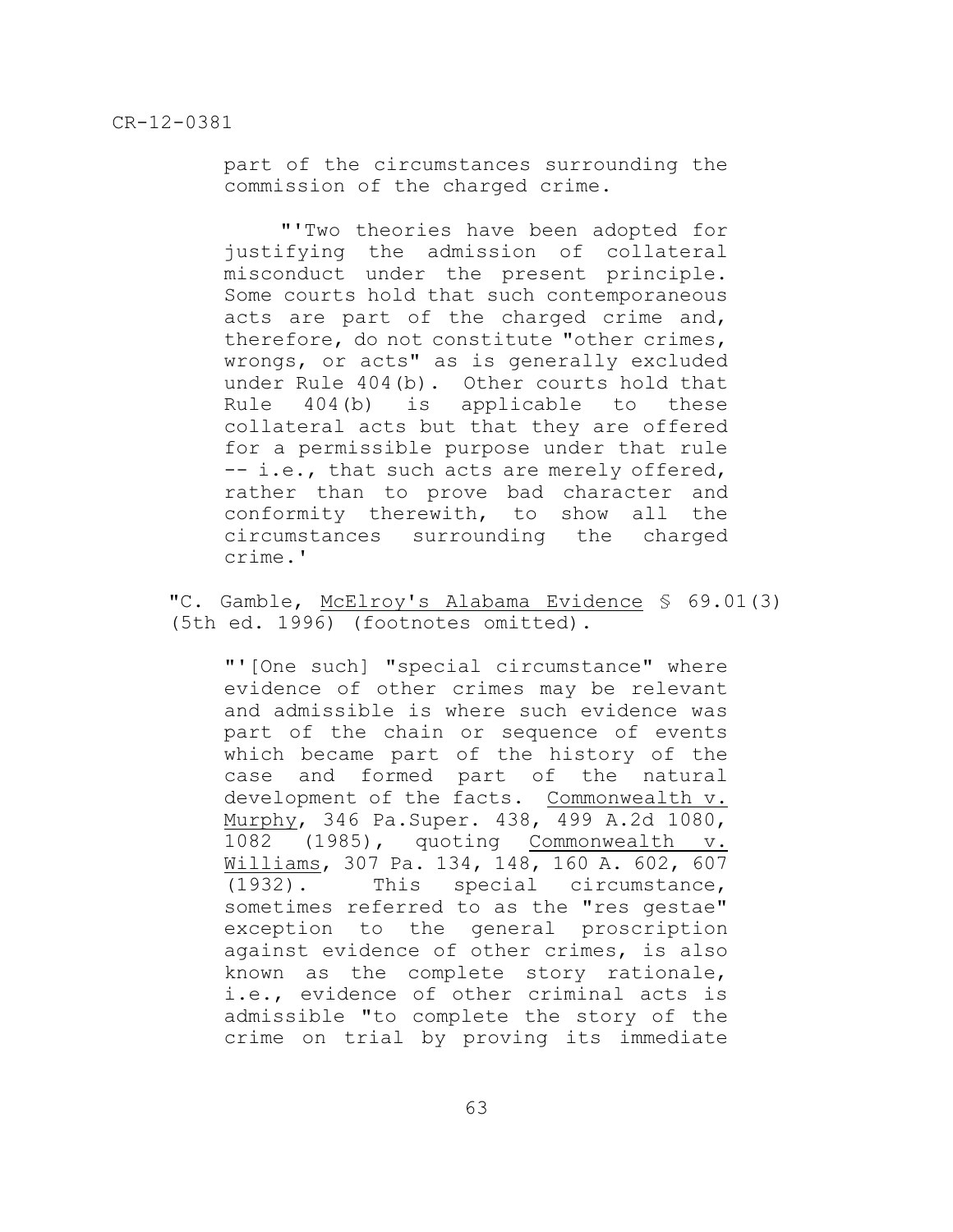context of happenings near in time and place."'

"Commonwealth v. Lark, 518 Pa. 290, 303, 543 A.2d 491, 497 (1988). Evidence of a defendant's criminal actions during the course of a crime spree is admissible. See Phinizee v. State, 983 So. 2d 322, 330 (Miss. App. 2007) ('Evidence of prior bad acts is admissible to "[tell the complete story so as not to confuse the jury."'); Commonwealth v. Robinson, 581 Pa. 154, 216, 864 A.2d 460, 497 (2004) ('The initial assault on Sam-Cali took place approximately two weeks before the Fortney homicide and Sam–Cali's testimony provided the jury with a "complete story" of Appellant's criminal spree from the Burghardt homicide in August of 1992 to Appellant's capture in July of 1993.'); St. Clair v. Commonwealth, 140  $S.W.3d 510, 535 (Ky. 2004)$  ('Here, the trial court properly permitted the Commonwealth to introduce evidence of Appellant's prior crimes and bad acts that were part of a continuous course of conduct in the form of a "crime spree" that began with Appellant's escape from an Oklahoma jail and ended with his flight from Trooper Bennett.'); People v. Sholl, 453 Mich. 730, 556 N.W.2d 851 (1996) ('"Evidence of other acts is admissible when so blended or connected with the crime of which defendant is accused that proof of one incidentally involves the other or explains the circumstances of the crime."'); State v. Charo, 156 Ariz. 561, 565, 754 P.2d 288, 292 (1988) ('"The 'complete story' exception to the rule excluding evidence of prior bad acts holds that evidence of other criminal acts is admissible when so connected with the crime of which defendant is accused that proof of one incidentally involves the other or explains the circumstances of the crime."'); State v. Long, 195 Or. 81, 112, 244 P.2d 1033, 1047 (1952) ('It is fundamental that the state is entitled to the benefit of any evidence which is relevant to the issue, even though it concerns the commission of the collateral crimes. If evidence of a collateral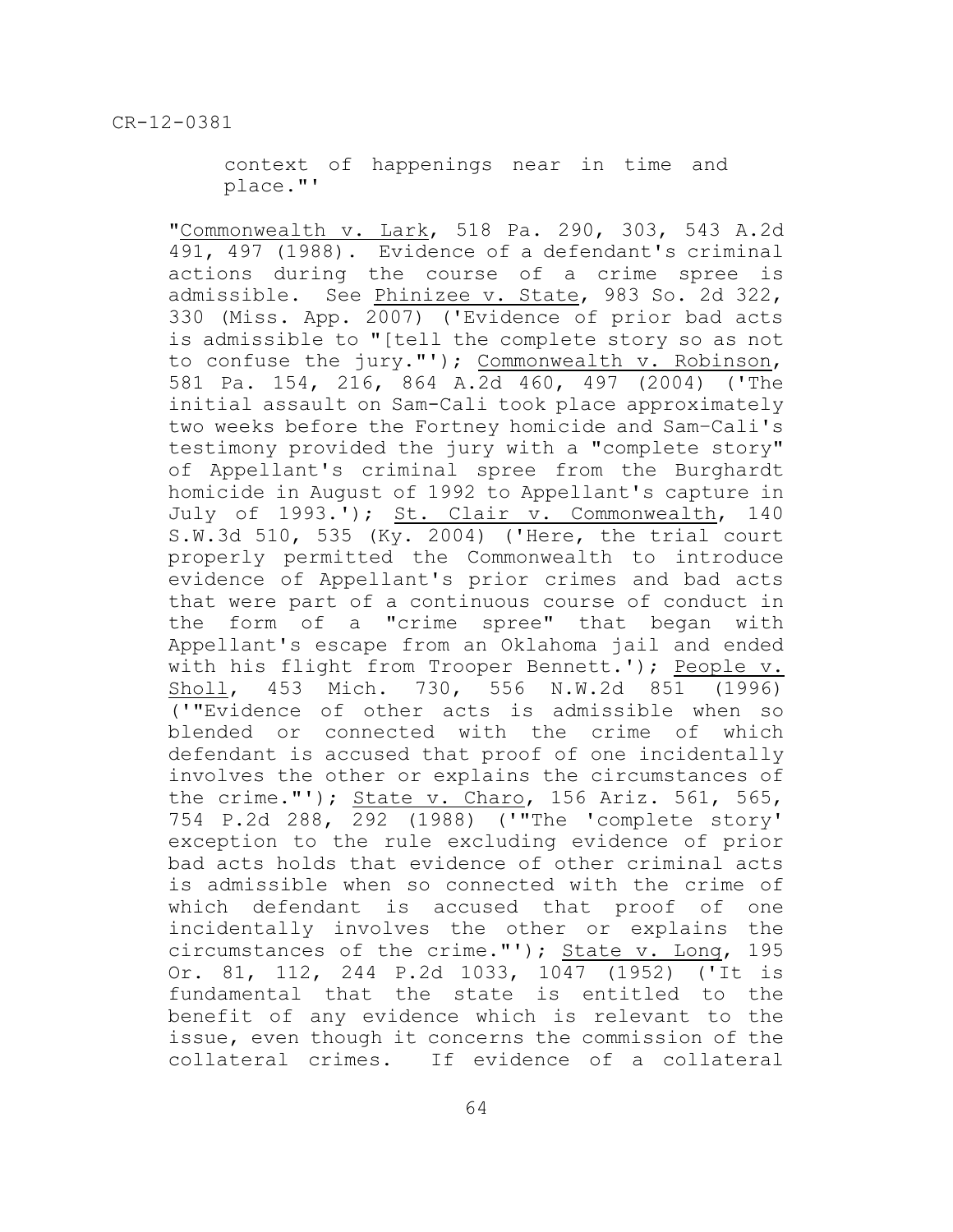crime tends to prove the commission of the crime charged in the indictment, the general rule of exclusion has no application.'); State v. Schoen, 34 Or.App. 105, 109, 578 P.2d 420, 422 (1978) ('The evidence, therefore, was relevant to complete the story of the crime charged.... The state is not required to "sanitize" its evidence by deleting background information to the point that the evidence actually presented seems improbable or incredible.')."

Doster v. State, 72 So. 3d 50, 87-89 (Ala. Crim. App. 2010).

As for Horton's drug use and his sale of drugs to make money, there is no indication in the record that Romprey's murder was motivated by drugs or that Horton's use and sale of drugs was inseparably connected to Romprey's murder. No evidence was presented indicating that Horton used drugs around the time of the crime or was intoxicated at the time of the murder and Horton did not inject the issue of intoxication into the trial,  $15$  as was the case in McGowan v. State, 990 So. 3d 931, 961-62 (Ala. Crim. App. 2003). There was also no evidence indicating that Romprey was involved in drugs in any way, or that Horton committed the murder to obtain drugs or to obtain money to purchase drugs, or to obtain payment for drugs he had sold, as in Revis v. State, 101 So. 3d 247, 278-80

 $15$ The State injected the issue of intoxication in this case.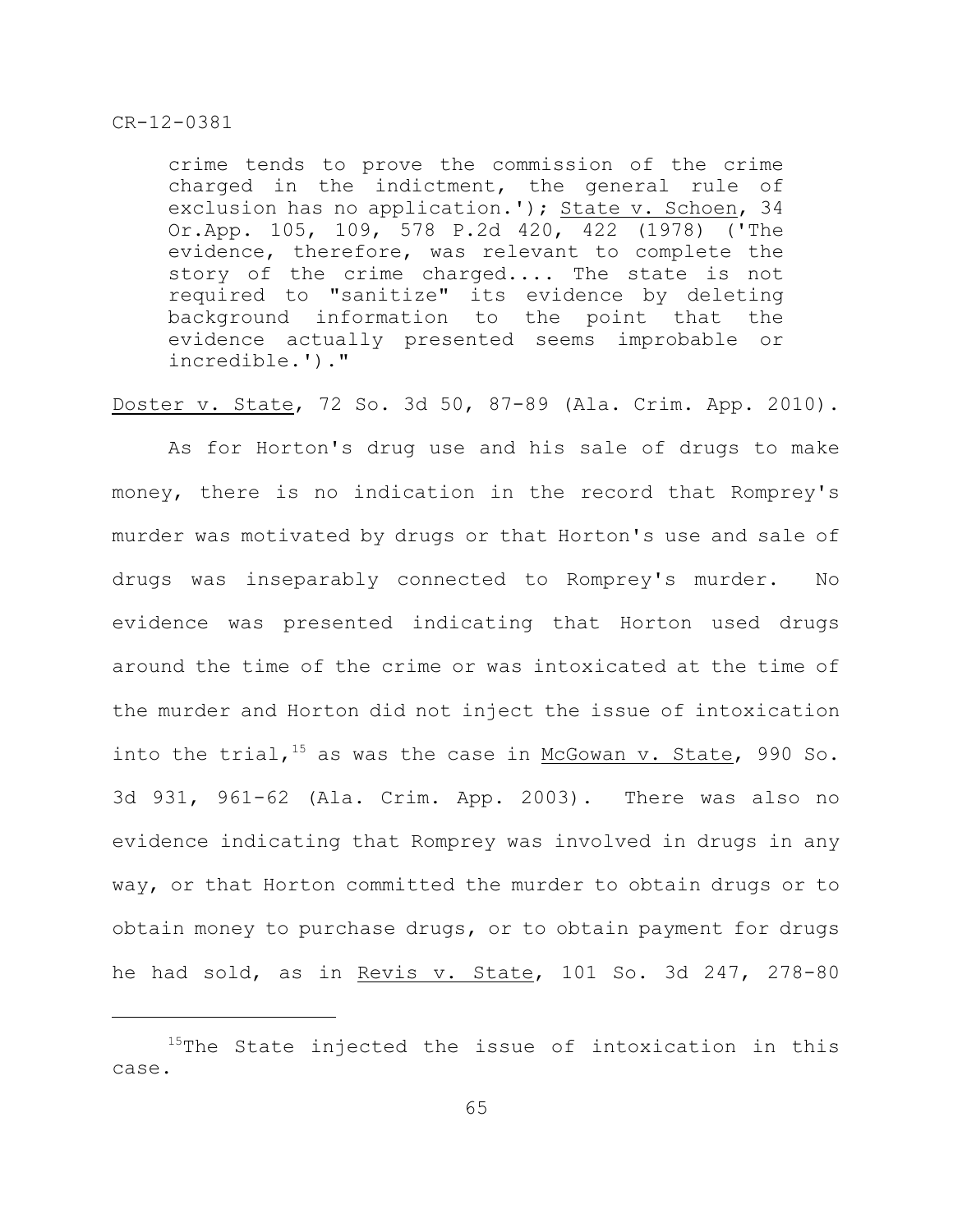(Ala. Crim. App. 2011), and Ingram v. State, 779 So. 2d 1225, 1241-43 (Ala. Crim. App. 1999), aff'd, 779 So. 2d 1283 (Ala. 2000).

Although the State theorized at trial that the cocaine Horton used approximately a month before the murder was laced with something that caused his altered behavior and thus was inferentially linked to the murder, that theory was based on conjecture. The State presented no evidence indicating that the cocaine Horton used was, in fact, laced with anything that could have, or did, alter his behavior. Rather, the State presented only the unsupported speculation of Adams that she and others "thought" the cocaine had been laced with something because they could not explain Horton's strange behavior.<sup>16</sup> The State's theory also does not account for the additional evidence the State presented, through Horton's interview with police, that he often smoked marijuana with his sister and that at some point in the past he had sold drugs to make money. Those acts, the record indicates, occurred at some

 $^{16}$ During closing arguments, the prosecutor effectively admitted that whether the cocaine was laced with something was pure speculation: "You heard [Adams] say her opinion was he might had gotten hold of some bad cocaine. Maybe he did, maybe he didn't." (R. 1271.)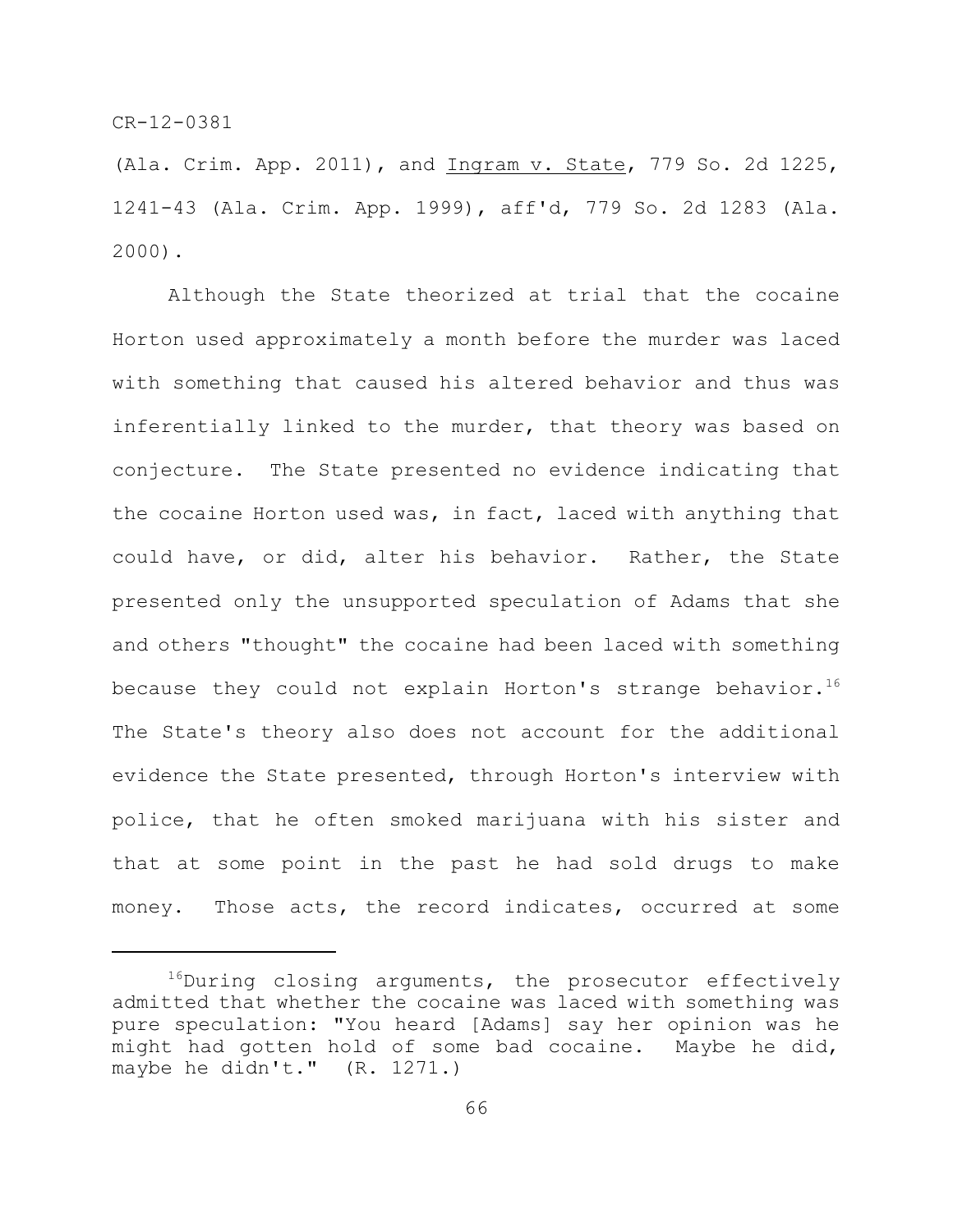point before Horton's strange behavior began, have no apparent connection to his strange behavior, and have no connection to Romprey's murder.

Moreover, Horton's use and sale of drugs were not contemporaneous with Romprey's murder, having occurred at least a full month before the murder, and they were not inseparable from the murder or part of a continuous transaction, such as part of a crime spree.

Therefore, we conclude that Horton's use and sale of drugs was not relevant to motive and was not part of the res gestae of the murder. See, e.g., Dealto v. State, 677 So. 2d 1236, 1238 (Ala. Crim. App. 1995) (holding, on trial for murdering his landlady, that evidence indicating that the accused had used marijuana and cocaine in the past was inadmissible as evidence of motive; State's argument that the accused's money troubles were "'inferentially linked to drug use, and such money problems are relevant to motive'" held to be "weak" and "unconvincing"); Tabb v. State, 553 So. 2d 628, 630 (Ala. Crim. App. 1988) (holding, on trial for capital murder, that evidence indicating that the accused was a drug addict and had moved to Alabama "'to get off cocaine'" was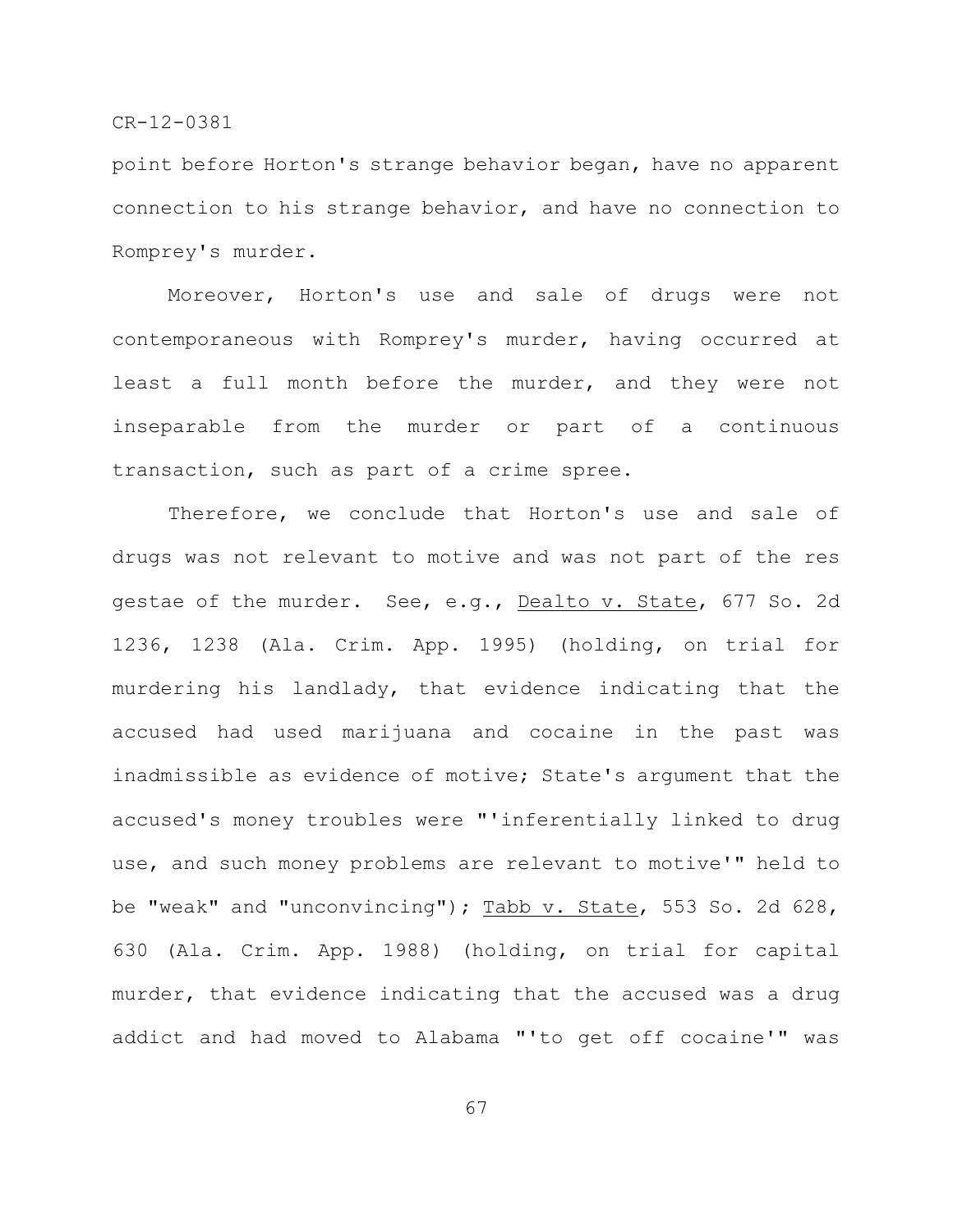inadmissible under any of the exceptions to the exclusionary rule); and Christian v. City of Tuscaloosa, 53 Ala. App. 81, 85, 297 So. 2d 405, 408 (Ala. Crim. App. 1974) (holding, on trial for possession of burglar's tools, that evidence indicating that the accused was a drug addict, had been seen in public in an intoxicated state, and had in his possession at the time of his arrest several prescription drugs for which the accused did not produce a prescription was inadmissible as "too indefinite, tenuous, and speculative for the purpose of showing motive" where there was no evidence indicating that the accused had intended to steal drugs or had ever previously committed a burglary to obtain drugs).

There is also no indication in the record that Romprey's murder was motivated in any way by Horton's assaults on his mother and Adams and his threat to throw Adams in a fire or that the assaults and threat were inseparably connected to the murder. Although the assaults and the threat occurred during the period of several weeks that Horton was acting strangely, just as Romprey's murder did, that appears to be the only connection between the collateral acts and the murder. The State did not argue at trial, and does not argue on appeal,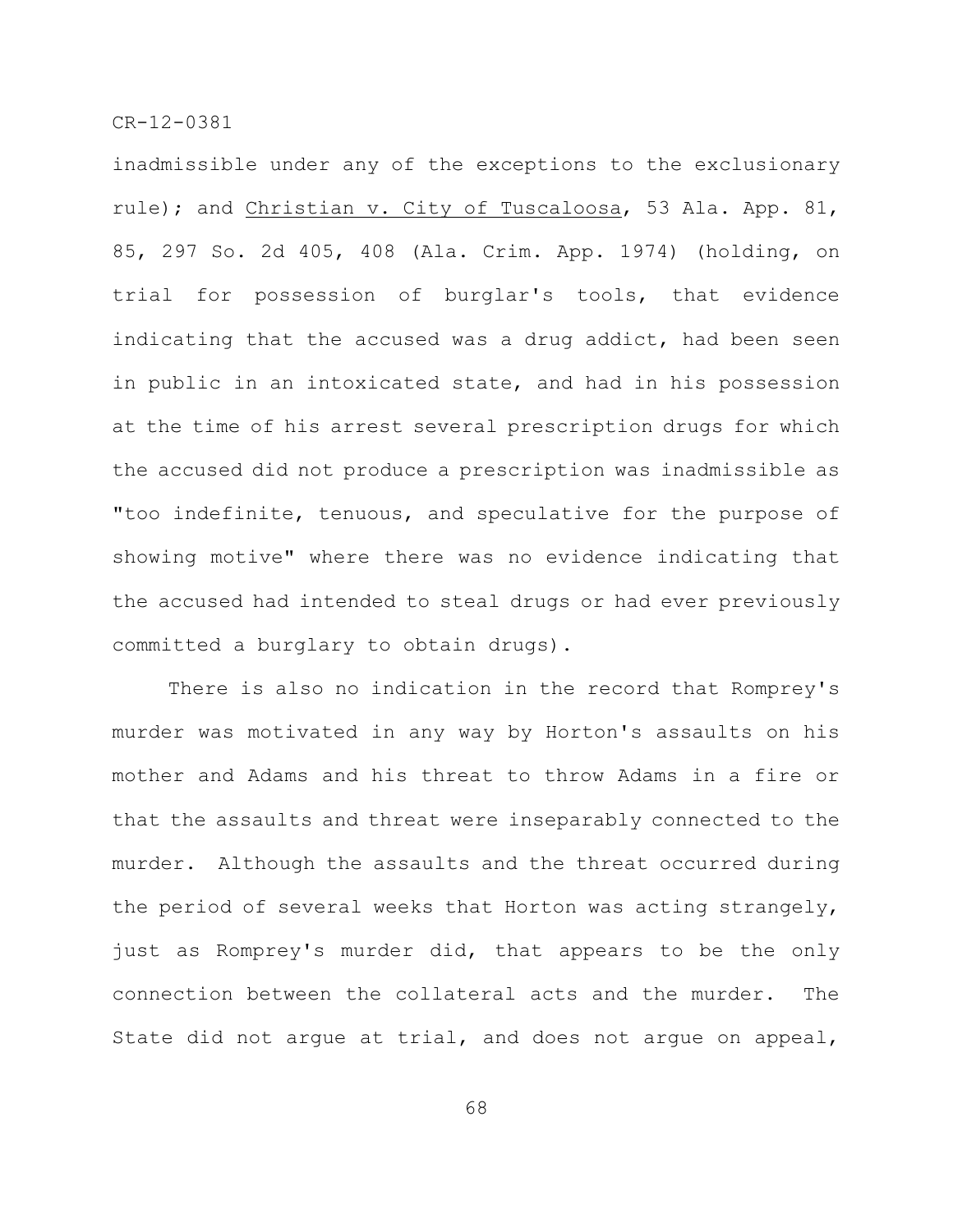exactly how Horton's assaults on his mother and girlfriend and his threat toward his girlfriend motivated him to commit the crime. And we fail to see how those acts toward the two people closest to him -- his mother and his girlfriend - operated as the inducement that nudged the will and prodded the mind to brutally murder a complete stranger. See, e.g., Frye v. State, [Ms. CR-13-1787, May 29, 2015] So. 3d , (Ala. Crim. App. 2015) (holding, on trial for first-degree rape and first-degree sodomy, that evidence indicating that the accused had previously physically assaulted the victim was not admissible to show motive because the record disclosed "no logical explanation for how or why [the accused's] previous physical assault of [the victim] influenced, induced, led or tempted him to commit the now charged sexual-assault offenses"); and Moore v. State, 878 So. 2d 328, 335 (Ala. Crim. App. 2003) (holding, on trial for capital murder, that evidence indicating that the accused had previously been convicted of other violent crimes was not admissible to show motive "because there was no showing that the acts underlying the prior convictions had a logical tendency to lead to any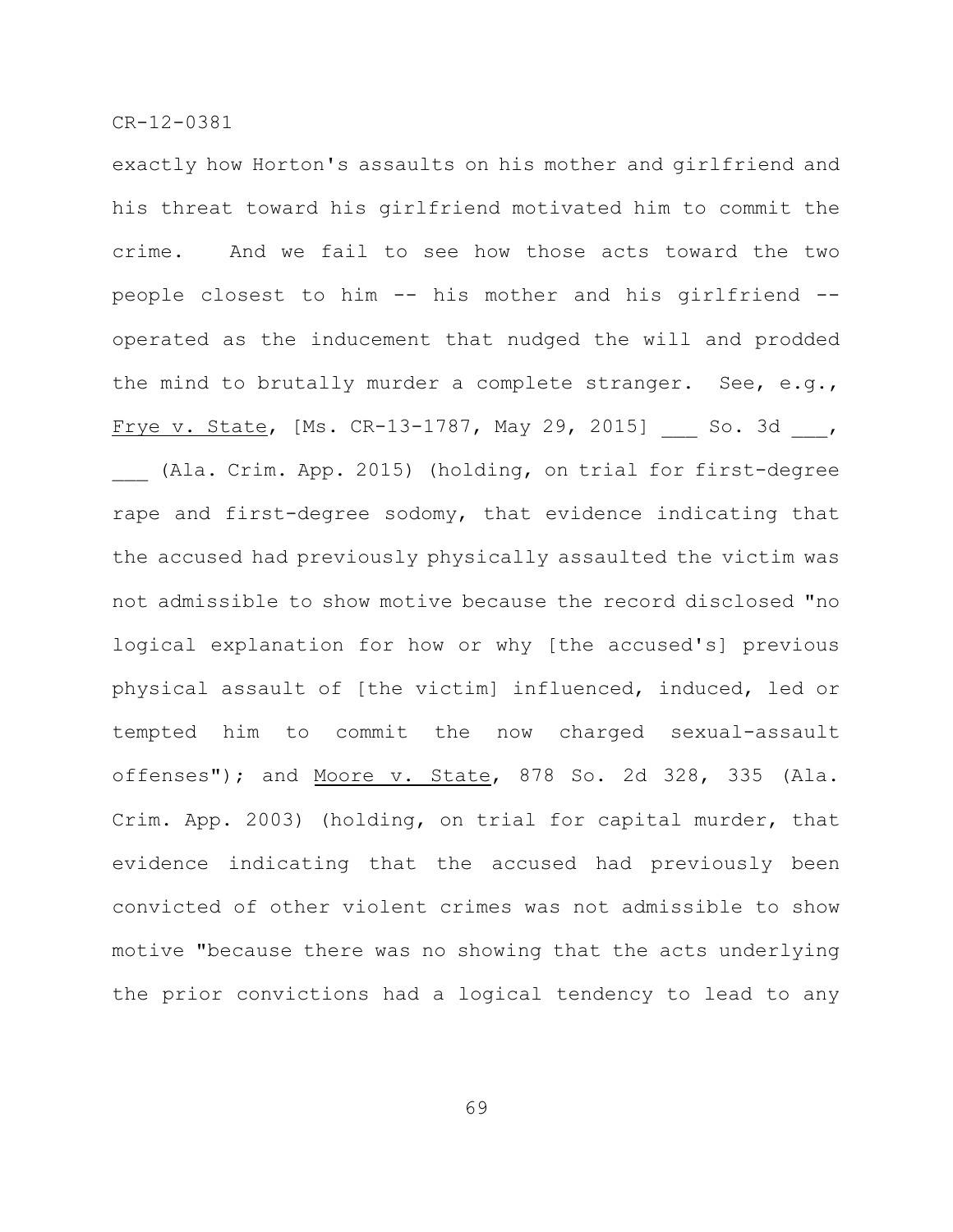inference that [the accused], because he committed those prior acts, ... was motivated to commit the now-charged crime").

We simply cannot say that these acts were so contemporaneous with Romprey's murder -- the assault on his mother occurred at some point in the month before the murder, although the record does not disclose exactly when, and the assault on, and threat toward, Adams, occurred three to four days after the murder -- as to make them inseparable from the murder or part of a continuous criminal transaction. Moreover, Horton's threat to throw Adams in a fire was not sufficiently similar to Romprey's murder to make it admissible -- Romprey was not thrown in a fire, but was shot and her mobile home set on fire after she was dead. See Part I.A. of this opinion.

Therefore, Horton's assaults on his mother and Adams and his threat to throw Adams in a fire were not relevant to motive or part of the res gestae of the offense.

Moreover, even if Horton's use and sale of drugs, his assaults on his mother and girlfriend, and his threat toward his girlfriend could be considered relevant to Horton's motive or as part of the res gestae of the murder, after thoroughly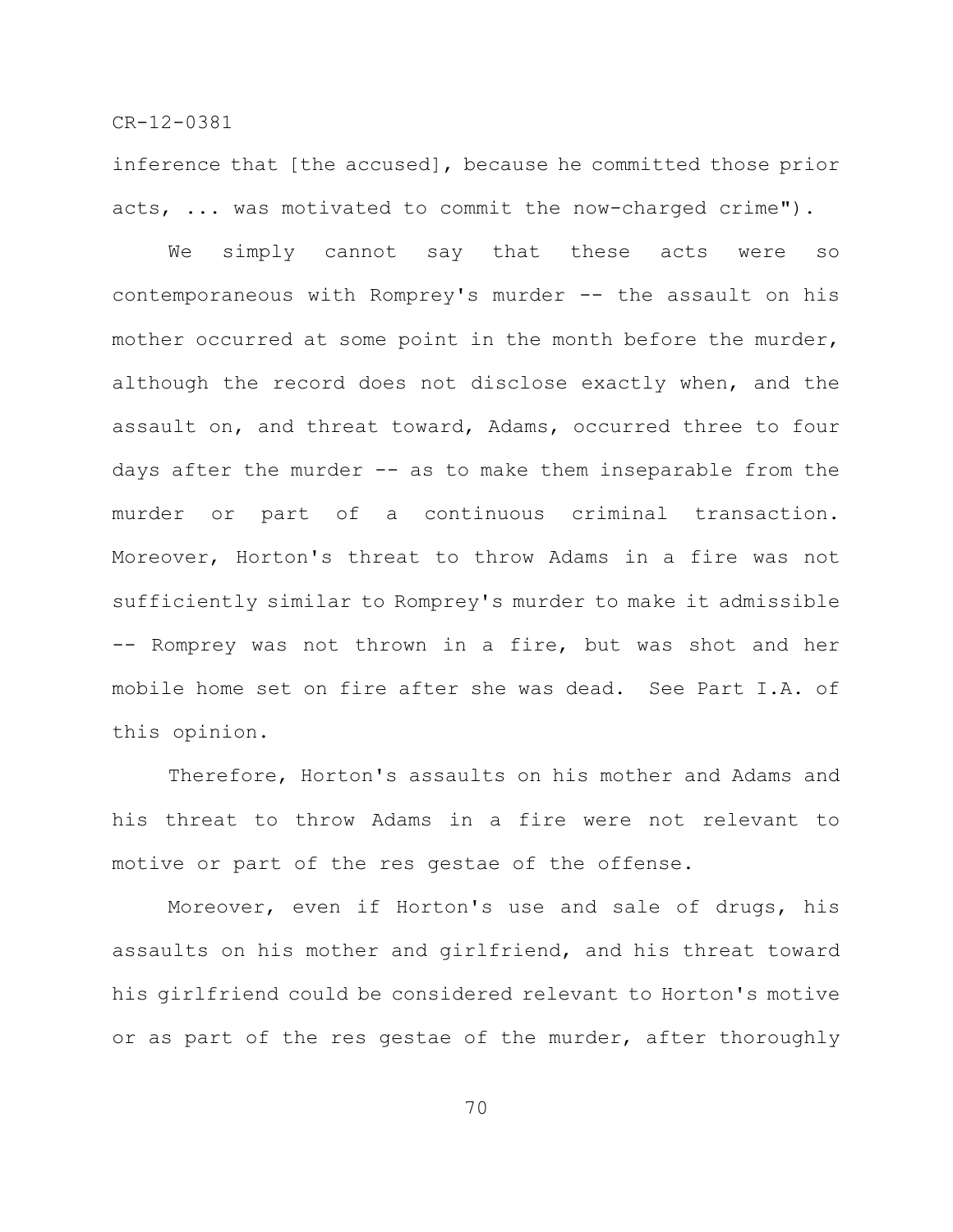reviewing the record, we have no doubt that the prejudicial effect of this evidence far outweighed it probative value.

As noted above, "[b]efore its probative value will be held to outweigh its potential prejudicial effect, the evidence of a collateral crime must not only be relevant, it must also be reasonably necessary to the state's case, and it must be plain and conclusive." Bush v. State, 695 So. 2d 70, 85 (Ala. Crim. App. 1995), aff'd, 695 So. 2d 138 (Ala. 1997). This Court has also noted that "'[o]ne of the specific criterion to be used, in deciding when prejudicial effect substantially outweighs probative value, is whether or not there exist less prejudicial means of proving the same thing. If such alternative, less prejudicial evidence exists, then such availability argues in favor of excluding the prejudicial evidence.'" R.D.H. v. State, 775 So. 2d 248, 254 (Ala. Crim. App. 1997) (quoting McElroy's Alabama Evidence, § 20.01 at 63.). As Professor Gamble has explained:

"In making ... a determination [as to whether the prejudicial effect of the collateral-act evidence outweighs its probative value], the court should consider at least the following factors. The first is how necessary the evidence is to the prosecution's case  $-$  i.e., whether there are less prejudicial ways of proving the asserted purpose. The availability of such alternate proof would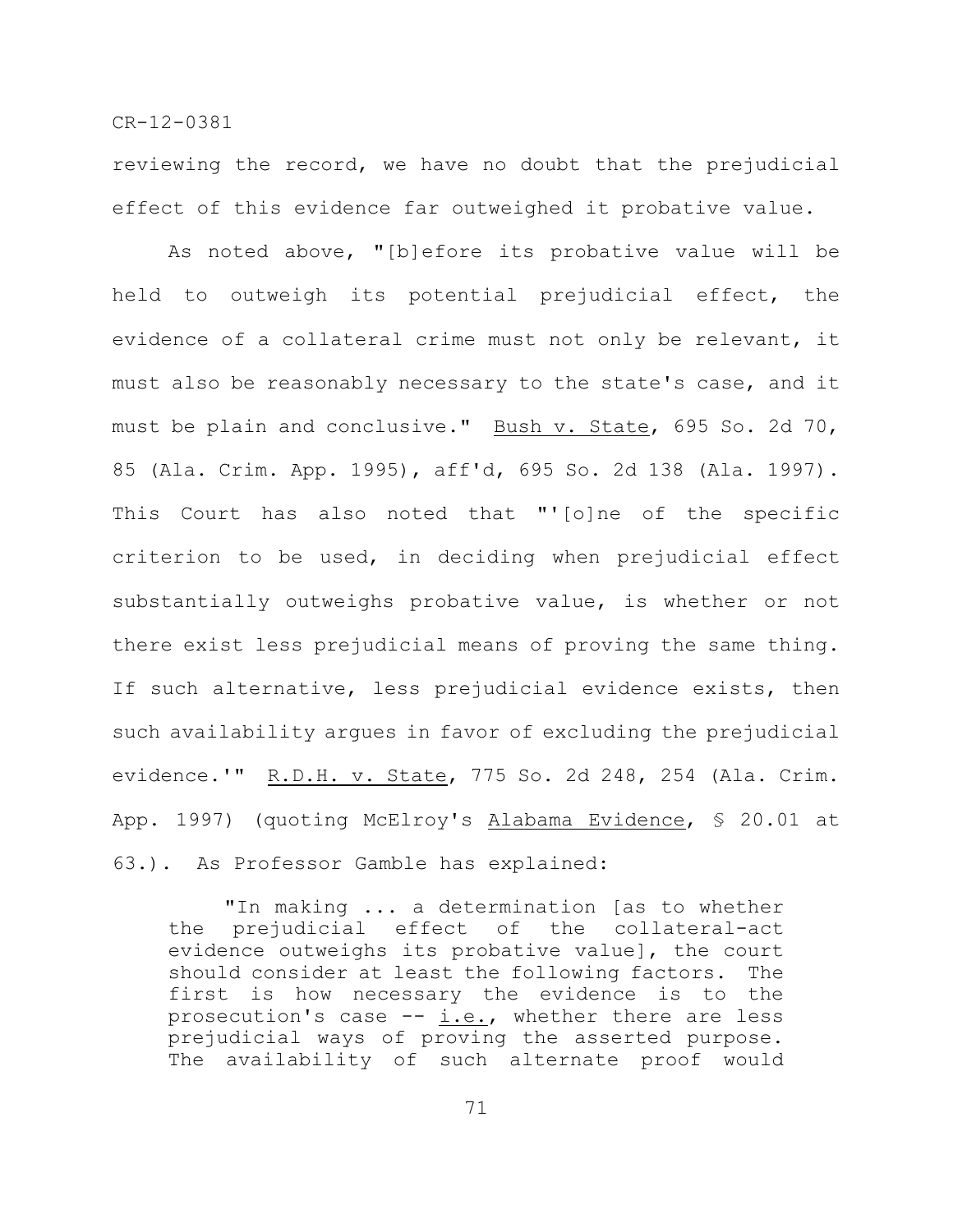mitigate in the direction of excluding the more prejudicial collateral crimes or acts. A second factor is the weight of relevancy or probative force of the evidence in terms of proving the purpose for which it is offered. Last, the court should consider the effectiveness of a limiting instruction in the sense of whether it would be effective, as a means of avoiding the prejudice of the jury's using the act as a basis from which to infer commission of the charged crime, in limiting the jury's use of the offered evidence to the stated purpose."

Charles W. Gamble and Robert J. Goodwin, McElroy's Alabama

Evidence § 69.02(1)(c) (6th ed. 2009).

"'Prejudicial' is used in this phrase to limit the introduction of probative evidence of prior [or subsequent] misconduct only when it is unduly and unfairly prejudicial. State v. Daigle, 440 So. 2d 230, 235 (La. Ct. App. 1983).

"'Of course, "prejudice, in this context, means more than simply damage to the opponent's cause. A party's case is always damaged by evidence that the facts are contrary to his contention; but that cannot be ground for exclusion. What is meant here is an undue tendency to move the tribunal to decide on an improper basis, commonly, though not always, an emotional one." State v. Hurd, 360 A.2d 525, 527 n.5 (197), quoting McCormick, Handbook on the Law of Evidence § 185 at 439 n.31 (2nd ed. 1972).'

"State v. Forbes, 445 A. 2d 8, 12 (Me. 1982)." Averette v. State, 469 So. 2d 1371, 1374 (Ala. Crim. App. 1985).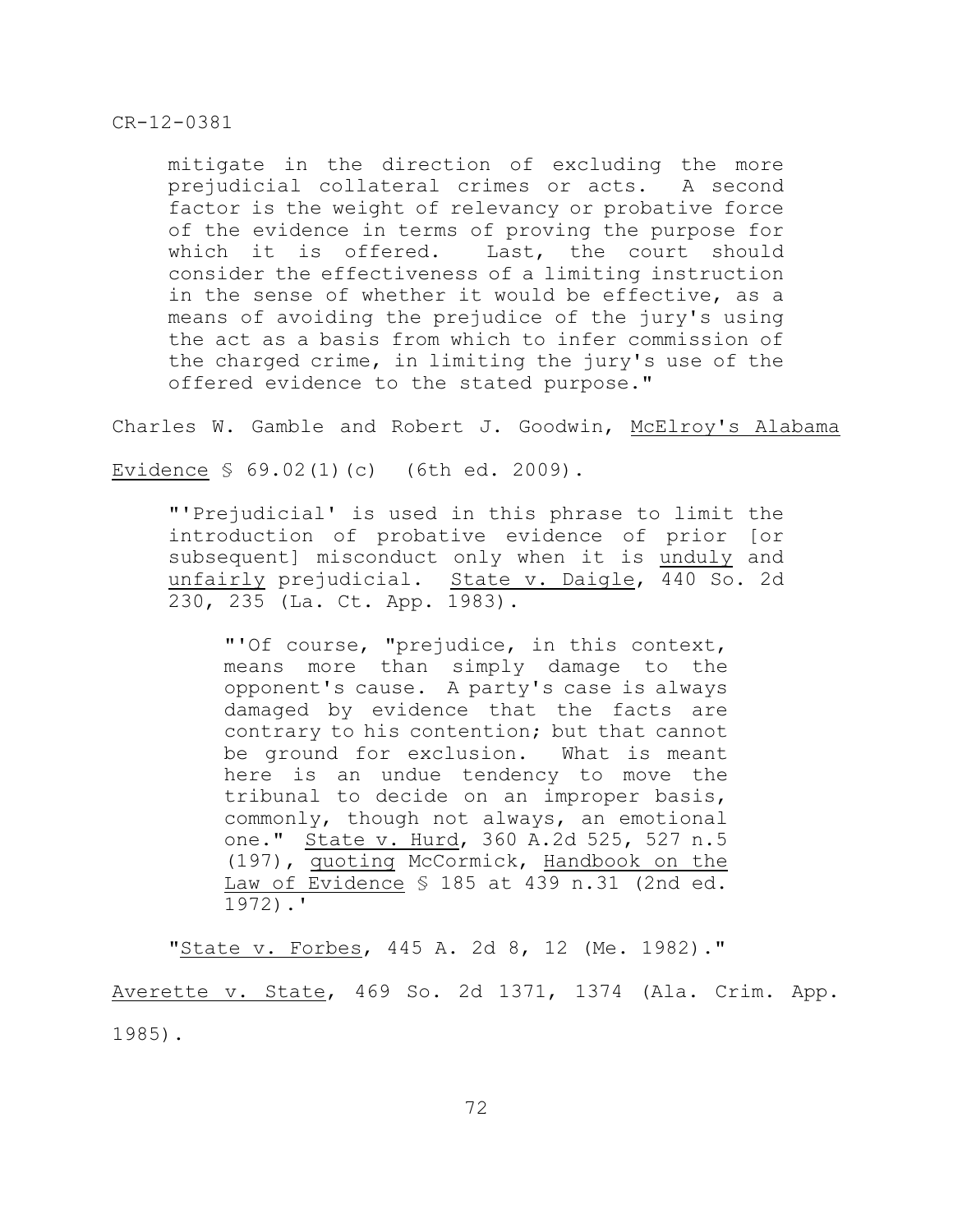In this case, the collateral-act evidence was not relevant to any issue in this case and, even if it could be considered relevant to motive or res gestae, its relevance is marginal, at best.

The collateral-act evidence was also not necessary to the State's case. To be sure, evidence of Horton's strange behavior in the weeks leading up to the murder and following the murder was relevant under the State's theory of the case to establish a motive for the murder and to explain the complete story of the murder. However, the State could have presented, and in fact did present, abundant evidence about Horton's strange behavior and his belief that he was on a mission from God to punish people without referencing Horton's collateral acts. Simply put, the State could have easily conveyed to the jury the extent of Horton's strange behavior without also presenting evidence of his collateral acts. The collateral acts were superfluous to the State's case and served no purpose other than to paint Horton as a drug-using, drug-dealing criminal who had a propensity to commit violent crimes against women.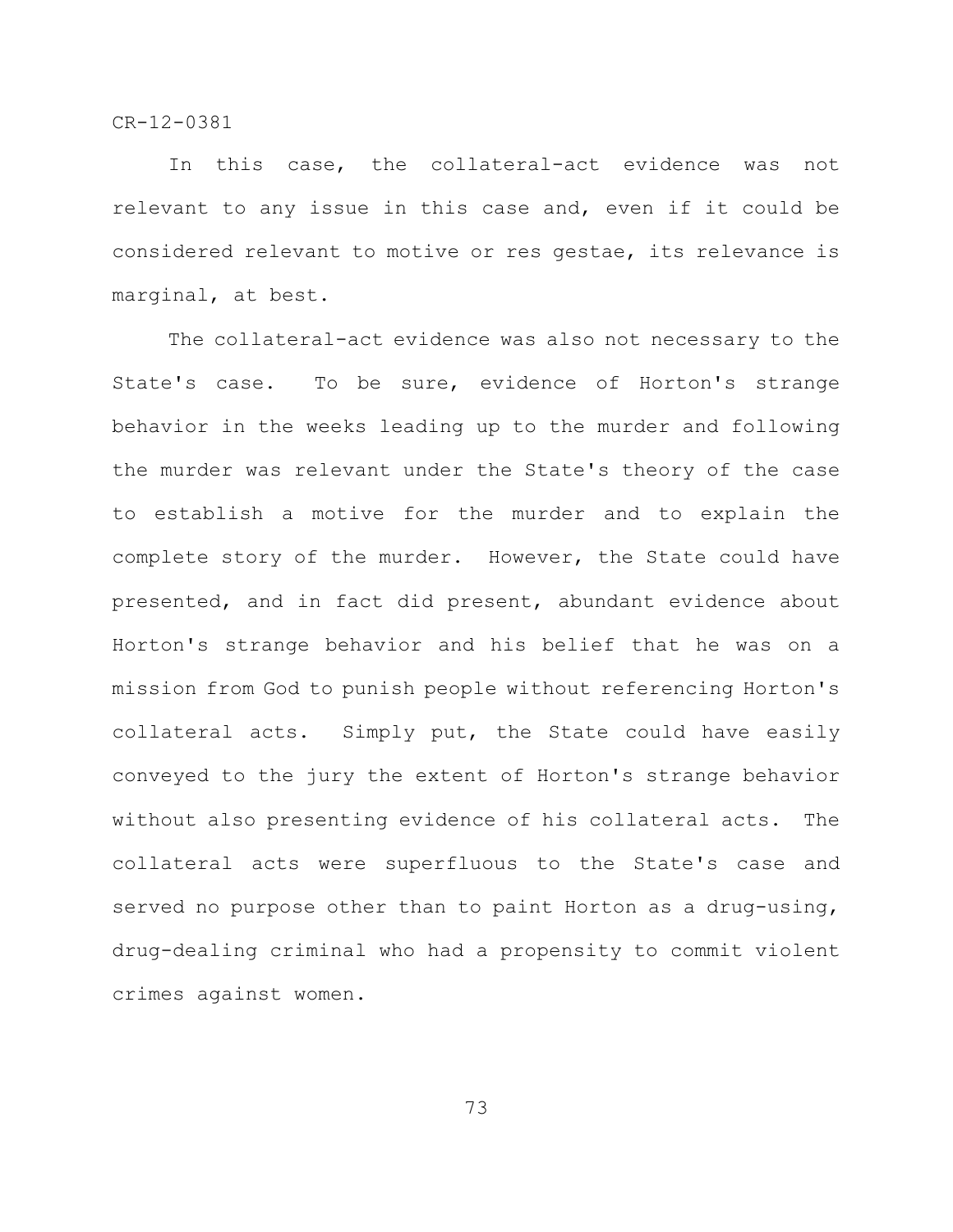Finally, the trial court in this case gave no limiting instruction to the jury as to the limited purpose for which it could use the collateral-act evidence. Therefore, the jury was free to use this evidence for the broad -- inadmissible -purpose prohibited by Rule  $404(b)$  -- as indicating that because Horton committed other crimes, he was more likely to have committed the murder.

Therefore, we conclude that the prejudicial effect of the collateral-act evidence far outweighed its limited probative value. See, e.g., Ex parte Smith, 581 So. 2d 531, 534-36 (Ala. 1991) (holding, on trial for capital murder, that evidence indicating that the accused had sexually assaulted another woman the same day he had kidnapped the murder victim was not admissible even if marginally relevant to prove res gestae and motive because the probative value of the collateral crime was dubious and its prejudicial effect high); Draper v. State, 886 So. 2d 105, 120-21 (Ala. Crim. App. 2002) (holding, on trial for multiple drug-related charges, that evidence indicating that the accused had previously been convicted of possession of cocaine was relevant to show motive but inadmissible because it was not necessary to the State's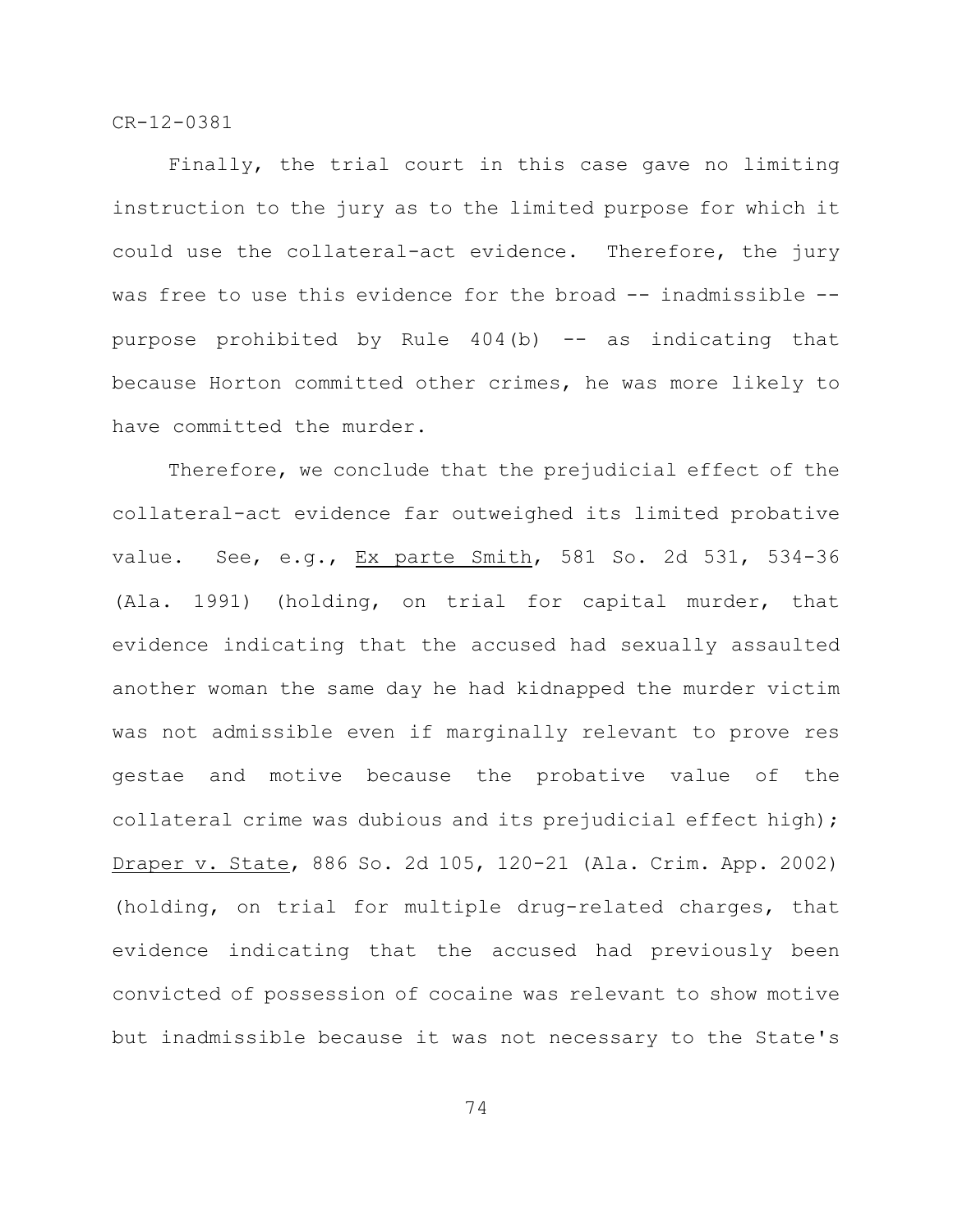case, its probative value was negligible, and its prejudicial effect was high); and R.D.H., 775 So. 2d at 253-54 (holding, on trial for sex crimes, that evidence indicating that the accused was affiliated with the Ku Klux Klan was relevant to explain that the victim and his mother delayed reporting the crimes because of their fear of the accused but inadmissible because the victim and his mother's fear of the accused could have been show by other, less prejudicial evidence).

Because evidence indicating that Horton used and sold drugs, that he had assaulted his mother, and that he had assaulted and threatened his girlfriend did not fit within any exception to the exclusionary rule and, even if it did, its prejudicial effect far outweighed its probative value, the trial court erred in allowing this evidence to be admitted.

Furthermore, we conclude that the erroneous admission of this evidence rose to the level of plain error and was not harmless. As already noted, plain error is "error that is so obvious that the failure to notice it would seriously affect the fairness or integrity of the judicial proceedings." Ex parte Trawick, 698 So. 2d 162, 167 (Ala. 1997). "To rise to the level of plain error, the claimed error must not only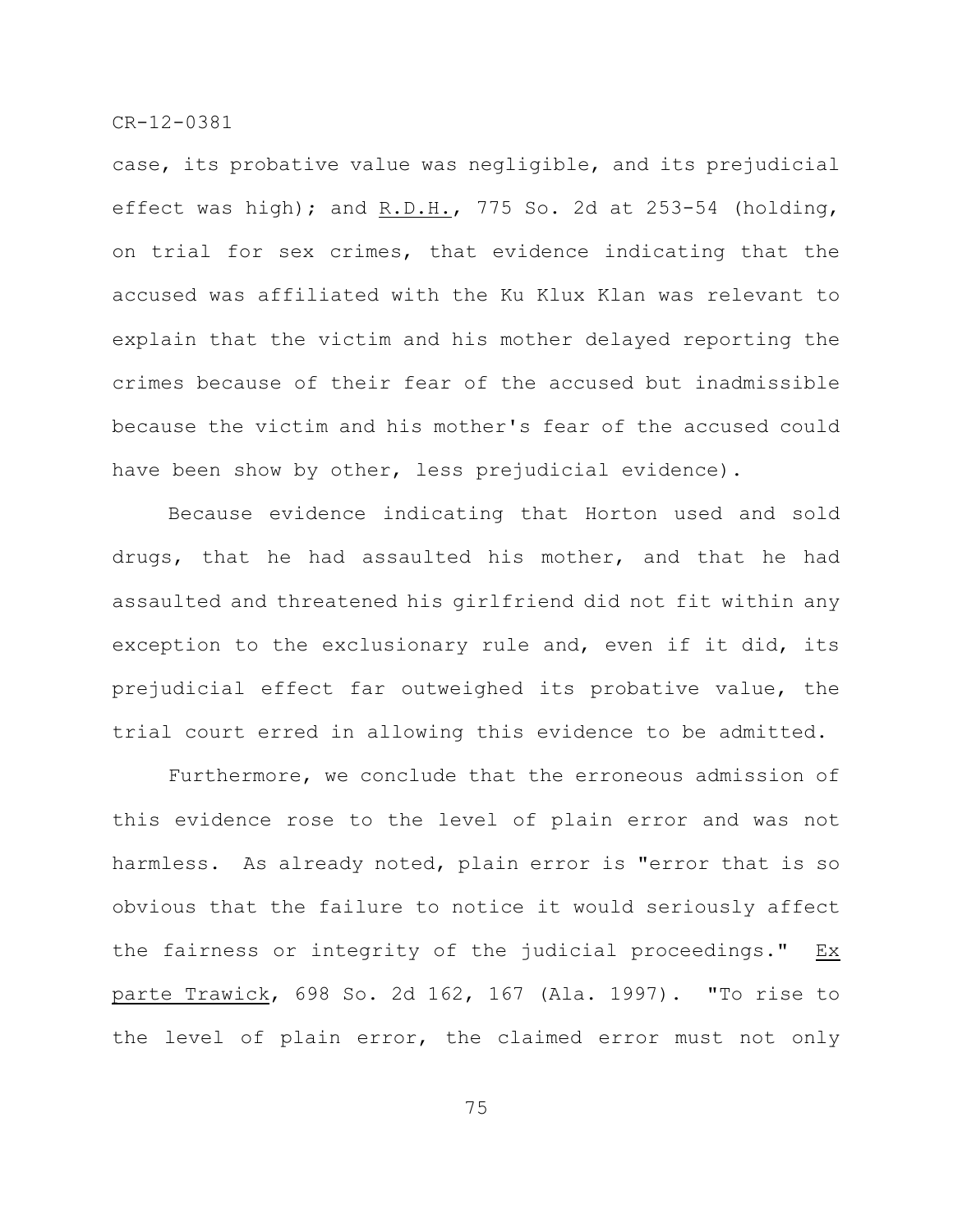seriously affect a defendant's 'substantial rights,' but it must also have an unfair prejudicial impact on the jury's deliberations." Hyde v. State, 778 So. 2d 199, 209 (Ala. Crim. App. 1998), aff'd, 778 So. 2d 237 (Ala. 2000). Moreover, Rule 45, Ala. R. App. P., provides:

"No judgment may be reversed or set aside, nor new trial granted in any civil or criminal case on the ground of misdirection of the jury, the giving or refusal of special charges or the improper admission or rejection of evidence, nor for error as to any matter of pleading or procedure, unless in the opinion of the court to which the appeal is taken or application is made, after an examination of the entire cause, it should appear that the error complained of has probably injuriously affected substantial rights of the parties."

"After finding error, an appellate court may still affirm a conviction or sentence on the ground that the error was harmless, if indeed it was." Davis v. State, 718 So. 2d 1148, 1164 (Ala. Crim. App. 1995), aff'd, 718 So. 2d 1166 (Ala. 1998). "The purpose of the harmless error rule is to avoid setting aside a conviction or sentence for small errors or defects that have little, if any, likelihood of changing the result of the trial or sentencing." Davis, 718 So. 2d at 1164.

"'Whether the improper admission of evidence of collateral bad acts amounts to prejudicial error or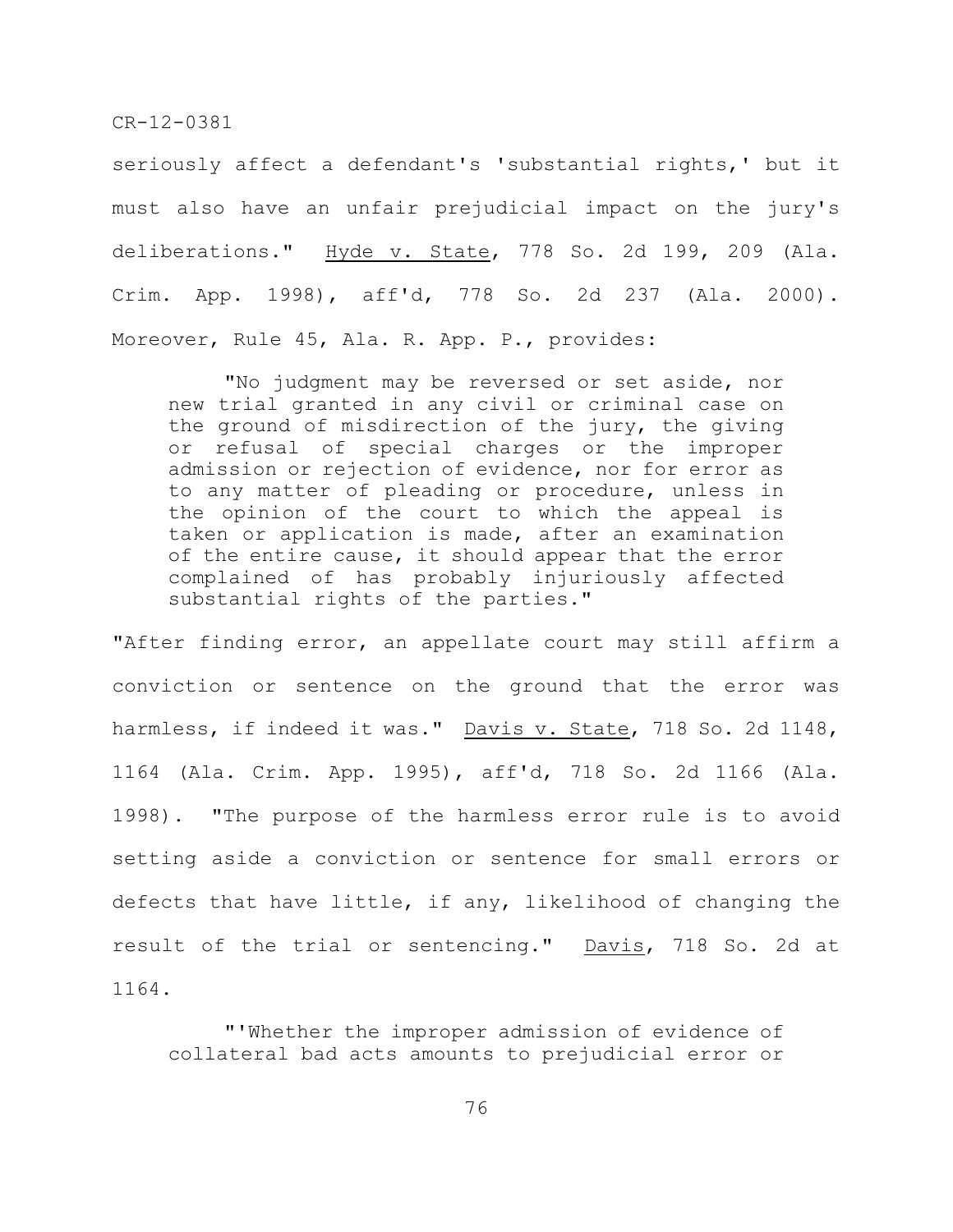harmless error must be decided on the facts of the particular case.' R.D.H. v. State, 775 So. 2d 248, 254 (Ala. Crim. App. 1997); Hobbs v. State, 669 So. 2d 1030 (Ala. Crim. App. 1995). The standard for determining whether error is harmless is whether the evidence in error was 'harmless beyond a reasonable doubt.' Schaut v. State, 551 So. 2d 1135, 1137 (Ala. Crim. App. 1989), citing Chapman v. California, 386 U.S. 18, 87 S.Ct. 824, 17 L.Ed.2d 705 (1967)."

Hunter v. State, 802 So. 2d 265, 270 (Ala. Crim. App. 2000). "[T]he harmless error rule excuses the error of admitting inadmissible evidence only [when] the evidence was so innocuous or cumulative that it could not have contributed substantially to the adverse verdict." Ex parte Baker, 906 So. 2d 277, 284 (Ala. 2004).

Under the circumstances in this case, we cannot say that the unfair prejudice resulting from the admission of this evidence was harmless beyond a reasonable doubt or that it did not substantially contribute to the verdict. The State's evidence against Horton was not ironclad, or even overwhelming. The State produced no witnesses or direct evidence placing Horton at Romprey's mobile home at the time of the crime. His fingerprints were not found on any of the household items that were found at the bottom of the embankment, presumably thrown there by the murderer. Although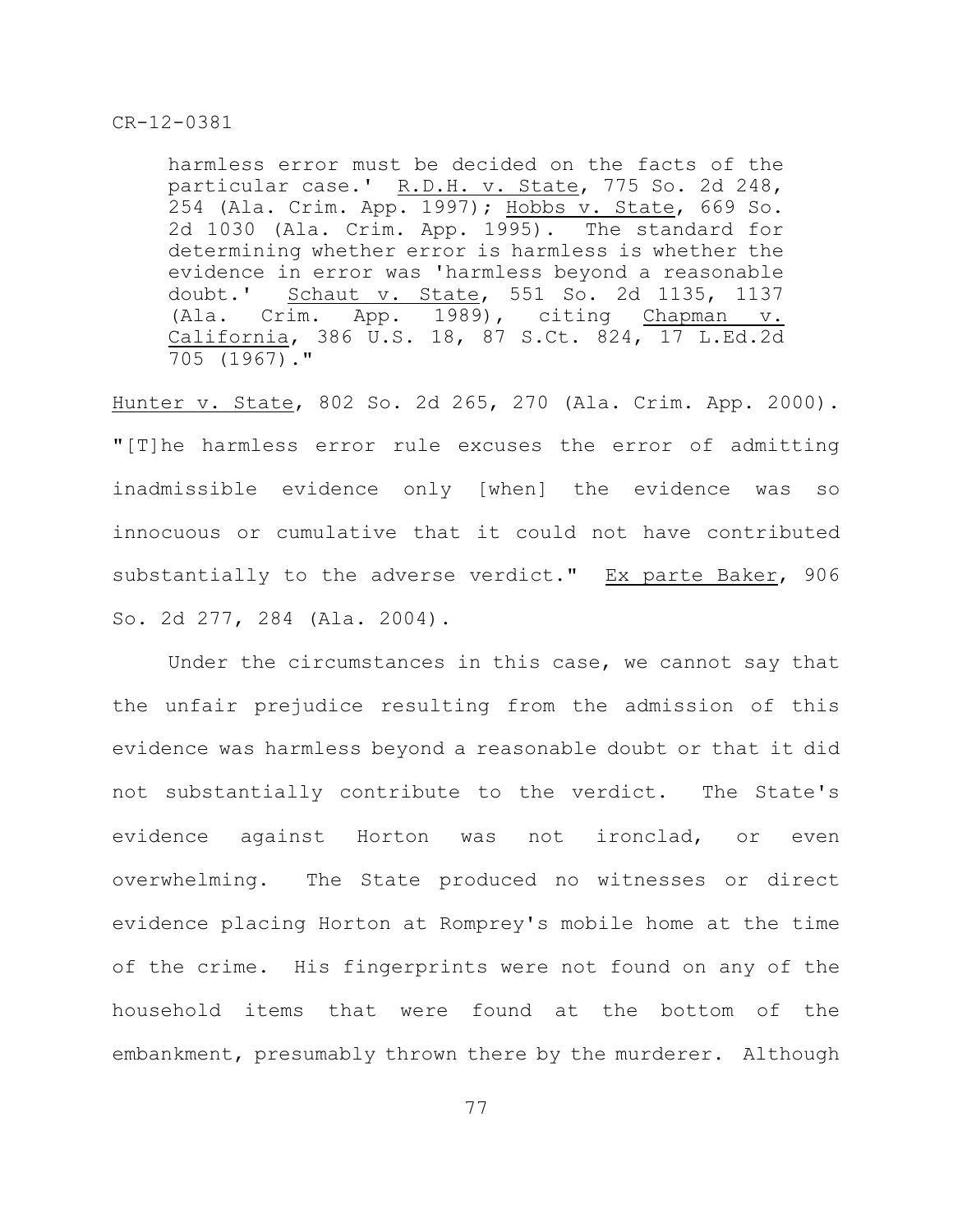Horton's palm print and DNA were found on Romprey's vehicle, which was discovered approximately 100 miles away from the scene of the murder, and although his DNA was found on a white knit cap found in the vicinity of the vehicle, his prints and DNA were not found on any of the items from Romprey's vehicle that had been strewn about the side of the interstate, including the murder weapon. Additionally, Romprey's DNA was not found on any of Horton's clothing that was tested. The State's circumstantial evidence was minimally sufficient to warrant sending the case to the jury on the issue of Horton's guilt, but was not so strong and cogent as to lead this Court to believe that the collateral-acts evidence had no impact on the jury's deliberations.

To buttress its weak case, the State presented substantial evidence regarding multiple collateral crimes and acts that, as already noted, painted Horton as a drug-using, drug-dealing, violent criminal. The State then emphasized some of that evidence during opening statements and closing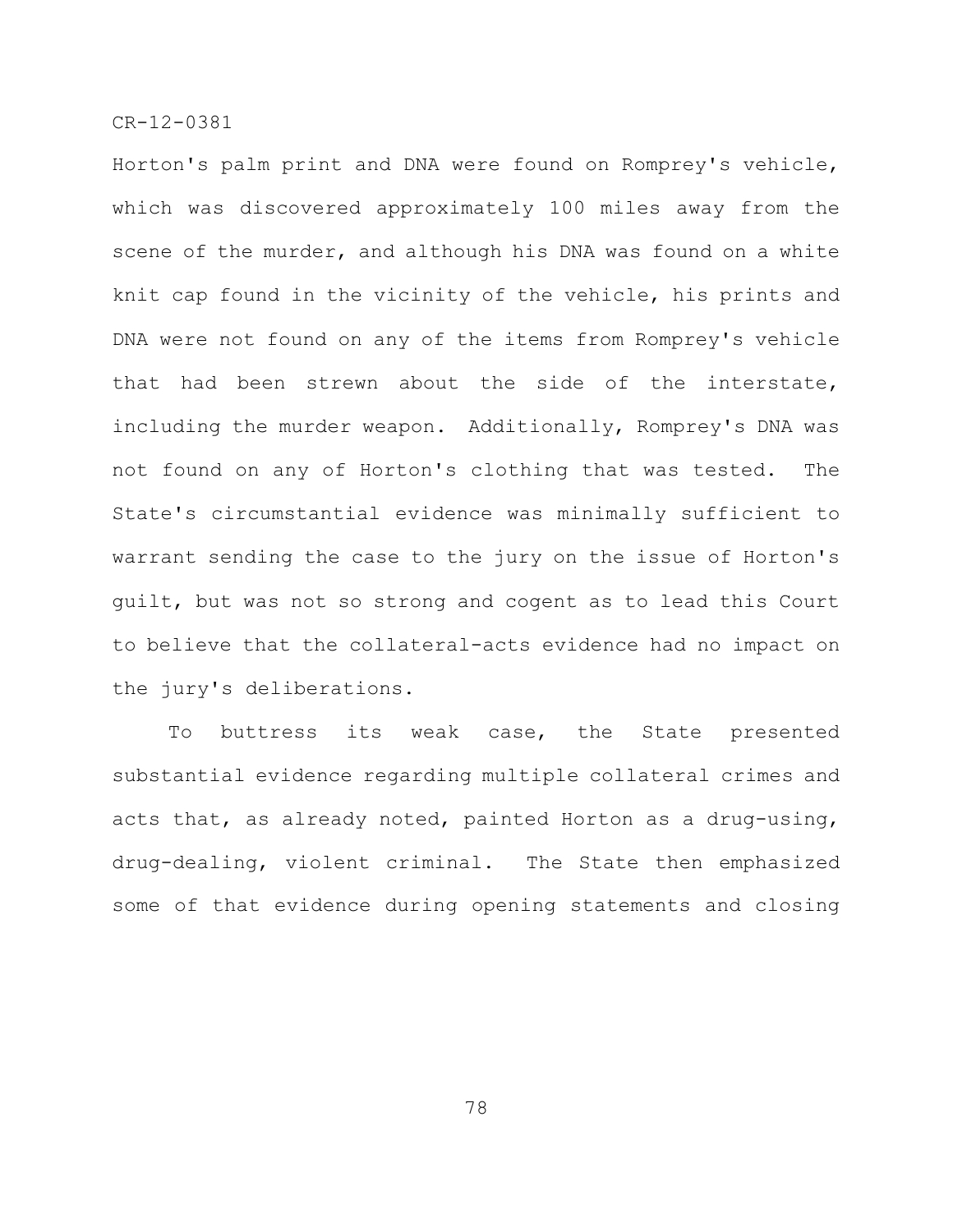arguments,  $17$  even arguing that Horton's strange behavior was "not unusual for criminals." (R. 1270.)

After thoroughly reviewing the record, we have no doubt that the improper admission of the collateral-act evidence had an almost irreversible impact on the minds of the jurors, drawing their minds away from the main issue, and leaving them with the impression that Horton was a dangerous career criminal who must have committed the murder. Therefore, we conclude that the improper admission of this evidence was not harmless, and that it had an unfair prejudicial impact on the jury's deliberations and adversely affected Horton's substantial rights. Therefore, Horton's convictions and his sentence of death must be reversed.

 $17$ In this regard, we point out that the State repeatedly reminded the jury that Horton was in jail on another crime when he was interviewed by police and when he made the telephone calls to Adams. As explained in note 11, supra, although the record before us reflects that Horton was in jail for domestic violence resulting from the assault on his mother, the manner in which the State presented this evidence to the jury was so vague and ambiguous that the jury could have concluded that Horton had not only used and sold drugs and had assaulted and threatened his mother and girlfriend but that he had also committed yet another unknown crime. However, it was completely unnecessary and gratuitous for the State to even suggest to the jury, much less elicit testimony and repeatedly remind the jury, that Horton was in jail for anything other than Romprey's murder.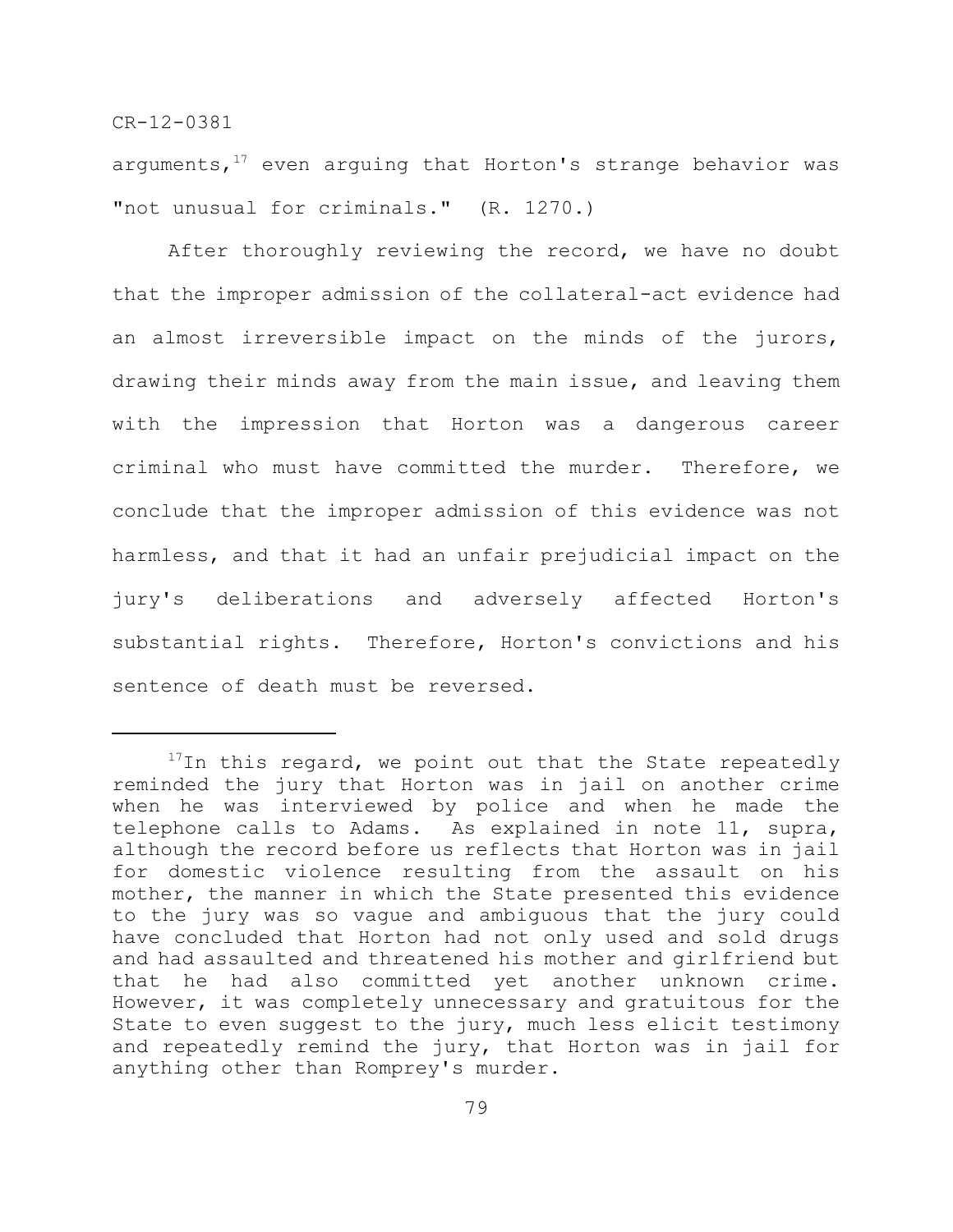II.

Although we must reverse Horton's convictions and his death sentence for the reasons stated in Part I of this opinion, we address another issue raised by Horton because it may arise on retrial. Horton contends that the trial court erred in admitting State's Exhibit 183, the surveillance video from Country Breeze No. 6, the gasoline station and convenience store located approximately one and a half miles from Romprey's mobile home, because, he says, the State failed to lay the proper predicate for its admission under the "silent-witness" theory.

At trial, the State presented the testimony of Lajena Grandquest and Marvin E. Irvin as a means to gain admission of the surveillance video. Grandquest testified that she was the manager of Country Breeze No. 6 and that she had worked there since the store had opened approximately two years earlier. The following then occurred:

"[Prosecutor]: Do you have video equipment?

"[Grandquest]: Yes, ma'am.

"[Prosecutor]: What does the video equipment do?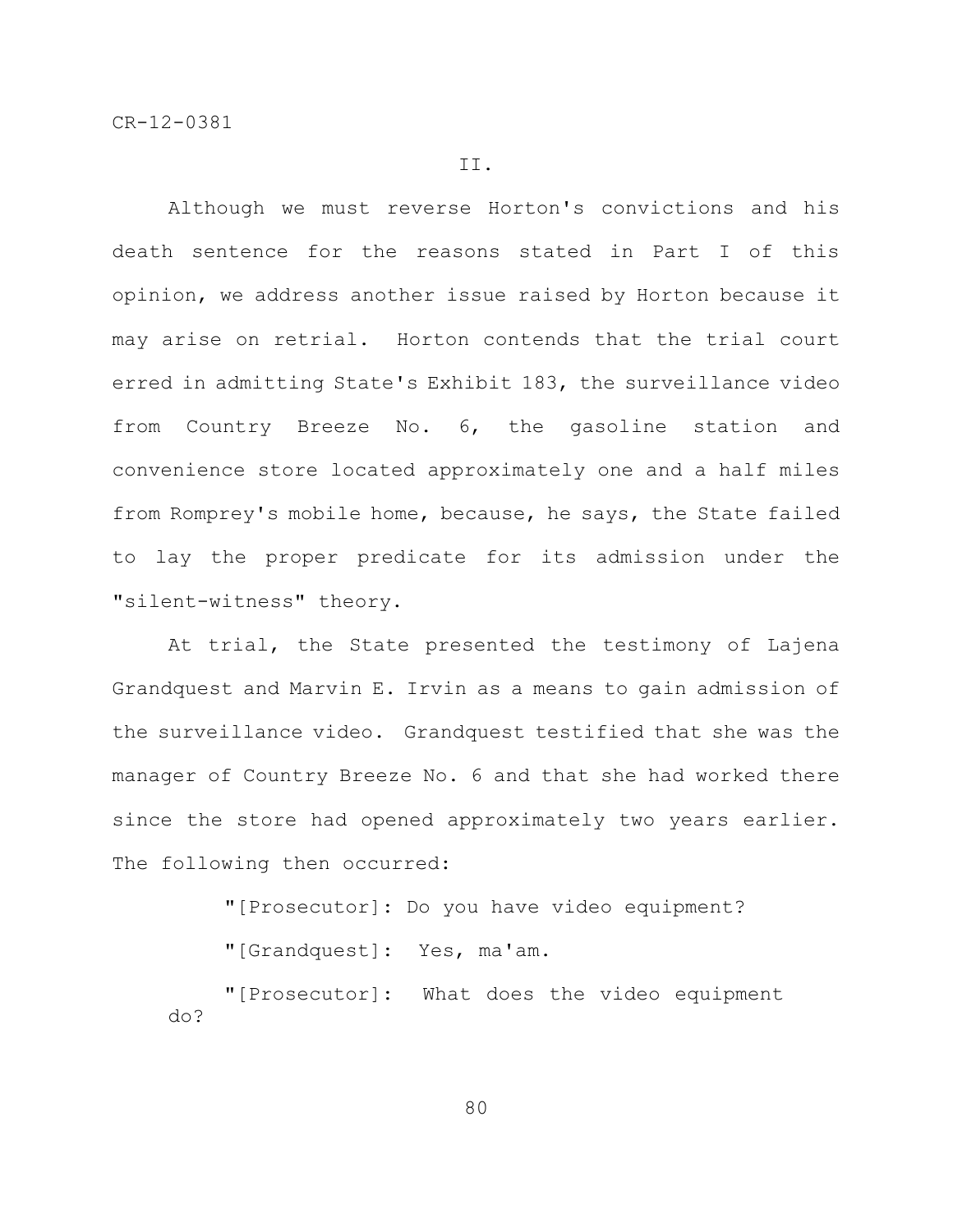"[Grandquest]: It continuously records every day for like three or four months. We've got like eight cameras.

"[Prosecutor]: For surveillance purposes?

"[Grandquest]: Yes. Yeah.

"[Prosecutor]: And do you know how it works? Are you familiar with it?

"[Grandquest]: The only thing I am familiar with is being able to go back and look at stuff that happened inside the store. Outside, I don't know how to record or nothing like that.

"[Prosecutor]: Okay. How long -- Are you familiar with how long does it normally keep things saved?

"[Grandquest]: I think about three months.

"[Prosecutor]: Okay. And does the equipment or the video show a time stamp on it?

"[Grandquest]: Yes, ma'am.

"[Prosecutor]: And is the time stamp that's on the video correct?

"[Grandquest]: The time stamp may not be, due to the time up and down. But the date -- the date is usually right.

"[Prosecutor]: Okay. And what do you mean the time up and down? What does that mean?

"[Grandquest]: When the time goes to Daylight Savings Time or goes back, I have to go in there and adjust it.

"[Prosecutor]: And does it always --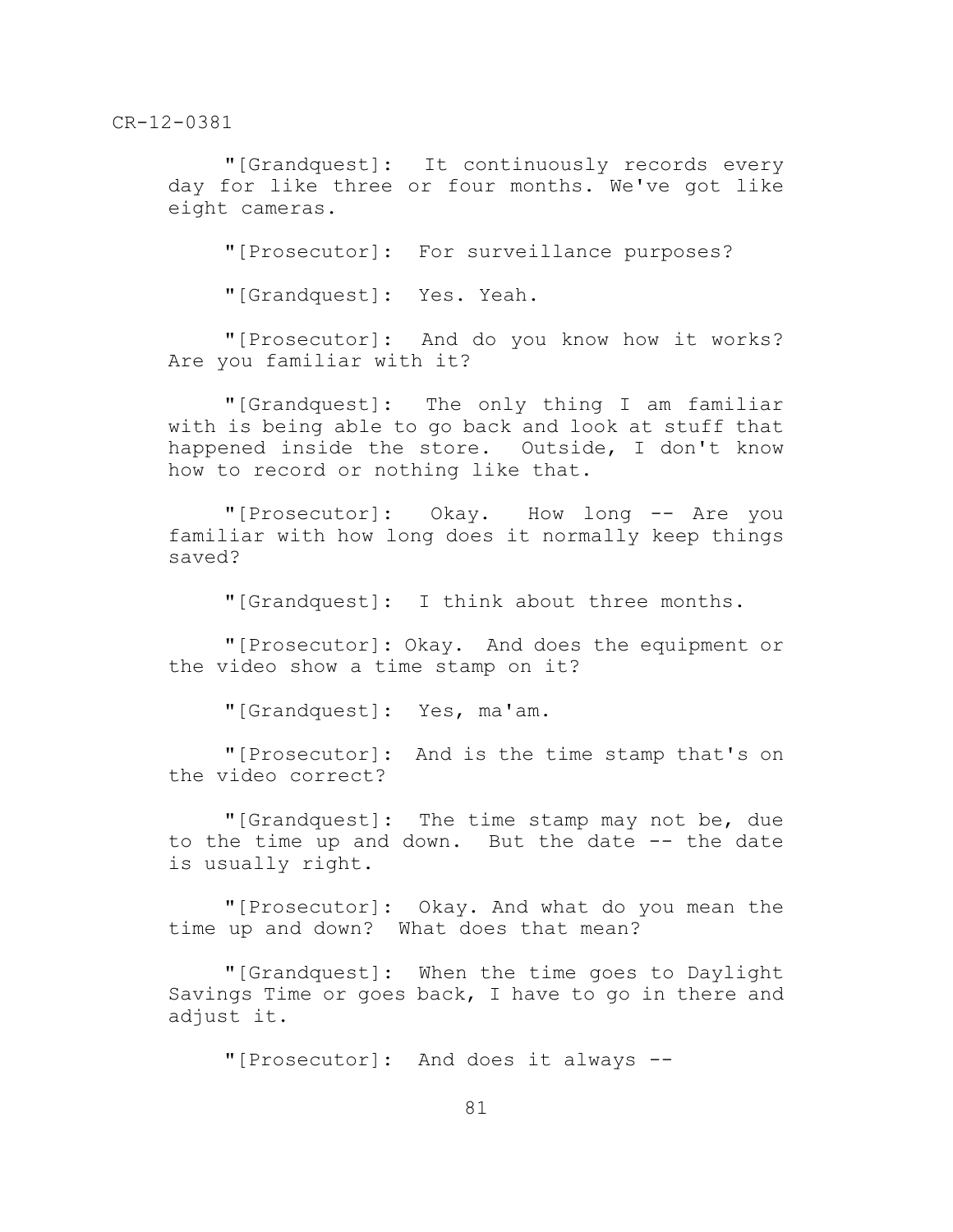"[Grandquest]: No, it don't do it by itself. I have to do it.

"[Prosecutor]: Okay. And does it always get adjusted in the system?

"[Grandquest]: No.

"[Prosecutor]: So oftentimes the time is incorrect?

"[Grandquest]: Yes, ma'am.

"[Prosecutor]: And do you remember in April of 2010, around April the 16th, did a detective or officer with the Mobile County Sheriff's Department come out to your gas station?

"[Grandquest]: Yes, ma'am.

"[Prosecutor]: And did you assist him?

"[Grandquest]: Yes, ma'am.

"[Prosecutor]: And what was the purpose of him coming there?

"[Grandquest]: He was coming to copy information off of my DVR, my recorder.

"[Prosecutor]: Off of your video equipment?

"[Grandquest]: Uh-huh.

"[Prosecutor]: And did you give him access to that?

"[Grandquest]: Yes, ma'am.

"[Prosecutor]: And I am going to show you what has been marked as State's Exhibit Number 183. And have you seen what's on that video or that DVD?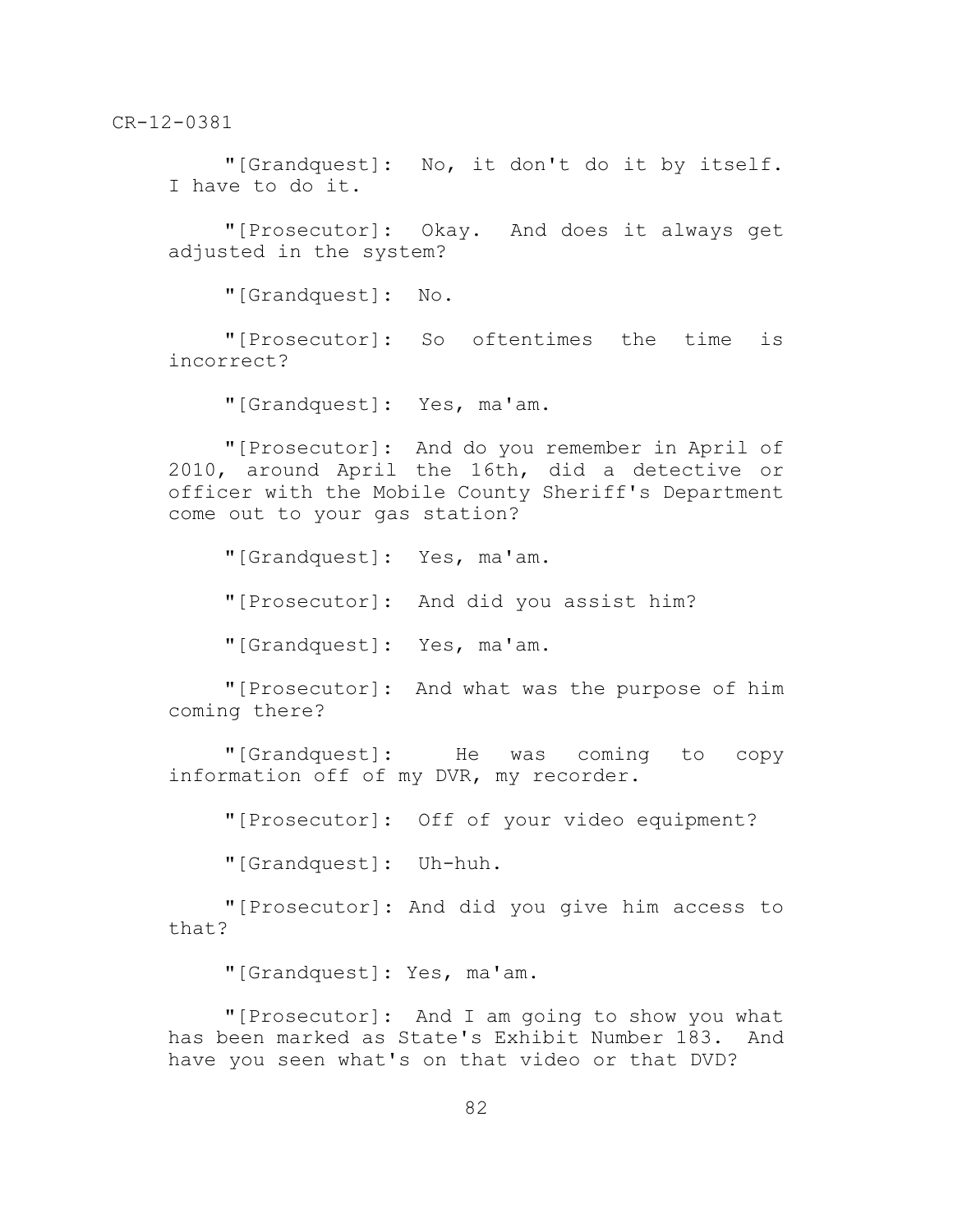"[Grandquest]: Yes, ma'am. "[Prosecutor]: Okay. And do you recognize what's on there? "[Grandquest]: Yes, ma'am. "[Prosecutor]: What's on there? "[Grandquest]: Our gas pumps and driveways. "[Prosecutor]: Okay. And are those the surveillance videos from your gas station? "[Grandquest]: Yes, ma'am."

(R. 991-93.)

Irvin testified that he was the network administrator for the Mobile County Sheriff's Department's computer system and was a "database system investigator." (R. 993.) Irvin stated that Inv. Tunink had asked him to retrieve surveillance video from Country Breeze No. 6 and that he went to the store on April 16, 2010. The following then occurred:

"[Prosecutor]: What did you do upon arrival at the Chevron?

"[Irvin]: Went to -- Went into the office to the DVR system and started doing searches for the date and times that they needed.

"[Prosecutor]: Okay. Was that specific date April the 9th, 2010?

"[Irvin]: Yes.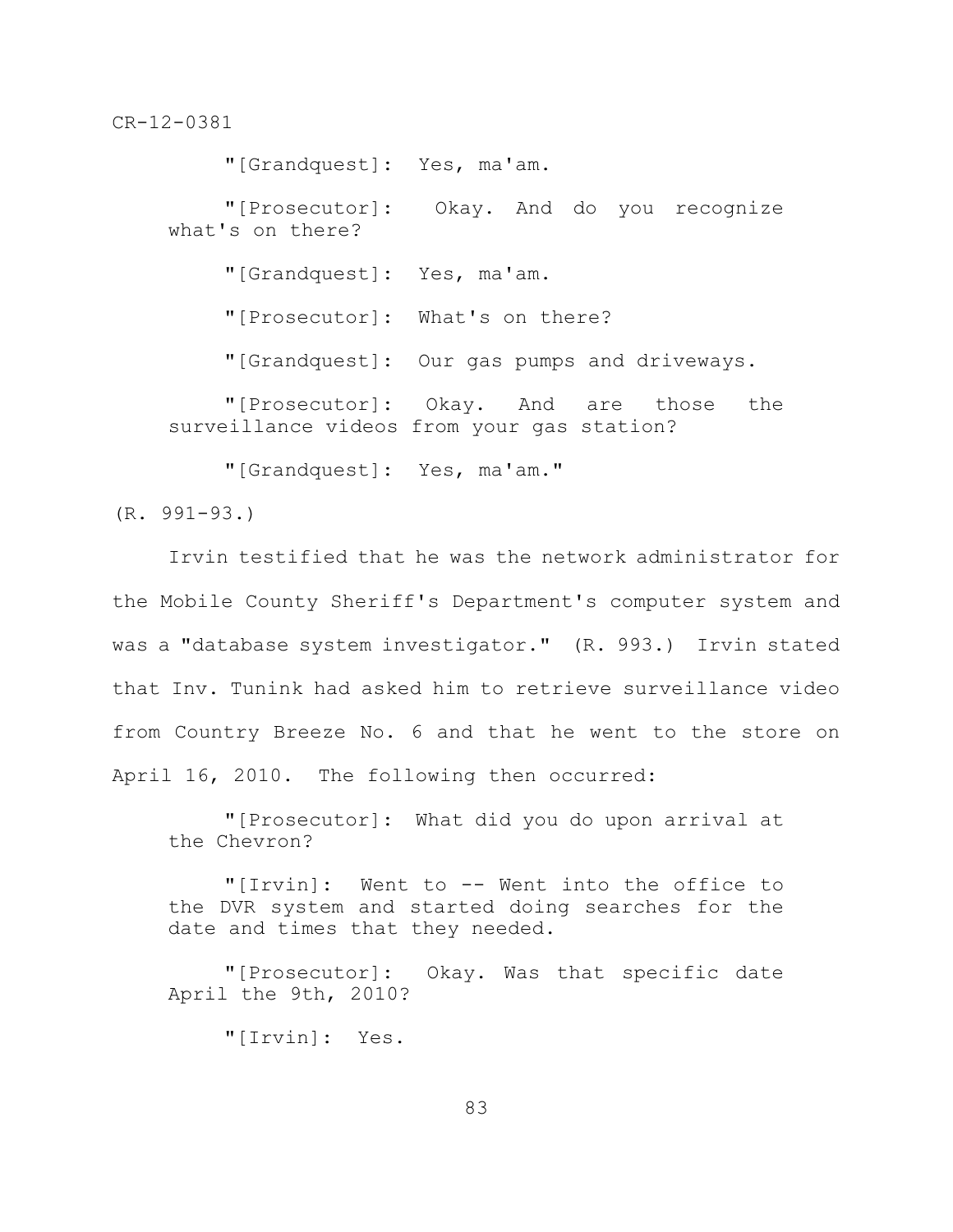"[Prosecutor]: Okay. And were you able to locate anything on that timeframe?

"[Irvin]: Yes. There was video on there. The system time on it was roughly an hour off, somewhere in that time.

"[Prosecutor]: And you said 'the system time.' What does that mean?

"[Irvin]: When I did a search for, say, seven o'clock, it was actually showing up I believe, it was showing up as eight o'clock or vice versa.

"[Prosecutor]: So the time stamp on there was incorrect?

"[Irvin]: Yes.

"[Prosecutor]: Okay. And did you download that video?

"[Irvin]: Yes.

"[Prosecutor]: How did you do that?

"[Irvin]: Put in my search parameters and copied it to a CD [computer disc]. Had the system burn it to a CD.

"[Prosecutor]: I'm going to show you what has been marked as State's Exhibit Number 183. Do you recognize this exhibit?

"[Irvin]: Yes, I do.

"[Prosecutor]: And what is that on that exhibit?

"[Irvin]: This is -- I am sorry. I don't understand.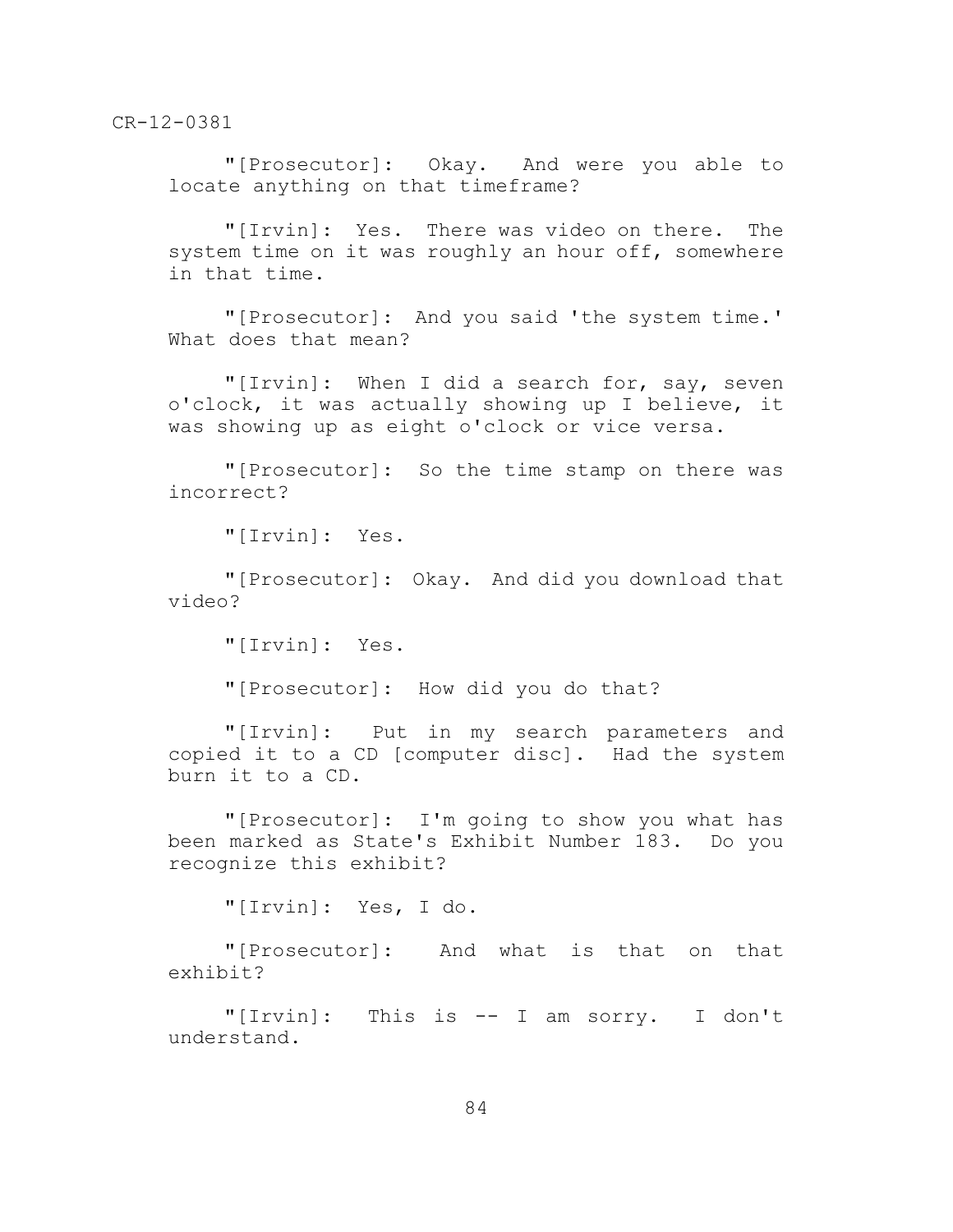"[Prosecutor]: I'm sorry. What's on that DVD [digital video disc]?

"[Irvin]: Chevron, Ziegler [sic] and Highway 90.

"[Prosecutor]: And have you seen that DVD?

"[Irvin]: Yes.

"[Prosecutor]: Is that the surveillance video that you downloaded?

"[Irvin]: Yes."

(R. 994-96.) After this testimony, the State offered the surveillance video and it was admitted into evidence by the trial court.

In Ex parte Fuller, 620 So. 2d 675 (Ala. 1993), the Alabama Supreme Court explained:

"There are two theories upon which photographs, motion pictures, videotapes, sound recordings, and the like are analyzed for admission into evidence: the 'pictorial communication' or 'pictorial testimony' theory and the 'silent witness' theory. [3 James H. Chadbourn,] Wigmore [on Evidence], supra, § 790 [(1970 & Supp. 1991)]; [2 John W. Strong, ] McCormick [on Evidence], supra, § 214 [(1992)]; and [William A.] Schroeder, [et. al., Alabama Evidence,] supra § 11–3 [(1987 & Supp. 1988)]. The 'pictorial communication' theory is that a photograph, etc., is merely a graphic portrayal or static expression of what a qualified and competent witness sensed at the time in question. Wigmore, supra, § 790, and McCormick, supra, § 214. The 'silent witness' theory is that a photograph, etc., is admissible, even in the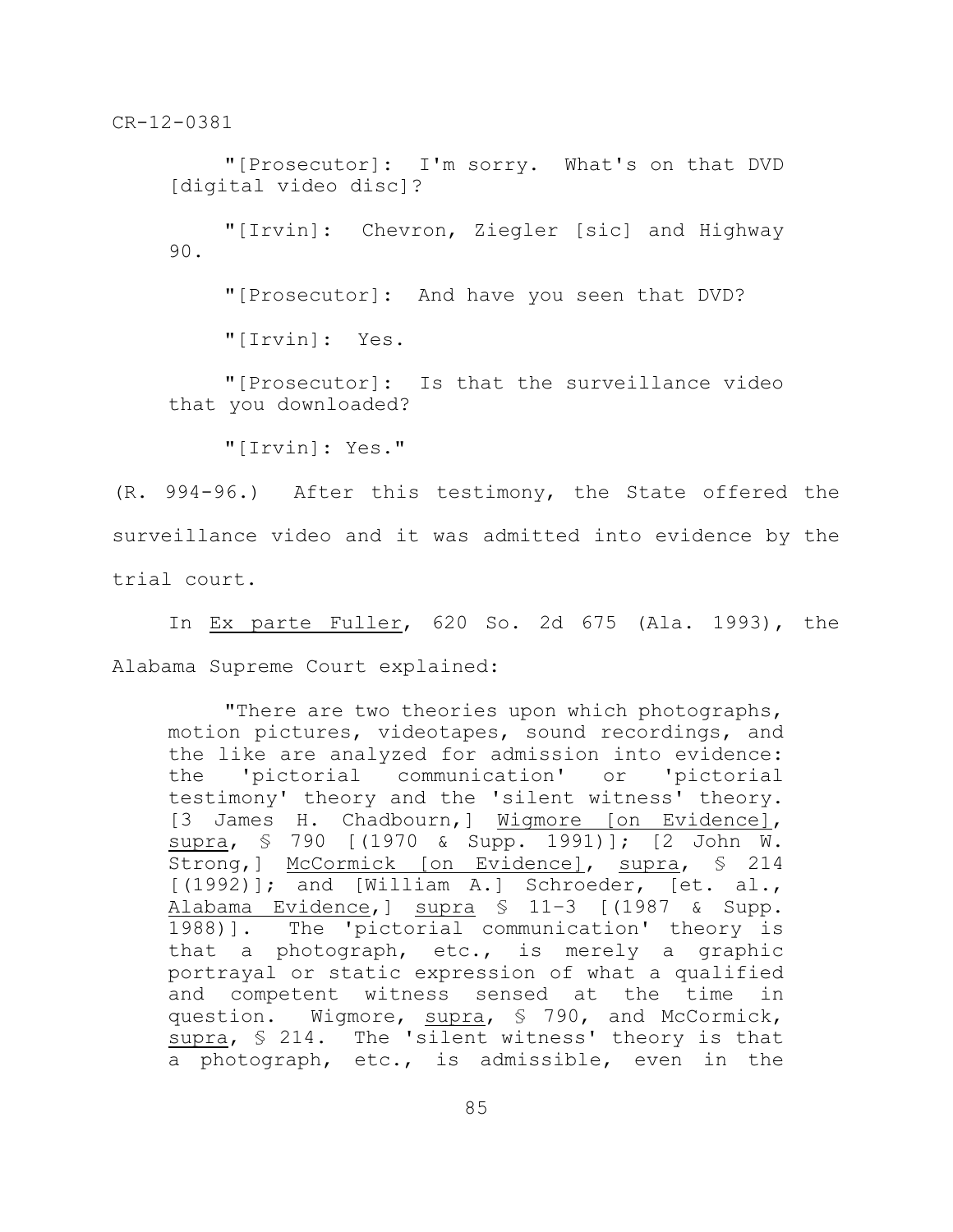absence of an observing or sensing witness, because the process or mechanism by which the photograph, etc., is made ensures reliability and trustworthiness. In essence, the process or mechanism substitutes for the witness's senses, and because the process or mechanism is explained before the photograph, etc., is admitted, the trust placed in its truthfulness comes from the proposition that, had a witness been there, the witness would have sensed what the photograph, etc., records. Wigmore, supra, § 790, and McCormick, supra, § 214.

"... The proper foundation required for admission into evidence of a sound recording or other medium by which a scene or event is recorded (e.g., a photograph, motion picture, videotape, etc.) depends upon the particular circumstances. If there is no qualified and competent witness who can testify that the sound recording or other medium accurately and reliably represents what he or she sensed at the time in question, then the 'silent witness' foundation must be laid. Under the 'silent witness' theory, a witness must explain how the process or mechanism that created the item works and how the process or mechanism ensures reliability. When the 'silent witness' theory is used, the party seeking to have the sound recording or other medium admitted into evidence must meet the seven-prong Voudrie [v. State, 387 So. 2d 248 (Ala. Crim. App. 1980),] test. Rewritten to have more general application, the Voudrie standard requires:

"(1) a showing that the device or process or mechanism that produced the item being offered as evidence was capable of recording what a witness would have seen or heard had a witness been present at the scene or event recorded,

"(2) a showing that the operator of the device or process or mechanism was competent,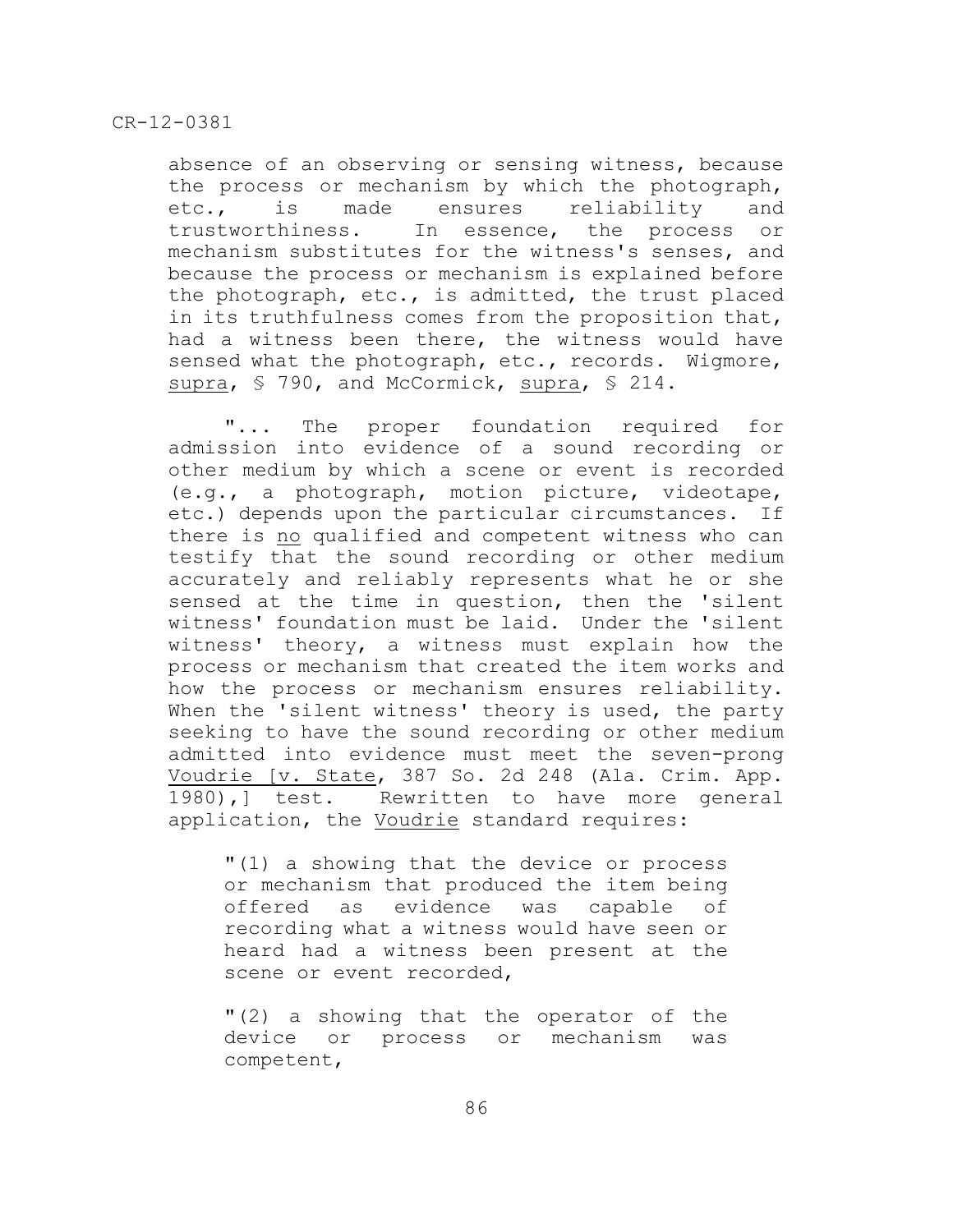"(3) establishment of the authenticity and correctness of the resulting recording, photograph, videotape, etc.,

"(4) a showing that no changes, additions, or deletions have been made,

"(5) a showing of the manner in which the recording, photograph, videotape, etc., was preserved,

"(6) identification of the speakers, or persons pictured, and

"(7) for criminal cases only, a showing that any statement made in the recording, tape, etc., was voluntarily made without any kind of coercion or improper inducement. $[$ <sup>18</sup>]

"On the other hand, when a qualified and competent witness can testify that the sound recording or other medium accurately and reliably represents what the witness sensed at the time in question, then the foundation required is that for the 'pictorial communication' theory. Under this theory, the party offering the item must present sufficient evidence to meet the 'reliable representation' standard, that is, the witness must testify that the witness has sufficient personal knowledge of the scene or events pictured or the sounds recorded and that the item offered accurately and reliably represents the actual scene or sounds."

620 So. 2d at 678.

 $18$ Because no statements were made on the video, this requirement does not apply in this case.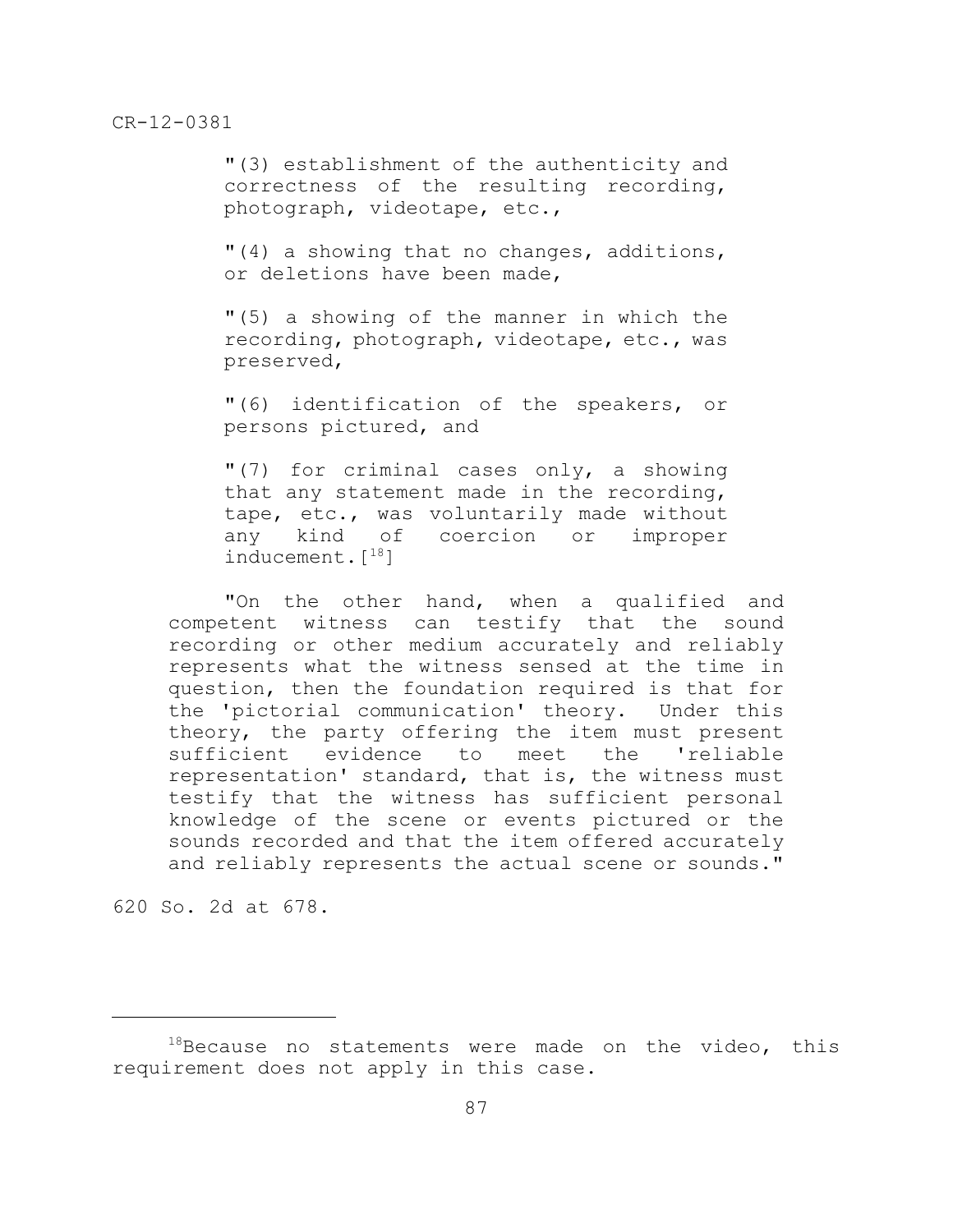In this case, no witness testified that the surveillance video accurately and reliably represented what he or she sensed at the time in question. Therefore, the State was required to lay a predicate under the "silent-witness" theory for admission of the surveillance video. The State failed to lay that predicate.<sup>19</sup> Specifically, the State failed to present testimony sufficient to satisfy the first three requirements under Voudrie v. State, 387 So. 2d 248 (Ala. Crim. App. 1980). The State presented no testimony that the surveillance system at the store was working properly and that it was capable of accurately recording at the time the video was made, i.e., that the device or process or mechanism that produced the item being offered as evidence was capable of recording what a witness would have seen or heard had a witness been present at the scene or event recorded and that the resulting recording was accurate. Additionally, the State

 $19$ Tellingly, the State does not argue on appeal that it laid the proper predicate for the admission of the video. Rather, the only argument the State makes on appeal is that the video was "corroborative" of the evidence indicating that Horton was at a church approximately three miles from Romprey's mobile home the night of the murder. (State's brief, p. 63.) However, whether a piece of evidence is "corroborative" of other evidence does not determine its admissibility.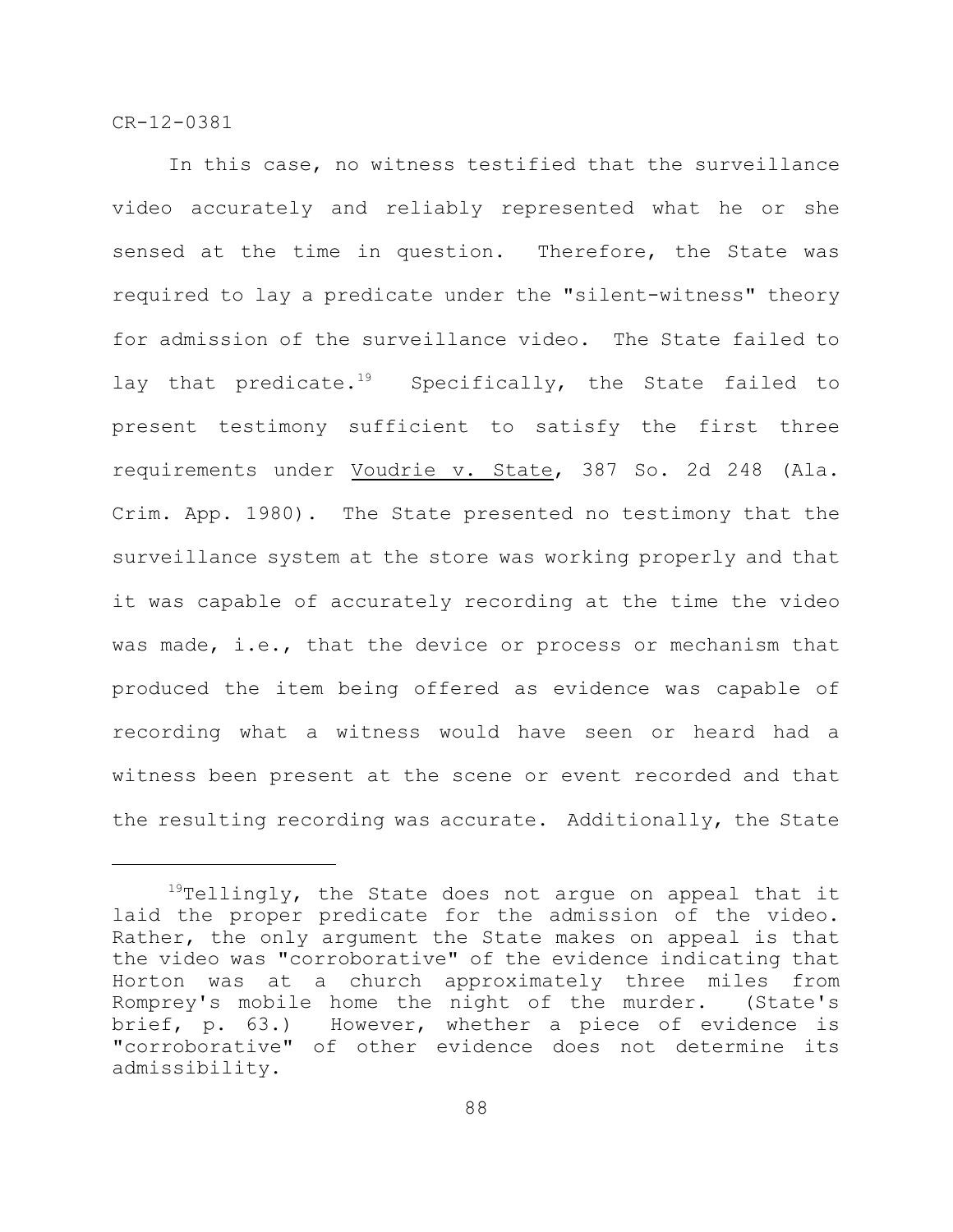presented no testimony that the operator of the system was competent. When asked how the surveillance system worked, Grandquest testified that the only thing she was "familiar with" was the ability "to go back and look at stuff that happened inside the store." As for the outside cameras, Grandquest said that she did not "know how to record or nothing like that." As noted above, the surveillance video here was from one of the outside cameras, about which Grandquest admitted she knew nothing. The State failed to lay the proper predicate for admission of the surveillance video; therefore, the trial court erred in admitting that video.

#### III.

For the reasons stated in Part I of this opinion, Horton's capital-murder convictions and his sentence of death are reversed and this cause remanded for proceedings consistent with this opinion.<sup>20</sup>

 $20B$ Because we are reversing Horton's convictions and sentences for error that occurred during the guilt phase of the trial, we need not address at this time the impact, if any, of the United States Supreme Court's recent opinion in Hurst v. Florida, 577 U.S. , 136 S.Ct. 616 (2016), on Alabama's capital-sentencing scheme.